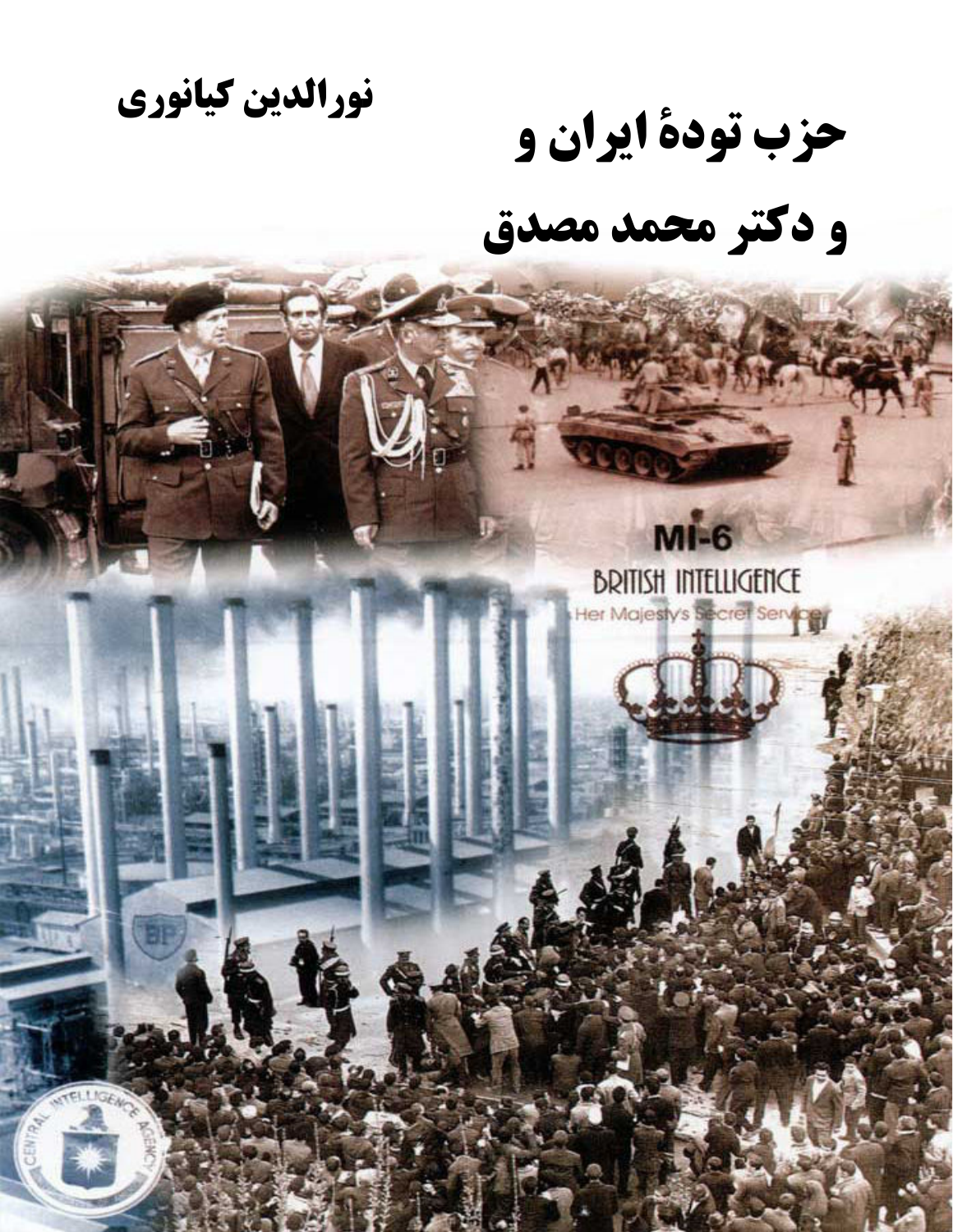- حزب تودهٔ ایران و دکتر محمد مصدق
	- نورالدين كيانوري
	- انتشار مجدد: چاوشان نوزایی کبیر
		- آدرس:

http://chawoshan.mihanblog.com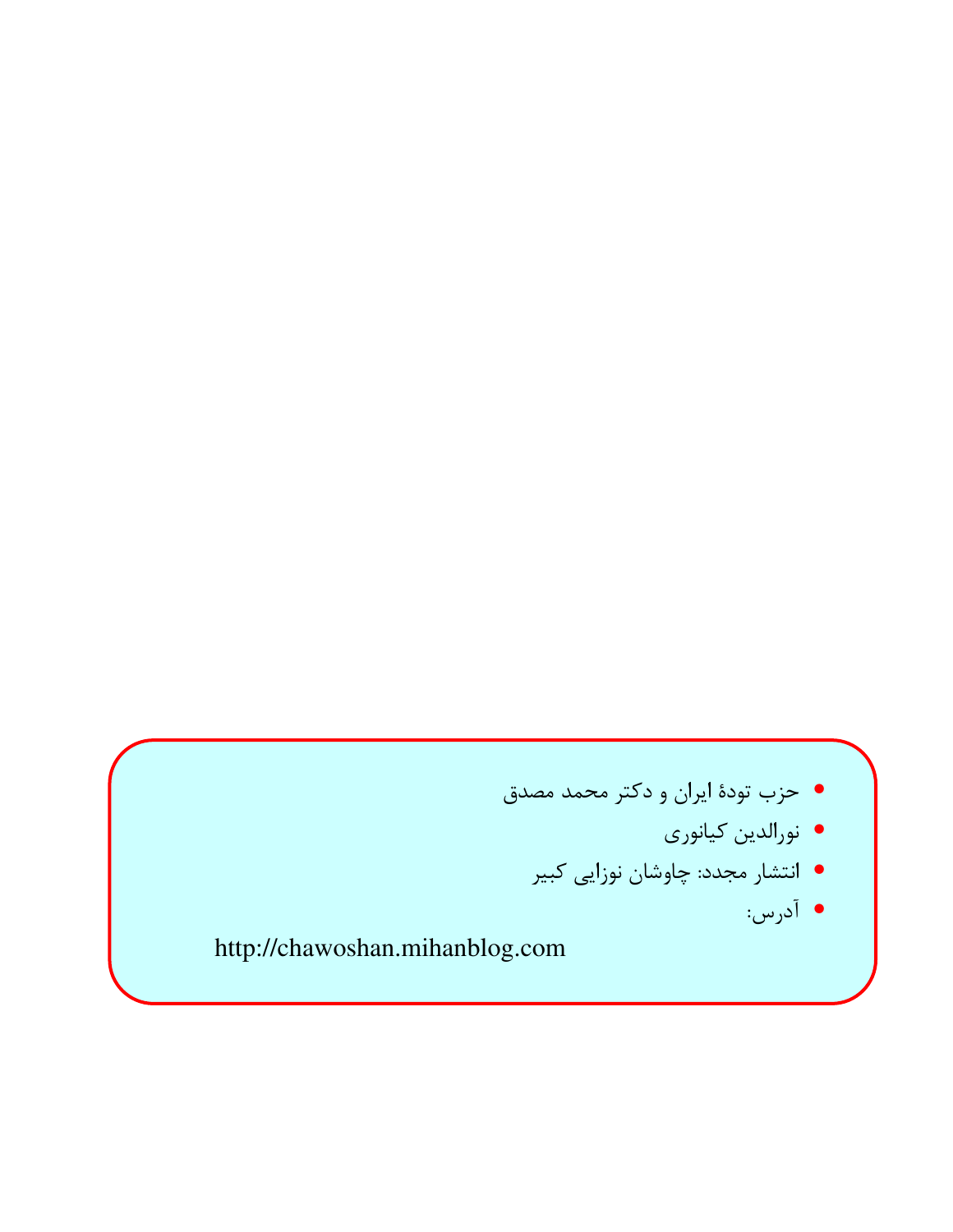شاید کم تر موضوعی را بتوان یافت کـه در بـاره اش تـا ایـن انـدازه در جریان ۲۵ سال اخیر زندگی سیاسی ایران بحث و صحبت شده باشد . در این دوران ، این صحبت ها از جهات مختلف انجـام گرفتـه و هنـوز هـم بازار اين گپ زدن ها بسيار گرم است . من كوشش مى كنم كه با ترسيم صادقانهٔ آنچه بين حزب تـودهٔ ايـران و دکتر مصدق گذشته است ، واقعیت را از زیر خروارهـا خـس و خاشـاک و زباله ، که بدخواهان و ناآگاهان بر روی آن ریخته اند ، خارج سازم . تهران ١٣۵٩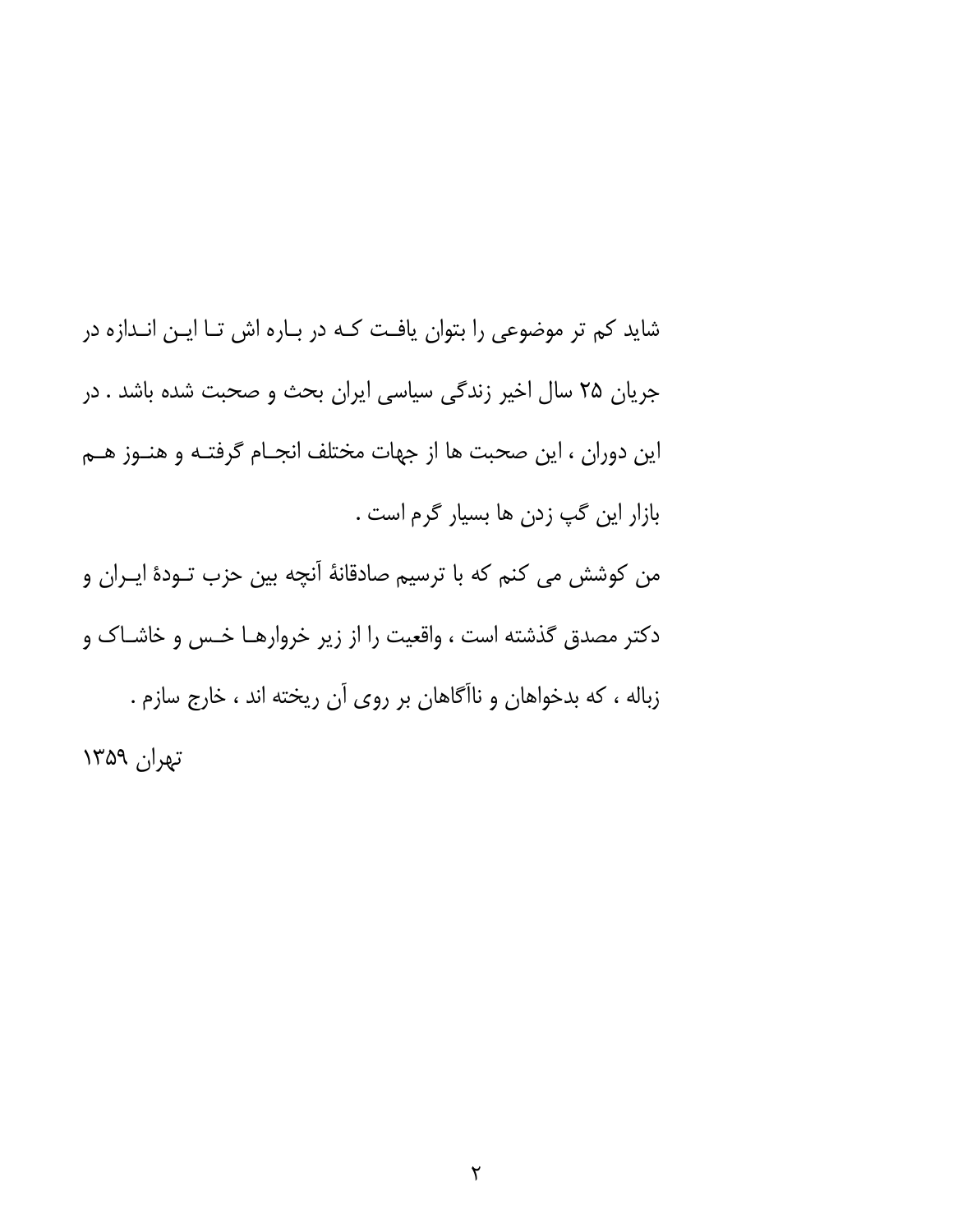# ۱) حزب تودة ايران و دكتر مصدق در دورة تأسيس حزب تودة ايران

مؤسسین حزب تودهٔ ایران ایران نسبت به دکتر مصدق و مبـارزهٔ سیاسـی کـه در دوران پـی ریـزی استبداد پهلوی انجام داده و محرومیت هایی که در پیامد این مبـارز ه تحمـل کـرده بـود ، بـا دیـدهٔ احترام نگاه می کردند. در همان اولین روزهای پس از سرنگونی رژیم پلیسی رضاخان ، کـه امکـان فعالیت های سیاسی آزاد در محدودهٔ معینی به وجود آمده بود ، تمام تلاش رهبری و موسسین حزب تودهٔ ایران در این جهت بود که با دکتر مصدق در یک جبهـهٔ وسـیع ملـی و آزادی خـواه همکـاری کنند. حتی از طرف موسسین حزب تودهٔ ایران به دکتر مصدق پیـشنهاد شـد کـه او رهبـری چنـین جبهه ای را برای تثبیت و تحکیم و گسترش آزادی های به دست آمده بر عهده بگیرد . با این که دکتر مصدق این پیشنهاد را نپذیرفت : مع ذالک مناسبات حزب تودهٔ ایران و دکتر مـصدق مناسبات نزدیکی بود . حزب تودهٔ ایران ، دکتر مصدق را بعنوان یک رجل سیاسی ملی ، ولی محدود در چارچوب تمایلات طبقاتی سرمایه داران و مالکان ملی به حساب می آورد . اختلاف نظر اساسی حزب تودهٔ ایران و دکتر مصدق از همان آغاز تـشدید فعالیـت امپریالیـسم تـازه

نفس آمریکا در ایران بر سر ارزیابی از این امپریالیسم بود .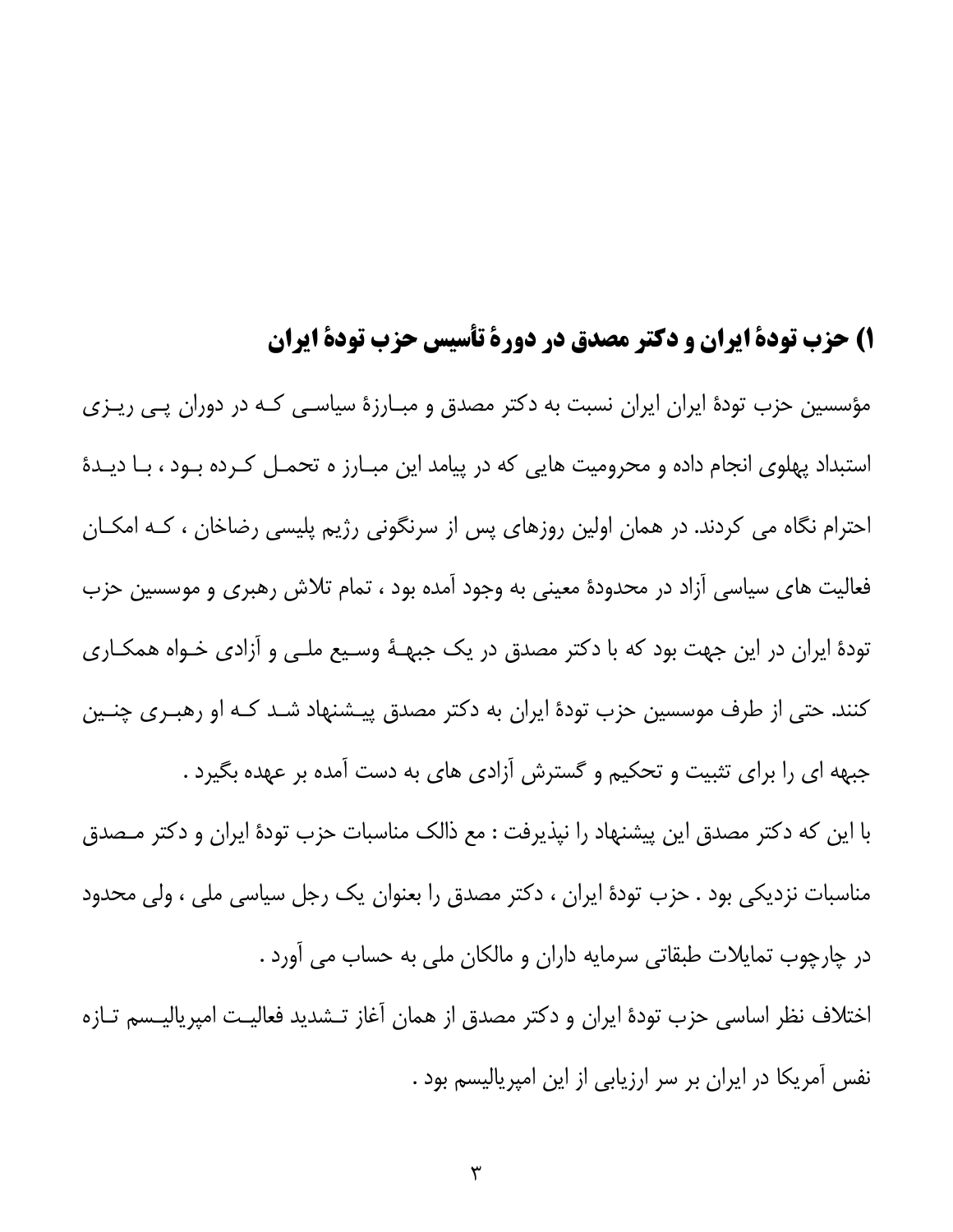دکتر مصدق همان ارزیابی های کهنه را داشت ، که قسمتی از آن ریشه هـایش بـه دوران انقــلاب مشروطیت و جنگ اول جهانی کشیده می شد ، یعنی دورانی کـه کـشور مـا میـدان تاخـت و تـاز و رقابت دو نیروی بزرگ امپریالیستی ، یعنی امپراتوری انگلستان از یــک ســو و تزاریــسم روســیه ، از سوي ديگر پود .

تحولات عظیمی که در پایان جنگ اول جهانی ، با پیروزی انقلاب کبیر سوسیالیستی اکتبر در دنیـا به وقوع پیوست و در پیامدهای آن یکی از بزرگ ترین سنگرهای ارتجاع جهـانی ، یعنــی تزاریــسم روسیه ، جای خود را به یک رژیم انقلابی ضد امپریالیستی داده بــود ، رژیمــی کـه تمــام نهادهــای امپریالیستی روسیهٔ تزاری را از بیخ و بن ریشه کن ساخته و بـرای اولـین بـار در تـاریخ بـشر ، پایـهٔ مناسبات جدیدی را بین کشورها پی ریزی کرده بود ، به روی دکتر مصدق اثر چندانی نگذاشته بود . دکتر مصدق بر پایهٔ جهان بینی طبقاتی خـویش ایـن واقعیـت را درک نمـی کـرد کـه خـصوصیت استعماری و امپریالیستی ، ریشه طبقاتی دارد ، نه ریشه ملـی و جغرافیــایی . اسـتعمار و امپریالیــسم محصول نظام سرمایه داری در جهان اند ، خواه آلمانی باشـد ، خـواه انگلیـسی ، خـواه ژاپنـی و یـا آمريکايي .

دکتر مصدق فکر می کرد که خصوصیات امپریالیستی حتماً باید وابسته باشد به استعمار شکل سابق، و از این رو عمیقاً معتقد بود که ایالات متحدهٔ آمریکا ، چون مانند انگلیس و یا فرانسه ، مـستعمرات وسیعی در دنیا نداشته است ، پس دارای خصوصیات استعماری نیست .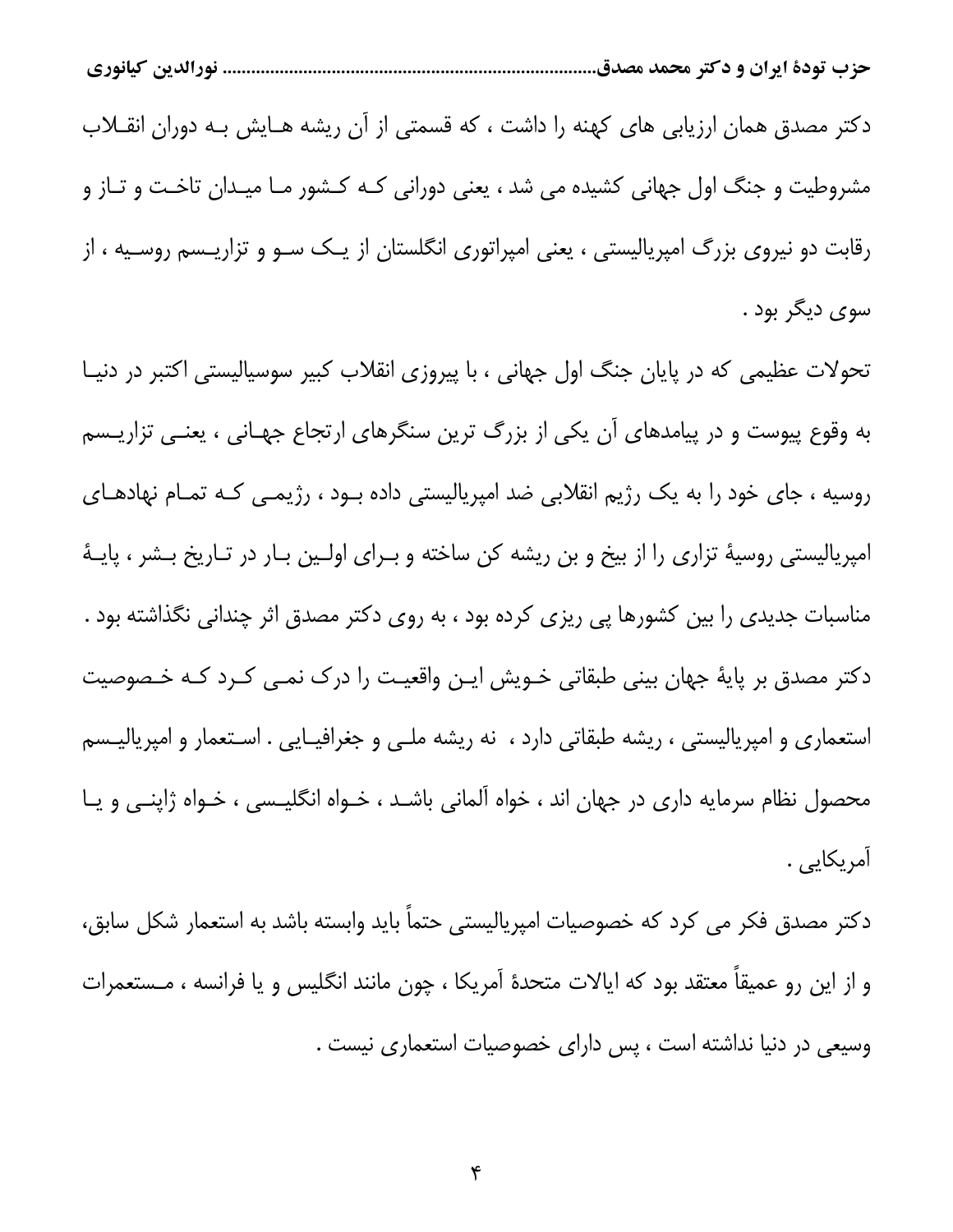دکتر مصدق عقیده داشت که آمریکا کشوری است آزادی خواه و هوادار ملل محروم و مظلوم . ایـن برداشت برای دکتر مصدق آن قدر ریشه دار بود کـه تنهـا در دو سـه ماهـهٔ اخیـر دوران حکـومتش حاضر شد واقعیات کوبندهٔ تاریخ را بپذیرد و دست جنایت کار امپریالیسم آمریکا را در جریـان توطئـه ها و دسیسه ها برای تجدید بردگی مردم ایران ببیند .

این اختلاف در ارزیابی در باره ماهیت و نقش و سیاست امپریالیسم آمریکا بین حزب تـودهٔ ایــران و دکتر مصدق ، تا وقتی که سیاست آمریکا در ایران وارد مرحلهٔ حساس تعیین کننده ای نـشده بـود ، نمی توانست مناسبات مثبتی را که بر اثر توافق دیدگاه های حزب و دکتر مصدق در زمینهٔ مبارزه با نهادهای استبدادی و تامین آزادی ها وجود داشت ، تحت الشعاع قرار دهد . ولـی در لحظـه ای کـه سیاست امپریالیسم آمریکا به عنوان عامل تعیین کننده در تجدید بردگی استعماری ملت وارد میـدان عمل گردید، این اختلاف در ارزیابی بصورت یک عامل جدایی جدی درآمد .

ارزیابی نادرست دکتر مصدق در مورد امپریالیسم آمریکا ، به انقلاب ضد امپریالیـستی ملـت صـدمهٔ جبران ناپذیر وارد ساخت و خود دکتر مصدق را به نیستی کشاند . حزب توده ایران هم بـر اثـر کـم تجربگی و جوانی ، بر پایهٔ ارزیابی نادرست و غیر واقع بینانه از این ارزیابی نادرست دکتـر مـصدق ، اشتباه بزرگی مرتکب شد و نتوانست در یک مرحله مهم تـاریخی معاصـر مـیهن مـا ، آن طـور کـه شايسته بود ، نقش تاريخي خود را ايفا كند . ايــن اسـت واقعيـت ، بــدون هــر گونــه غــرض تــاريخ مناسبات حزب و دكتر مصدق . ببينيم رويدادها چگونه اين واقعيت را تاييد مي كنند؟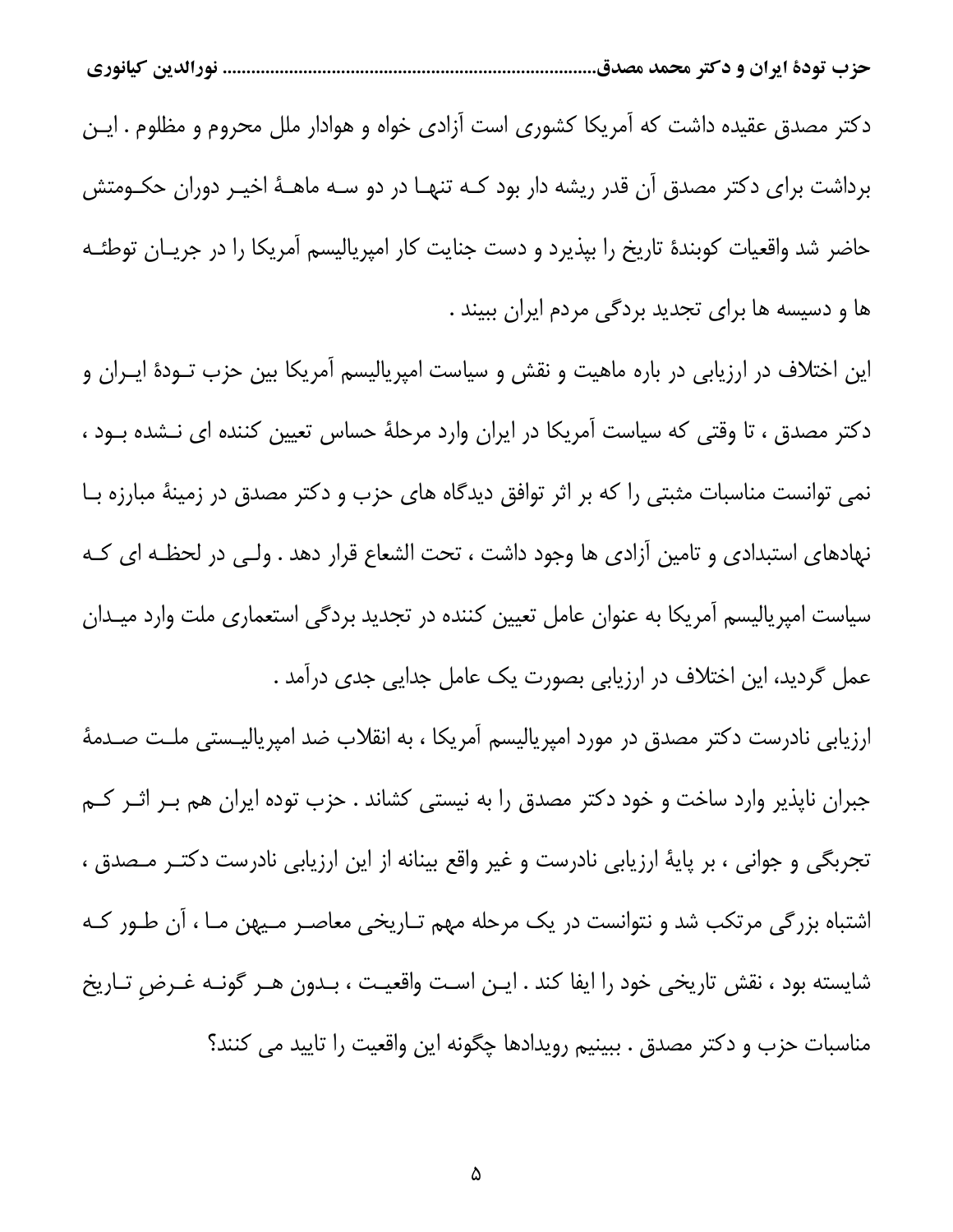## ۲) استراتژی امپریالیست های آمریکایی و انگلیسی برای دوران پس از جنگ

پیش از جنگ جهانی دوم ، ایران مانند سراسر جهان ، غیر از کشور اتحـاد شـوروی ، ملـک طلـق و بدون منازعهٔ امپریالیست های جهان خوار بود .نظام غارت گری امپریالیست ها بر سراسر جهان ، به استثنای اتحاد جماهیر شوروی سوسیالیستی ، بدون چون و چرا ، فرمانروایی داشت ، در ایران رژیـم رضاخان ، که به دست اربابان انگلیسی اش به وجود آمده بود ، تمام خواست های امپریالیست هــا را در این منطقهٔ بسیار با اهمیت استراتژیک برای جهان امپریالیسم تأمین می کرد.

هنگامی که منازعهٔ داخلی غارت گران امپریالیستی و به ویژه منازعهٔ بین دو گروه غارت گـر ، یعنـی آلمان و ژاپن و ایتالیا از یک سو و انگلیس و فرانسه و آمریکا و سایر دستیارانشان از سوی دیگر ، به برخورد آشتی ناپذیر کشید ، نازی های آلمان هیتلری گله های گرگ های تشنه به خون خـود را در غرب و شرق ، برای تسخیر جهان به حرکت در آوردند . رضا خان و نوچه هایش مانند متین دفتـری ها ، زاهدی ها و غیره ، که احساس می کردند ارباب قدر قدرت تازه ای سربلند کرده و موضع ارباب کهنه متزلزل شده است ، دست به نافرمانی زدند و همین باعث شد که مورد بی مهری اربـاب هـای انگلیسی قرار گرفتند .

امپریالیسم آمریکا و انگلیس و فرانسه ، که به تنهایی تاب مقاومت در مقابل رقیب تا دنـدان مـسلح شدهٔ آلمانی و ژاپنی و همدستانشان را نداشتند ، اجباراً به همکاری با کشور اتحاد شوروی ، که یگانه پایگاه مقاومت علیه لشکر کشی جهانگیرانهٔ فاشیستی بود ، تن در دادند . یکی از نتایج این همکاری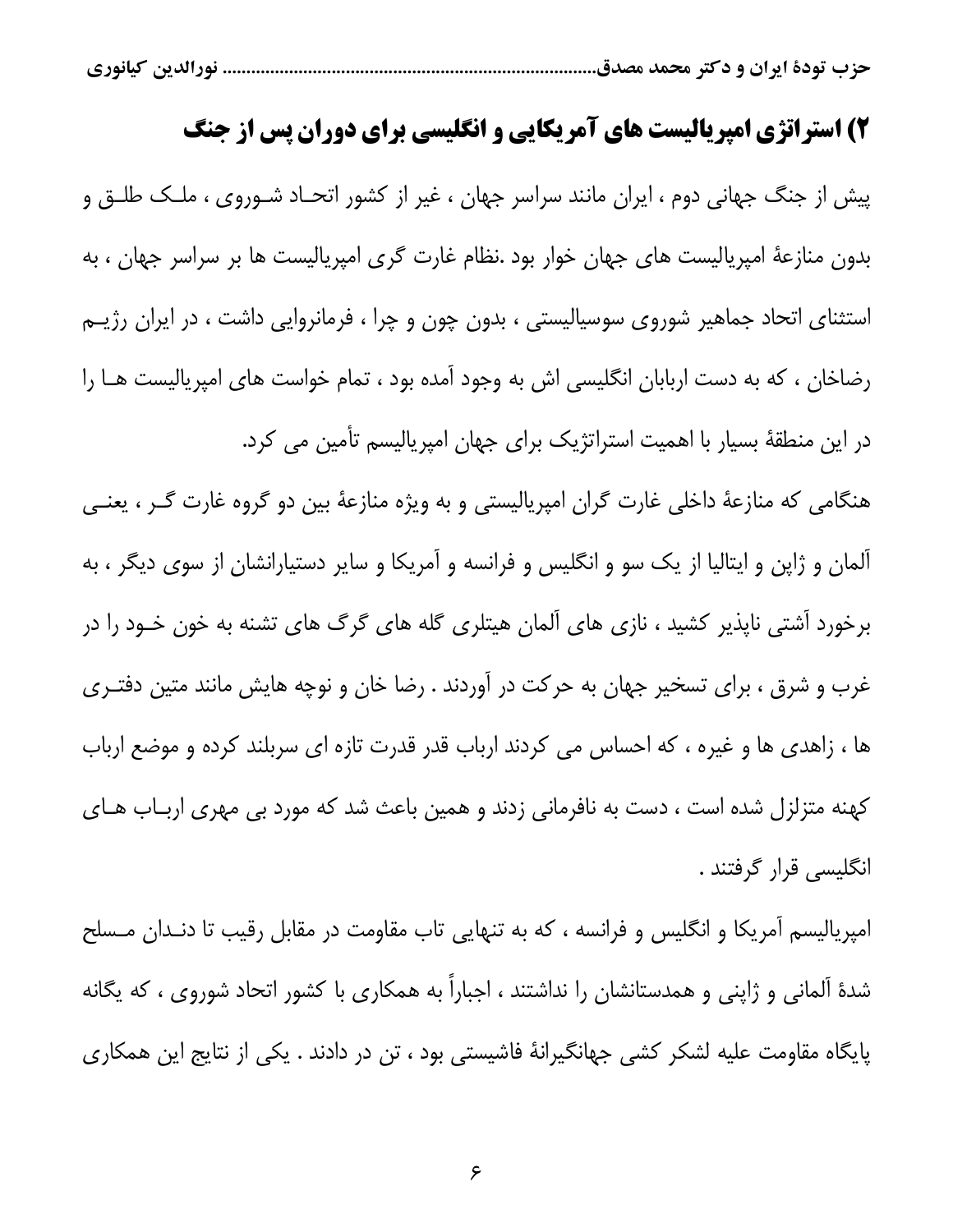اجباری امپریالیست های انگلیسی و آمریکایی با اتحاد شوروی ایـن بـود کـه در کـشور مـا ایـران ، مواضع محکم و بلا منازع امپریالیست های انگلیسی متزلزل گردید . انگلیسی ها و آمریکایی ها کـه به هیچ وجه آماده نبودند با تضعیف حاکمیت خود در ایران موافقت کنند . برای حفظ ایـن حاکمیـت به نیرنگ دور کردن رضاخان ، که مورد کینه و نفرت همه مردم ایران بود ، دست زدنـد تـا بــه ایــن ترتیب اساس سلطنت را از زیر ضربه بیرون آورند و پـسر رضـاخان را ، بـرای ادامـه سیاسـتی کـه رضاخان مأمور آن بود ، نگه دارند .

سیاستمداران کهنه کار فراماسون وابسته به امپریالیسم انگلـستان ماننـد فروغـی ، صـدر ، منـصور ، سهیلی و سید ضیاء الدین را هم برای انجام این نقشهٔ شیطانی به خدمت گرفتند .

در تمام دوران چند سالهٔ جنگ ، استراتژی امپریالیست های آمریکایی و انگلیـسی ایـن بـود کـه در اولین فرصت ، تمام آنچه را که موجب تزلزل در حاکمیت بی چون و چـرای آنـان شـده ، در ایـران برقرار سازند و ایران را باز هم به « جزیرهٔ ثبات شاهنشاهی » در منطقه بدل کنند .

یکی از دستاوردهای بزرگ تحولات دوران جنگ و به ویژه سال های آخر جنگ — که دوران درهم شکسته شدن امپریالیسم و حتی نازی ها و فاشیست ها و امپراطورپرسـتان ژاپنــی بــود — گــسترش فعالیت دموکراتیک و ضد امپریالیستی در ایران بود .

مردم ایران از شرایط مساعد استثنایی نــاتوانی نیروهــای ارتجــاعی و امپریالیــستی در ادامــهٔ اختنــاق سیاسی دوران رضاخان بهره گیری کردند و در شرایط دشوار دوران جنگ ، با وجـود حـضور ارتـشی های آزادی کش انگلیس و آمریکا ، که در همه جا از ارتجـاع سـیاه ایـران ، یعنـی از فئـودال هـا و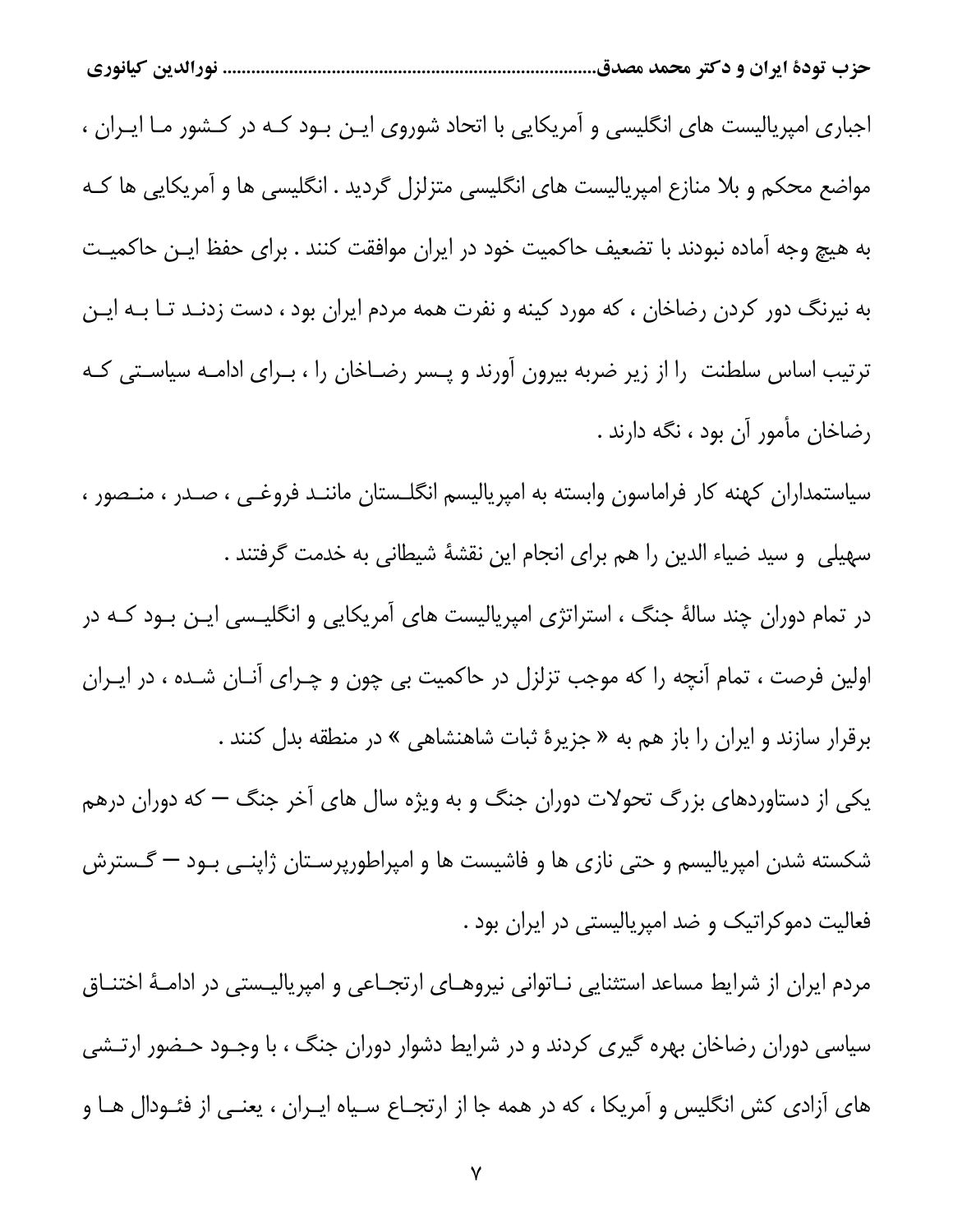................................. نورالدين كيانوري

مالکان و سرمایه داران وابسته و خان هـای عـشایر پـشتیبانی مـی کردنـد ، جنـبش نیرومنـد ضـد امپریالیستی و دموکراتیک را به وجود آوردند .

پیشرفت این جنبش نیرومند خلقی خاری بود در چشم امپریالیست ها و به همین جهت از همان آغاز پيدايش اولين نطفه هايش ، يعني سازمان جوان حـزب تـودهٔ ايـران ، مـورد كـين و بغـض و سـتيز وحشيانهٔ ارتجاع و امپرياليسم قرار گرفت .

باندهای سیاه ارتجاعی ، با رنگ های فاشیستی و مذهبی مانند سومکا ، دسته های سید ضیایی و … تنها برای مبارزه با حزب تودهٔ ایران مانند قارچ می روییدند .

به این ترتیب هدف استراتژیک امپریالیست های آمریکایی و انگلیسی در منطقهٔ کشور مـا ایـن بـود که در اولین فرصت ایران را دوباره به میدان تسلط بی چون و چرای خود مبدل سـازند . بـرای ایـن کار لازم بود که مجموعه جنبش ضد امپریالیستی و دموکراتیک را سرکوب کنند . برای رسـیدن بـه این هدف ضروری بود که بیش از هر چیـز نیرومنـدترین گـردان ایـن جنـبش ضـد امپریالیـستی و دموکراتیک ، یعنی جنبش توده ای در هم شکسته شود .

حزب ما این استراتژی دشمنان ملت ایران را به خوبی تشخیص داد و می دیـد کـه هـدف اولـین و سهمگین ترین ضربه های ارتجاعی خواهد بود .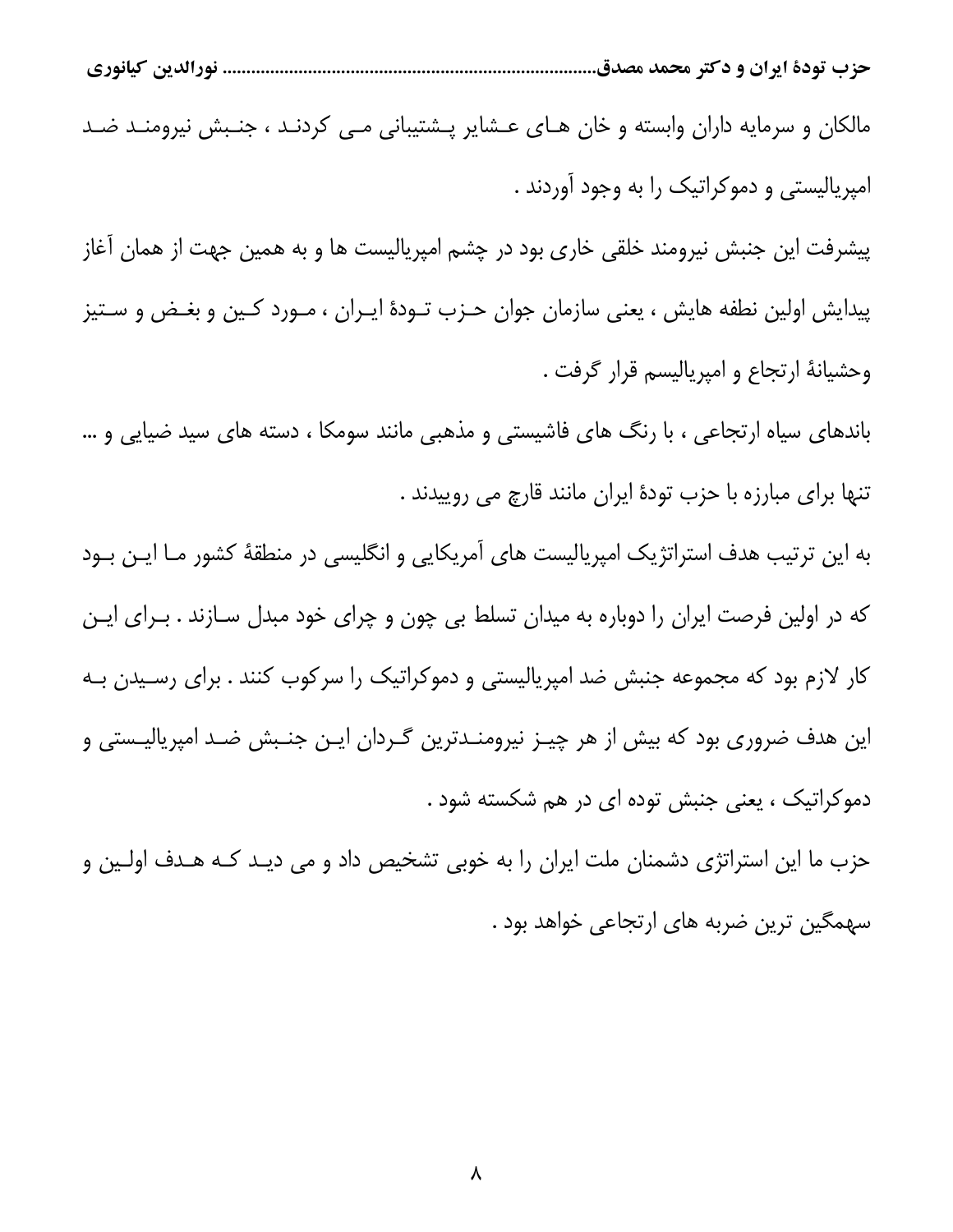...... نورالدين كيانوري

# 3) توطئة سركوب جنبش در آذربایجان و كردستان

اولین موج حملهٔ امپریالیست ها و ارتجاع ایران برای تدارک نقشهٔ اساسی خود ، متوجهٔ آذربایجان و کردستان بود .

در جریان مبارزات مردم ایـران بـرای تـأمین اسـتقلال و آزادی ، بـرای ریـشه کـن کـردن تـسلط استعماری امپریالیسم ، آذربایجان و کردستان بصورت سنگرهای عمـدهٔ مقاومـت نیروهـای مترقـی جامعه درآمدند . جنبش های ملی و آزادی خواه در ایـن دو اسـتان ، بـا قیـام خـود ، دسـت قـدرت ارتجاعی شاهنشاهی را کوتاه کردند و آن حقوقی را برای مردم آذربایجان و کردستان تأمین کردند . در سال ۱۳۲۵ که حملهٔ امپریالیسم و ارتجاع ایران برای سـرکوب جنـبش هـای ملـی و خلقـی در آذربایجان و کردستان آغاز گردید ، دنیا صورت دیگری داشت .

ایران اولین و تنها کشور « دنیای سوم » ، دنیای استعمار زده ، دنیای زیر سیطرهٔ امپریالیـست هـای انگلیسی و آمریکایی … بود که در آن جنبش نیرومنـد ضـد امپریالیـستی و خلقـی و آزادی خواهانـه توسعهٔ کم نظیری پیدا کرده بود . در مقابل ، امپریالیسم در مقیاس جهانی از شرایط بطور بی سـابقه مساعد به سود خویش ، برخوردار بود . امپریالیسم از یک سو هنوز در همهٔ جهان زیر سـیطره اش ، فارغ از مقاومت خلق ها بود و از سوی دیگر امکانات عظیم اقتصادی و صنعتی و مادی و نظـامی در اختیار داشت . امپریالیسم از تفوق عظیم داشتن انحصاری بمب اتمی و از مشکلات ناشی از جنگ و خرابی و کشتار بی سابقهٔ آن در اتحاد شوروی و کشورهایی که در اروپای شرقی تازه از زیر سـیطرهٔ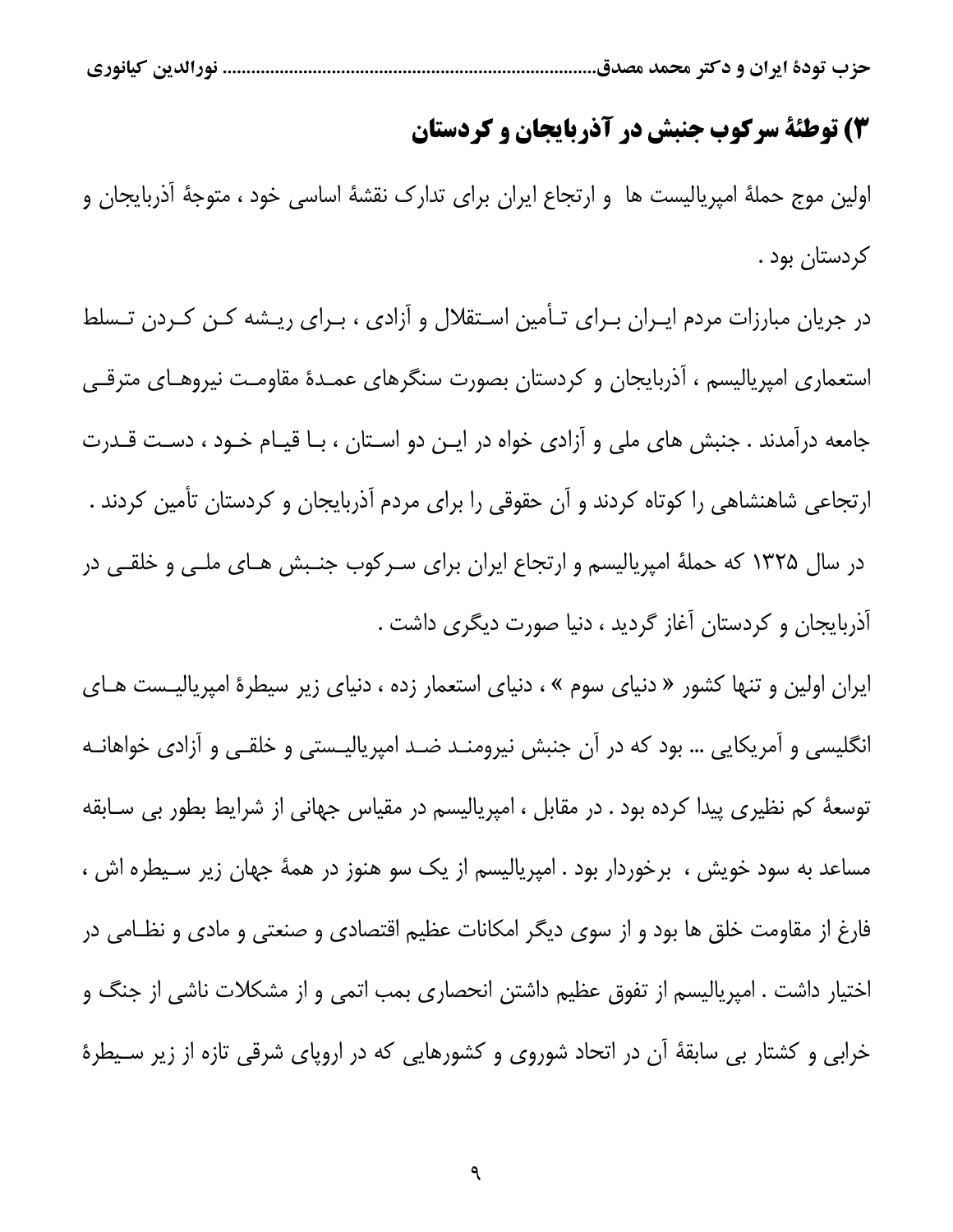انحصارهای سرمایه داری بیرون آمده بودند ، برای تحکیم تسلط سیاسی و اقتصادی و نظـامی خـود در جهان بهره گیری می کرد .

کافی است یادآور شویم که جنگ تجاوزکارانهٔ آلمان هیتلری تنها در اتحاد شوروی از میان دویست میلیون جمعیت ، بیش از ۲۰ میلیون نفر کشته و ۲۰ میلیون نفر علیل جنگی به جای گذاشـته بـود . در لهستان از نزدیک به ۳۰ میلیون نفر سکنه ، بیش از ۶ میلیون نفر و در یوگوسلاوی از ۱۵ میلیون جمعیت بیش از یک میلیون و نیم کشته شده بودند . اکثر این کشته شدگان و معلـولین را نیروهـای جوان ، نیروهای فعال در اقتصاد تشکیل می دادند . در اتحاد شوروی ، اقتصاد بزرگ تـرین قـسمت رشد یافتهٔ مغرب کشور به کلی نابود شده و فلج گردیده بود . همه چیز با خاک یکسان شده بود . خلاصه ، جنبش ملی و دموکراتیک ایران ، در شرایط بسیار دشواری از لحاظ جهـانی ، زیـر ضـربات سنگین امپریالیسم هار و خونخوار قرار گرفت . جنبش در آذربایجان و کردستان به خون کشیده شـد و با به جا گذاشتن ۲۰ هزار کشته و ده ها هزار زندانی ، یکی از بزرگ ترین حرکات جنبش انقلابـی میهن ما ، که با اعتصاب تنباکو آغاز گردید ، در هم شکسته شد . با کمال تأسف ، تنها حـزب تــودهٔ ایران — با وجود تحمل شدیدترین ضربات از طرف امپریالیـسم و ارتجـاع در ایــران — از جنــبش در

آذربایجان و کردستان دفاع کرد و توطئهٔ جنایت آمیز امپریالیسم و ارتجاع ایران را فاش کرد . نیروهای دیگر ، حتی آن بخشی که در دوران اوج جنبش پیش از آذرمـاه ۲۵ ، بـاآن همگـام شـده بودند ، به جای دفاع از نیروهایی که زیر ضربه های خونبار ارتجاع لجام گسیخته و هـار شـده قـرار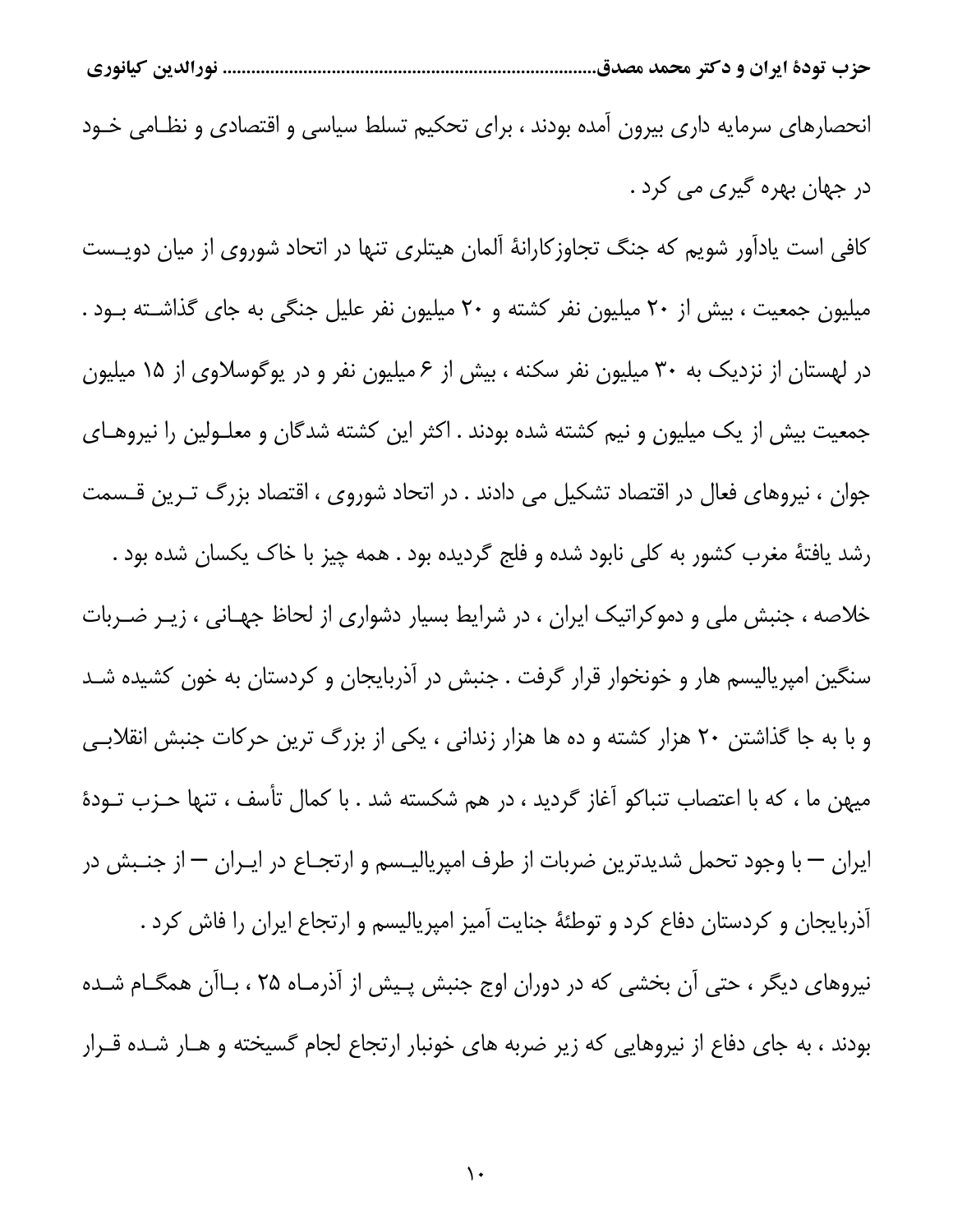............................ نورالدين كيانوري

گرفته بودند ، جبهه عوض کردند ، از موضع گیری گذشته استغفار کردند و حزب توده ایـران را زیـر ضربات شتاب گیرندهٔ ارتجاع و امیریالیسم ،در سنگر دفاع از آزادی و حقوق ملی تنها گذاشتند .

# 4) حمله برای از بین بردن حزب تودةایران

پس از آذربایجان و کردستان ، امپریالیست های انگلیسی و آمریکـایی تـدارک حملـه بـرای درهـم شکستن سنگر حزب تودهٔ ایران را آغاز کردند . این حمله از دو سو تدارک دیـده شـد : اول کوشـش کردند حزب تودهٔ ایران را به کمک مرتدان ، تسلیم طلبان و سازشکاران ، یعنـی دار و دسـتهٔ خلیـل ملکی از درون تسخیر کنند و به راه سازش و تسلیم به امپریالیسم بکشانند . ایـن تـلاش در مقابـل مقاومت مبارزان وفادار توده ای ، مبارزان راستین انقلاب ضد امپریالیـستی و خلقـی و دموکراتیـک ایران ، با شکستی مفتضحانه پایان یافت . حزب تودهٔ ایران از این نبرد هم سربلند بیـرون آمـد و بـا تصفیه عناصر فرصت طلب ، مرتد و تسلیم طلبان دارو دستهٔ خلیل ملکی از یک سو و حادثه جویـان و منفعت طلبان چپ نما از سوی دیگر ، محکمتر و مصمم تر برجای ماند .

شکست این تلاش ،امپریالیسم و ارتجاع ایران را واداشت که حزب تودهٔ ایران را غیر قــانونی اعــلام کنند و از این رو امکان فعالیت آزادانه را از او بگیرند .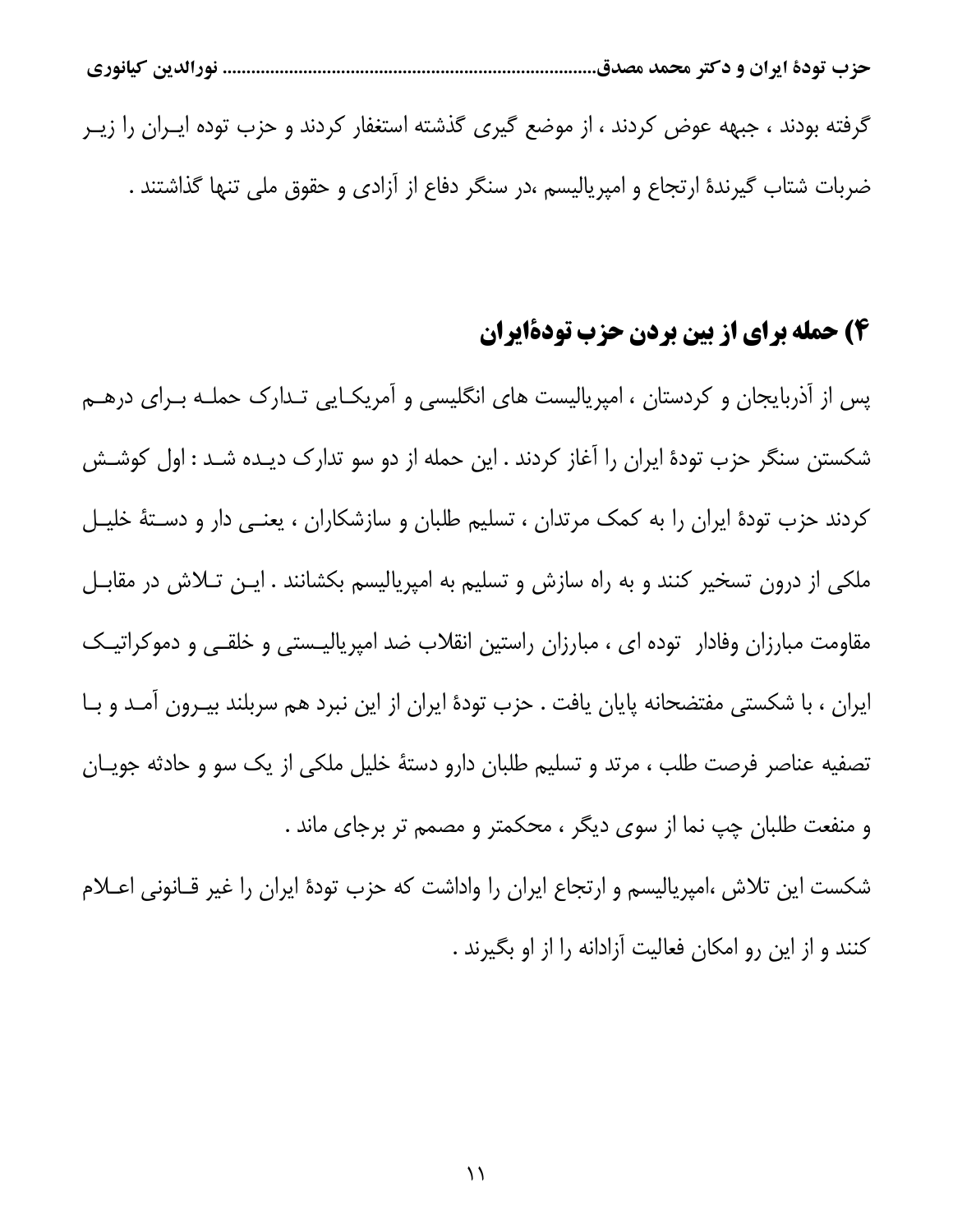نقشهٔ غیر قانونی کردن حزب تودهٔ ایـران بخـشی بـود از نقـشه وسـیع تـری بـرای تثبیـت تـسلط امپریالیستی بر سراسر زندگی اجتماعی ، اقتصادی و نظامی و فرهنگی ایران . جزء دیگر فـوری ایـن نقشه ، قانونی ساختن قرارداد واگذاری امتیاز منابع نفتی ایران به امپریالیسم انگلیس بود .

حزب تودهٔ ایران اولین سازمان سیاسی بود که ارتباط درونی این دو نقشهٔ شیطانی را شناخت و افــشا کرد . افشا گری حزب تودهٔ ایران در طول سـال ۱۳۲۷ در مـورد نقـشه امپریالیـستی بـرای تحکـیم مواضع غارتگرانه اش درمنابع نفتی کشور باعث شد کـه غـیظ و کـین امپریالیـست هـا و رژیـم شاهنشاهی دست نشانده شان علیه حزب تودهٔ ایران تشدید گردد .

ماه ها پیش از اینکه دولت شاه مخلوع حادثهٔ تیراندازی در دانشگاه را بهانه قرار دهـد و حـزب تـودهٔ ایران را غیر قانونی اعلام کند ،حزب ما اسناد مشخص تدارک این حمله ارتجـاعی را فـاش کـرد و همین فاش کردن ها انجام این نقشه را چند ماهی به تاخیر انداخت .

برای رهبری حزب ما دیگر مسلم شده بود که ارتجاع ایران در اولین فرصت ضـربه قطعـی را بـرای غیر قانونی کردن حزب ما وارد خواهد ساخت . ما بارها و بارها این توطئهٔ را فاش کـردیم و از سـایر نیروهای ملی خواستیم که به حزب ما کمک کنند . ما به آنها یادآوری کردیم کـه حملـه بـه حـزب تودهٔ ایران ، حمله به آزادی همهٔ مردم ایران است و اگر ارتجاع موفـق شـود حـزب مـا را از میـدان مبارزه خارج سازد ، به آسانی خواهد توانست سایر نیروهای مخالف خود را نیز قلع و قمع کند . ولی متاسفانه نداهای پی در پی حزب تودهٔ ایران برای تشکیل جبهـه ضـد دیکتـاتوری علیـه رژیـم جهنمی محمد رضای خائن گوش شنوایی پیدا نکرد . ما به ویژه مکرراً بـه دکتـر مـصدق و یــارانش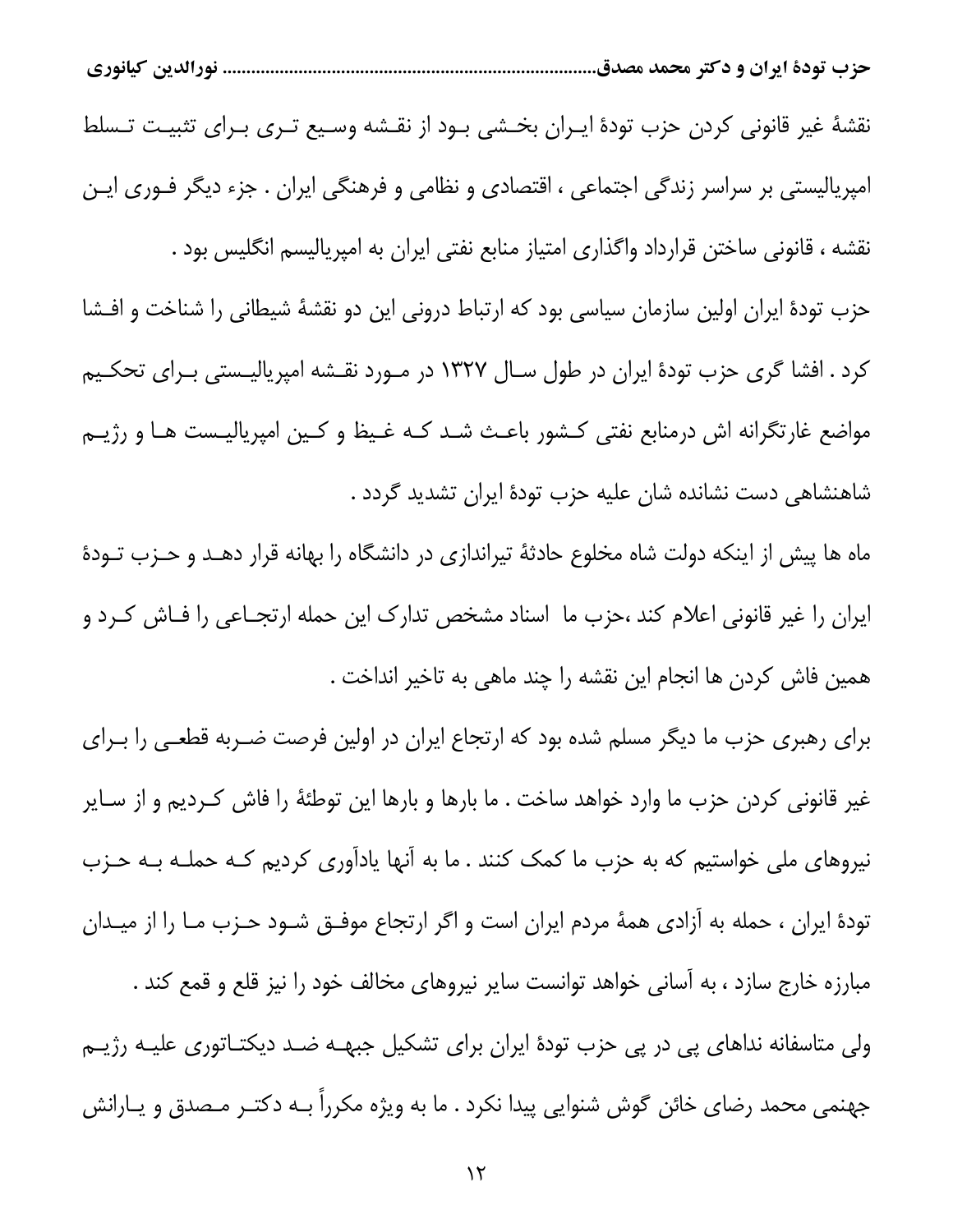مراجعه کردیم و از آنها خواستیم که در مقابل این توطئه علیه حزب ما ، از آزادی فعالیت حزب تــودهٔ ایران دفاع کنند ، ولی دکتر مصدق حاضر نشد گامی در این راه بردارد . حفظ دوستی با آمریکا برای دکتر مصدق ، از دفاع از آزادی در ایران با اهمیت تر بود . دکتـر مـصدق ایـن قـدرت جهـان خـوار امپریالیستی را نمی شناخت و عقیده داشت که گویا این پلنگ درنده ، مدافع منافع ملی ما در مقابـل غارتگری های امپریالیسم انگلستان است .

بدین سان حزب ما در مبارزه تنها علیه جبههٔ متحد امپریالیسم آمریکا و انگلیس و ارتجاع سیاه ایران قرار گرفت ، که از «بی طرفی » و « سکوت مخلوط با رضا » ی نیروهای ملی گرا بهره گیری مـی کردند .

رژیم سرسپردهٔ شاه خائن حادثه تیراندازی دانشگاه را بهانه کـرد و حـزب تـودهٔ ایـران را غیرقــانونی اعلام کرد . حزب تودهٔایران درست لحظه ای غیر قانونی اعلام شد که مهــم تــرین ســنگر دفــاع از منافع ملت ایران در زمینه منابع نفتی کشور ،در مقابل نقشه های خطرناک امپریالیستی برای توسعه و تحکیم مبانی این غارت گری جنایت بار بود .

محاکمهٔ اعضای کمیتهٔ مرکزی حزب تودهٔ ایران ، به محاکمـهٔ رژیـم و شـاه و دارو دسـته اش ، بـه محاکمهٔ شرکت غارت گر نفت انگلیس ، به محاکمه امپریالیسم انگلستان و رژیــم خــائن حــاکم بــر ایران مبدل شد . بخش مهمی از دفاع دسته جمعی اعـضای رهبـری بــه زنــدان افتــادهٔ حــزب مــا ، دسیسهٔ امپریالیسم انگلیس و آمریکا و رژیم وابسته حاکم را در زمینه غارت منابع نفتی ایــران فــاش می کرد . اعضای رهبری و عدهٔ زیادی از فعالین حزب تودهٔ ایران به جرم دفاع از آزادی و اسـتقلال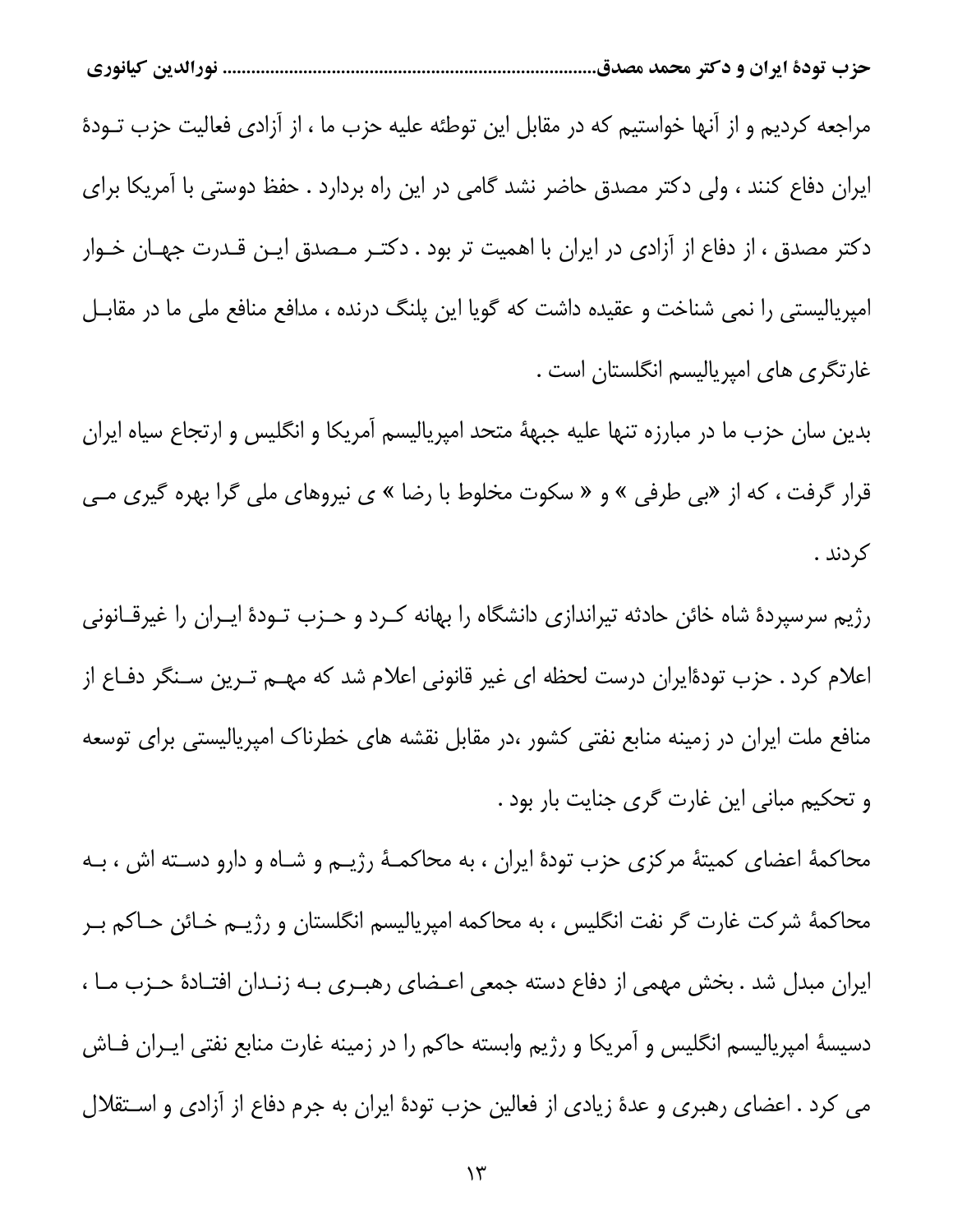ملی به زندان افتادند ، محکوم شدند و به تبعید فرستاده شدند ، ولی نه دکتـر مـصدق و نــه یــارانش لام تا کام صحبت نکردند . آنها می دانستند کـه نقـشه سـرکوب جنـبش تـوده ای ، نقـشهٔ سـاختهٔ مشترک امپریالیسم آمریکا ،امپریالیسم انگلیس و ارتجاع ایران است و شاید همین امر که امپریالیسم آمریکا مبتکر عمده و گرداننده این نقشه بود ، دکتر مصدق و یـارانش را واداشـت کـه در بـارهٔ ایـن توطئهٔ بزرگ ضد ملی و ضد آزادی امپریالیسم و ارتجاع ایران سکوت اختیار کنند و از این راه عمـلاً آب به آسیای دشمنان خودشان ، دشمنان مجموعهٔ جنبش ضد امپریالیستی ملت ایران بریزند . این بار هم این تجربه تاریخ به اثبات رسید که همیشه حمله به کمونیست ها ، آغاز حملـه بـه همـه نیروهای ملی ، آزادی خواه و خلقی است . رژیم های فاشیـستی در کـشورهای سـرمایه داری رشـد یافته و فاشیسم گرا در کشورهای «دنیای سوم » ، همیشه حمله به آزادی و حقوق ملـی و خلقـی را از حمله به کمونیست ها ، بعنوان پی گیرترین مبارزان ضد امپریالیسم و ضد ارتجاع آغاز کرده و می كنند .

۵) اوج مبارزات ملی علیه غارت گری امیریالیسم انگلیس از منافع نفت جنوب ایران علیرغم همه دسایس امپریالیسم آمریکا و انگلیس و سرسپردگی رژیمی که بر کشور ما تحمیل کرده بودند ، تحت تاثیر تضادهای روزافزون درون جامعهٔ ایران و همچنـین تحـت تـأثیر عمیقـی کـه در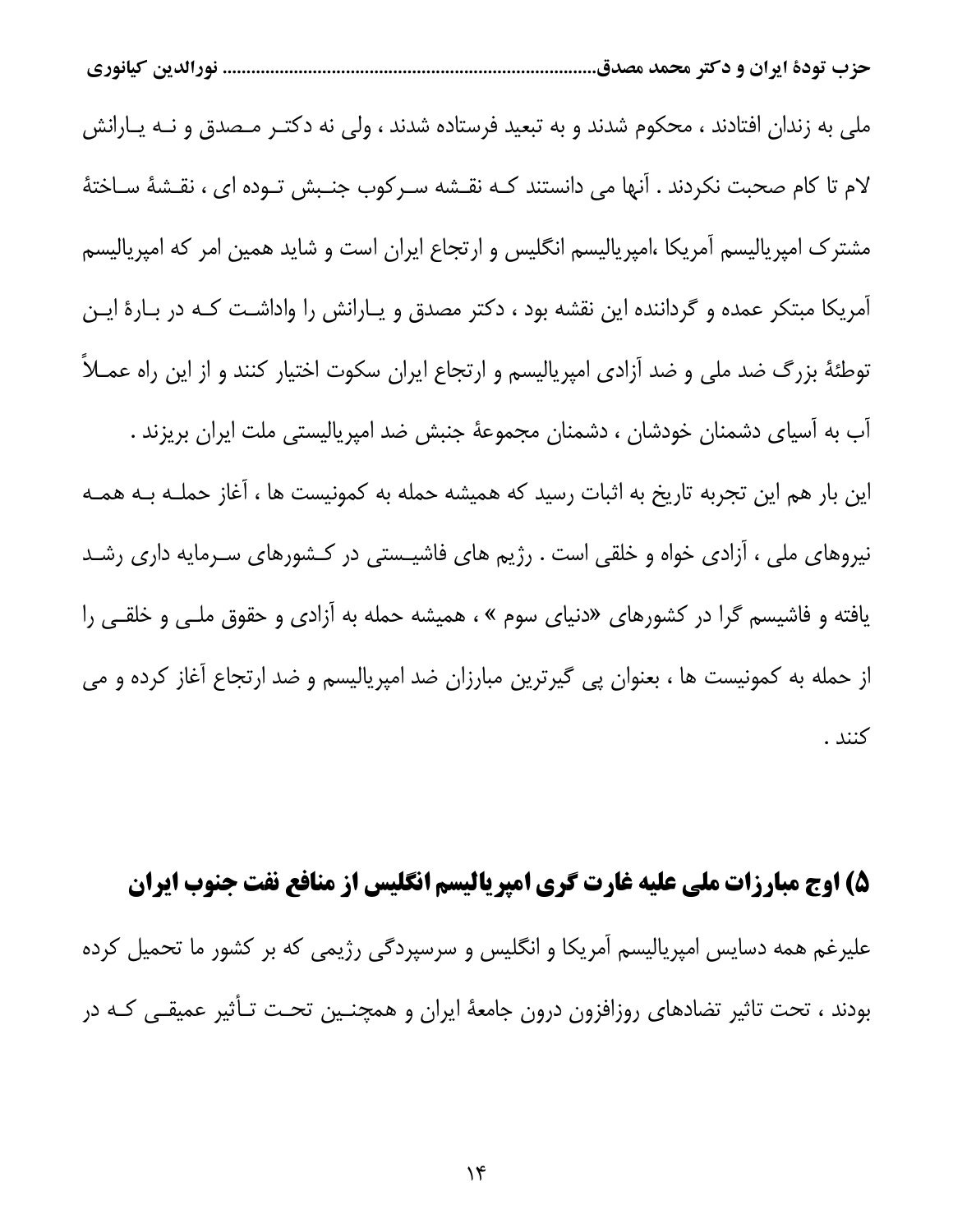نتیجهٔ پیروزی اتحاد شوروی بر فاشیسم آلمان ، در سراسر جهان به وجود آمـده بـود ، جنـبش ضـد امپریالیستی در ایران روند تکاملی خود را دنبال کرد .

مبارزات ۸ سالهٔ ضد امپریالیستی و دموکراتیک از ۱۳۲۰ تا ۱۳۲۸ اثر عمیق خود را در جامعـهٔ ایــران باقی گذاشته بود . تلاش امپریالیسم انگلستان برای تحمیل قرارداد جدیدی برای غارت منابع نفتـی ایران با مقاومت سخت مردم ایران روبرو شد و خیلی زود معلوم شد که با سـرکوبی خـونین جنـبش خلق در آذربایجان و کردستان ، با غیر قانونی کردن حزب تودهٔ ایران ، مقاومت مردم ایران در مقابل دسایس امپریالیسم در هم شکسته نشده است ، بلکه برعکس ، با وجود ضـربه هـا ، جنـبش رو بـه گسترش می رود .

در آغاز این جنبش ، ۳ جریان مشخص سیاسی مجموعهٔ حرکات جنبش را تحت تاثیر قرار دادند : جریان اول ، این جریان ملی و خلقی بود ، که همهٔ نیروهای راستین ضد امپریالیـستی را در بــر مــی گرفت . این جریان گرچه در دوران اول دارای شعارهای گوناگونی بود ، مانند « استیفای حقوق ملت ایران » ، « پایان دادن به غارت گری شرکت غاصب نفت جنـوب » ، بطـور عمـده در یـک جهـت عمل می کرد و آن تلاش برای تأمین حداکثر حقوق ملت ایران بود که خواه ناخواه تنها در چارچوب بیرون آوردن منابع نفتی ایران از تسلط امپریالیسم انگلستان می توانست عملی گردد . ایـن جریـان طیف پهناوری از نیروهای گوناگون سیاسی ، از نیروهـای تـوده ای گرفتـه تـا نیروهـای ملـی ضـد امپریالیستی ، یعنی کارگران ، دهقانان ، پیشه وران و سرمایه داران ملی را در بر می گرفت .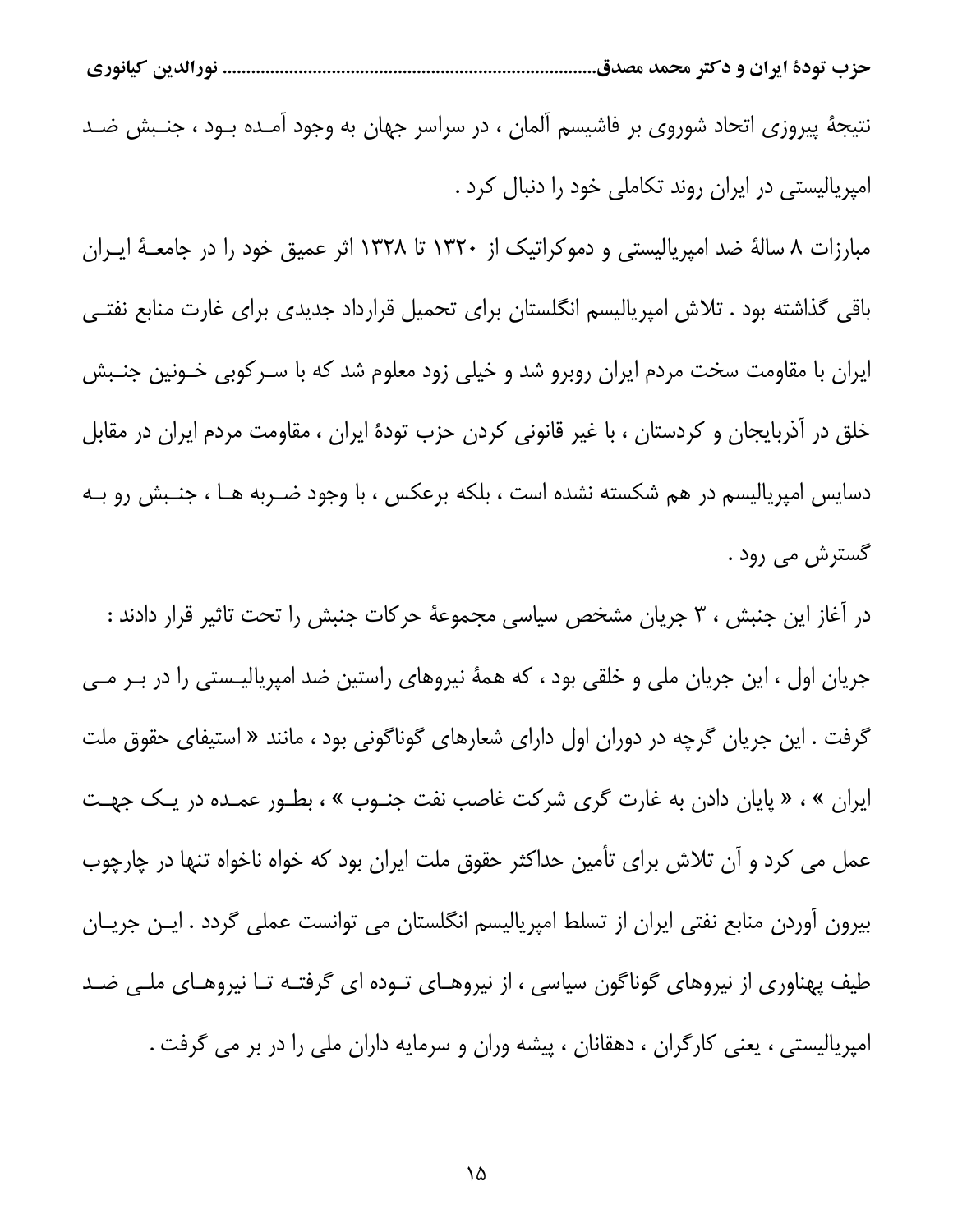جریان دوم را سر سپردگان شرکت نفت جنوب و امپریالیسم انگلستان تشکیل می دادند ، که تقریبـاً بطور کامل قدرت حاکمه را ، از دربار خائن پهلوی گرفته تا اکثریت مطلق نمایندگان مجلس و سنا و فرماندهان ارتش و گردانندگان دستگاه دولتی و فئودال ها و ملاکان و بخش مهمی از سرمایه داران وابسته به گروه جهانی استرلینگ را در برمی گرفت .این جریان می کوشید با نقشه های رنگارنگ ، زنجیر های تسلط غارت گرانه امپریالیسم انگلیس را ، با قرارداد جدیدی برای چند ده سال دیگر ، بر دست و پای ملت ایران محکم کند .

جریان سوم ، جریانی بود که سیاست امپریالیسم تازه نفس آمریکا به وجـود آورده بـود . امپریالیــسم آمریکا ، که بزرگ ترین قدرت در اردوگاه امپریالیستی بود و قدرتش پس از جنگ در مجموعهٔ جهان امپریالیستی گسترش بی سابقه ای یافته بود و صاحب بـزرگ تـرین ماشـین جنگـی ، نیرومنـدترین اقتصاد دنیای آن روز بود و تقریباً تمام ذخائر طلای دنیا را در کـشور خـود گـرد آورده بـود ، خیلـی طبیعی خواستار آن بود که این قدرت را وسیلهٔ تسلط کامل سیاسـی و نظـامی و اقتـصادی خـود بـر سراسر جهان و به ویژه بر « دنیای سوم » ، که بخش عمدهٔ آن را امپراطوری انگلستان و فرانسه در قبضه داشت ، قرار دهد . ولي از آنجا كه اين تلاش آمريكا براي احراز مقام رهبـري جهـان سـرمايه داری با مقاومت امپریالیسم فرتوت انگلستان و فرانسه رو به رو مـی شـد ، امپریالیـسم آمریکــا مـی کوشید با تظاهر به پشتیبانی از جریانات ضد انگلیسی و ضد فرانسوی در کشورهای زیر سـلطه ایـن دو قدرت استعماری ، مواضع این رقیبان را تضعیف کنـد و آنـان را بـه عقـب نـشینی و پـذیرش « رهبري » امريکا وا دارد .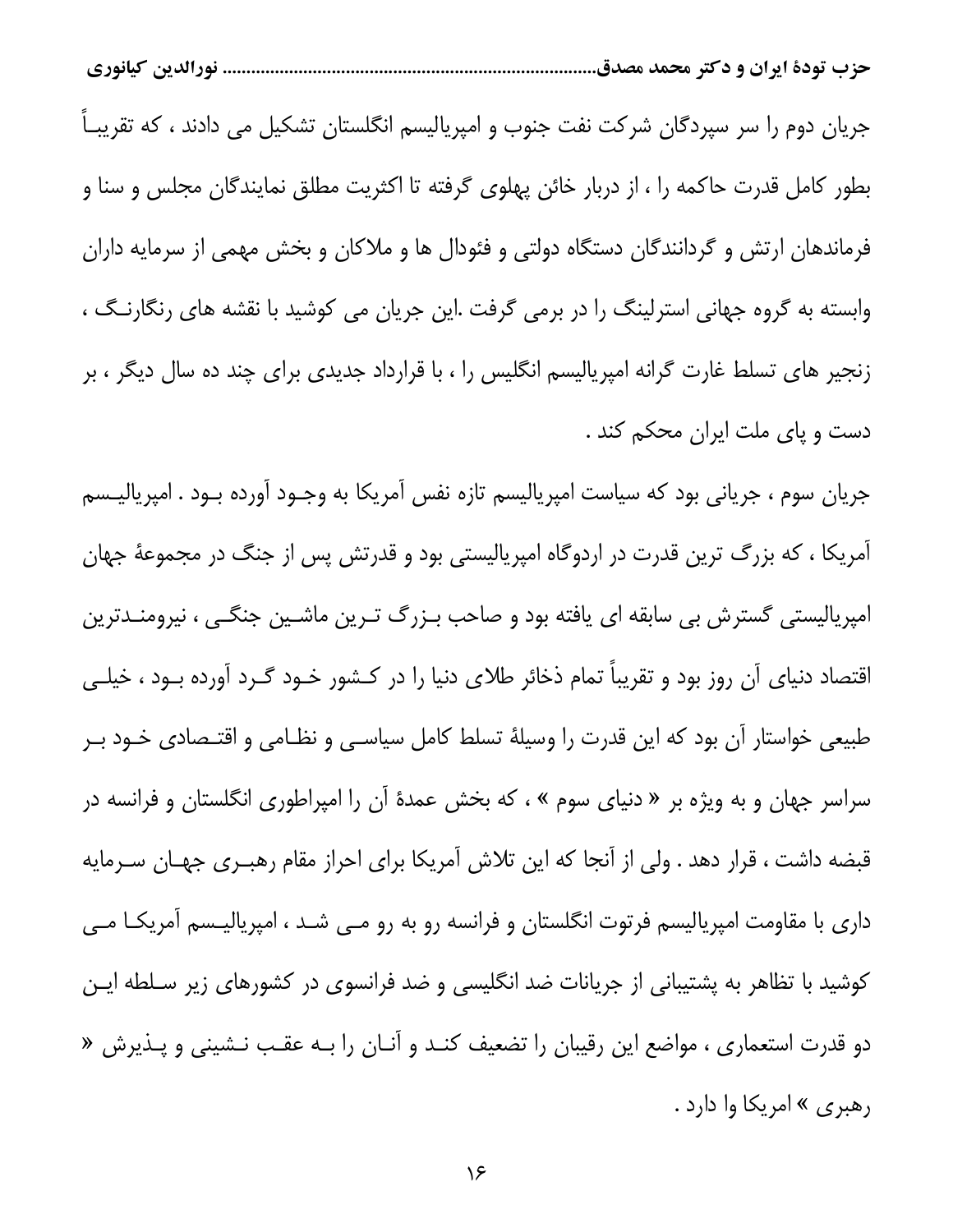البته آمریکا در هر جا که مواضع امپریالیسم انگلستان و فرانسه بطور جدی بـه خطـر مـی افتـاد ، از آنان به طور همه جانبه پشتیبانی می کرد . ولی در درجه اول می کوشید جای پـای خـود را محکـم کند . چنین بود در هند وچین ، چنین بود در خاور نزدیک و میانه ( لبنان ، سـوریه ، عـراق ، اردن و عربستان سعودی ) ، چنین بود در ایران به هنگام اوج جنبش ضد امیریالیـستی و دموکراتیـک سـال ۱۳۲۵ ( یعنی قیام آذربایجان و کردستان ) .

در دوران جنگ مسئلهٔ اهمیت مواد نفتی بعنوان مهم ترین منبع تهیه انـرژی و یکـی از مهــم تـرین مواد خام برای تولیدات صنعتی مسلم گردیده بود . این هم یک واقعیت بود که انبارهای ذخیرهٔ مـواد نفتی ایالات متحده آمریکا و منابع دیگری که در « دنیـای سـوم » ، در اختیـار انحـصارهای نفتـی آمریکا بودند ، در قیاس با احتیاجات اقتصاد در حال گسترش ایـالات متحـده محـدود بــود و مــسالهٔ دستیابی به منابع جدید نفت بصورت یکی از عمده ترین هدف های استراتژیک امپریالیـسم آمریکـا د, اًمد.

اما این عمده ترین منابع تقریباً بطور انحصاری در اختیار امپریالیسم انگلیس قرار داشت . نفت ایران و عراق و تمام منابع نفتی کشورهای ساحلی خلیج فارس که امروز بطور متوسط حدود ۷۵ درصـد از تمام نفت دنیای امپریالیستی را تأمین میکند ، یک جا در دست امپریالیسم انگلستان بود . آمریکــا از این « نمد» ضخیم خواستار کلاهی بزرگ بود و انگلستان نمی خواست از این منبـع عظـیم غـارت دست بردارد .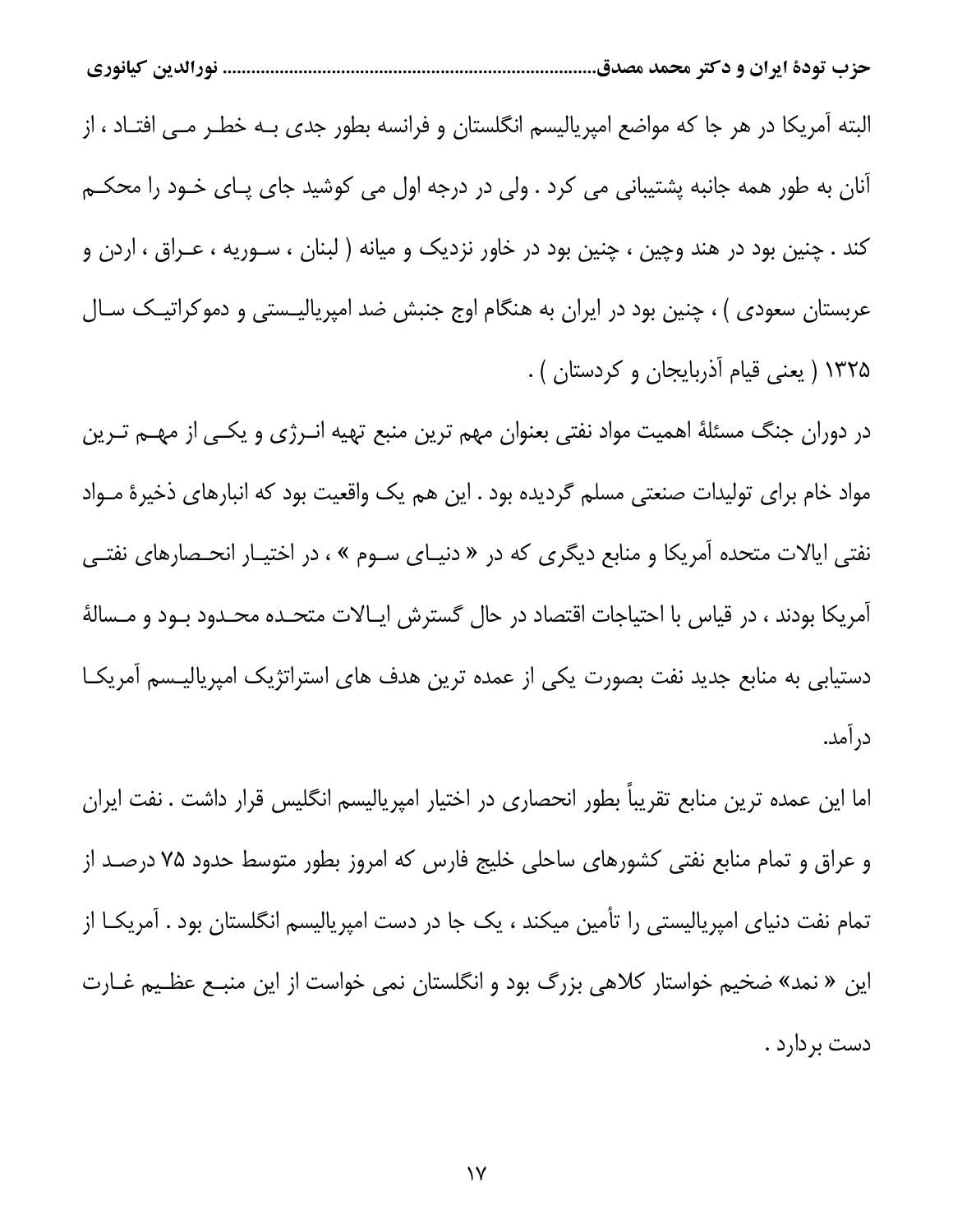بدین سان جنگ پنهانی برای تصرف منابع نفتی خاور میانـه و از جملـه نفـت ایـران ، بـین ایـن دو قدرت غارت گر جهانی آغاز گردید .

در ایران ، جریان آمریکایی سیاستش را بر این پایه گذاشت که گروه هایی را برای وارد آوردن ِ فشار به امپریالیسم انگلیس تجهیز کند ، آنان را در صفوف نیروهای راستین ضد امپریالیستی وارد سـازد و رهبری جنبش را به دست گیرد و با در دست داشتن این برگ نیرومند برنده ، رقیبان انگلیسی را بـه تسلیم و تقسیم منابع نفتی ایران وادار کند . برای این کار امپریالیسم آمریکا عمـال خـود را تجهیـز کرد . گردانندگان این جریان خائنانه امریکایی : زاهدی ها ، مظفـر بقـایی هـا ، حـسین مکـی هـا ، حائری زاده ها ، روزنامه نگاران طاغوتی مانند ملکی مدیر ستاره ، میر اشرافی مدیر آتـش و … ، کـه همه بعدها قيافهٔ واقعي خود را نشان دادند ، ميدان داري اين بازي سياسي را به عهده گرفتند .

یکی از موذیانه ترین بازی های امپریالیسم آمریکا این بود کـه توانـست از همـان آغـاز اوج گیـری جنبش ملی کردن صنایع نفت ، این عناصر مزدور خود را در صـف نیروهـای ملـی ، کـه در اطـراف دکتر مصدق قرار داشتند ، وارد کند و با دادن وسیع ترین امکان فعالیت سیاسی به آنان ، در جریـان مبارزه مردم ایران علیه امپریالیسم انگلیس ، مواضع مستحکمی برای خود به دست آورد .

رهبری حزب تودهٔ ایران که از همـان سـالهای جنـگ دوم جهـانی بـه نقـش خطرنـاک تجاوزکـار امپریالیسم آمریکا آشنا بود ، این مانور موذیانه را خیلی زود شناخت و به درستی خطر آمریکا و هدف هایش را فاش کرد ، عناصر شناخته شده وابسته به امپریالیسم آمریکا را در داخـل جبهــهٔ ملــی و در دولت مصدق افشا کرد و کوبید . متأسفانه در دوران کوتاهی ، این ضربات متوجه تمام جبهه ملـی و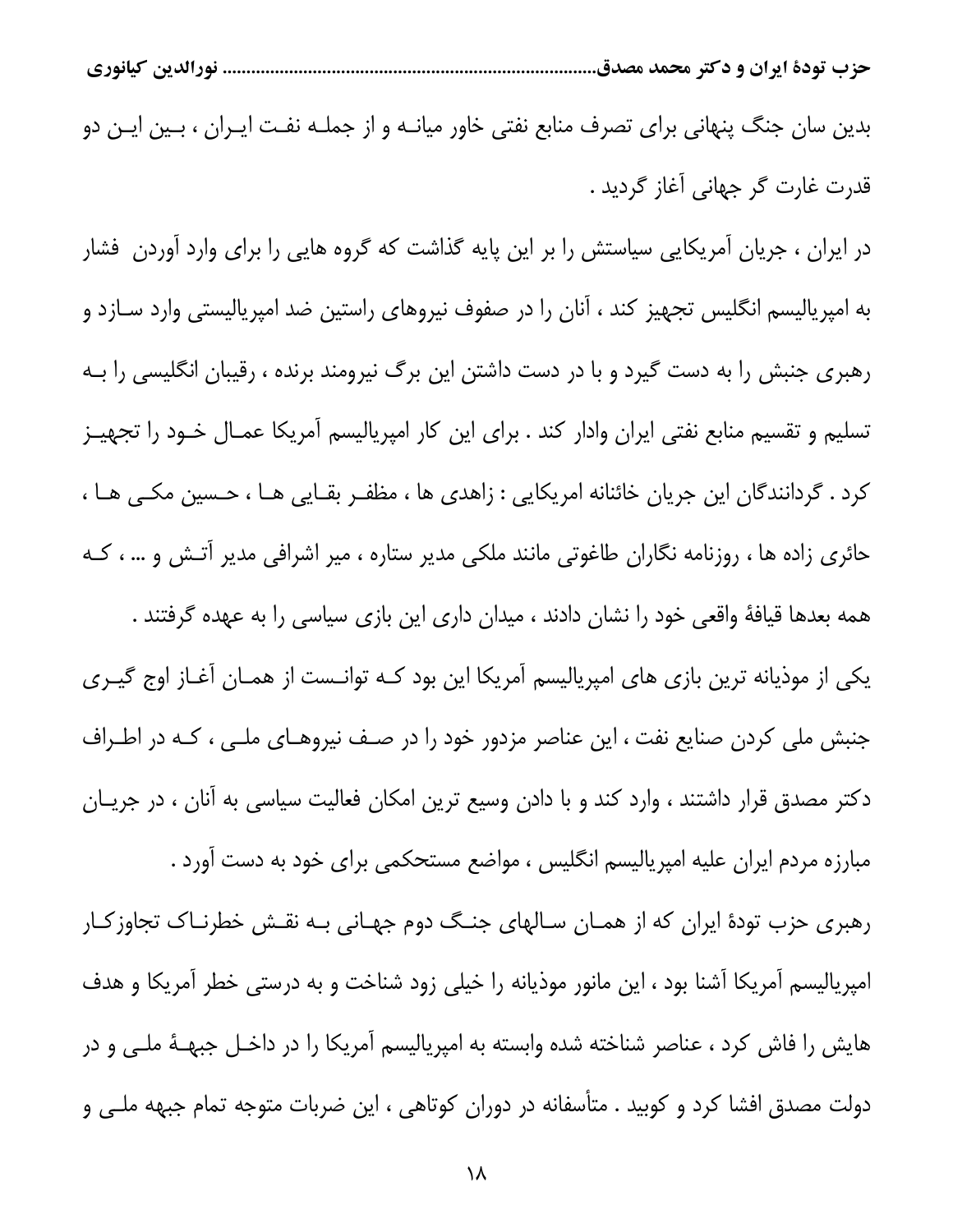........................... نورالدين كيانوري

تمام کابینه مصدق شد و به مشی اتحاد نیروهای ملی زیان رسانید . ولی اصل سیاست حزب ما علیه امپریالیسم آمریکا و عمالش همواره درست و پی گیر بود .

# ۶) تأسیس جبهه ملی و ترکیب آن

دلائل مسلمی که موجب این اشتباه رهبری حزب تودهٔ ایران شـد ، همانـا ترکیـب اولیـهٔ مؤسـسین جبهه ملی بود ، که بین آنها تعداد زیادی از عناصری وجود داشتند که برای حـزب ، ارتبـاط آنهـا بـا امپریالیست های آمریکایی جای هیچ گونه تردیدی باقی نمی گذاشت .

از میان ۱۹ نفر موسسین اولیهٔ جبهه ملی ، برای حزب تودهٔ ایران مسلم بود که دکتر مظفـر بقـایی ، حسین مکی ، حائری زاده ، عبدالقدیر آزاد ، عباس خلیلی ، عمیدی نــوری ، احمــد ملکــی ، جلالــی نائینی و ارسلان خلعتبری سر سپردگان به امپریالیسم آمریکا بودند . پـشتیبانی کـسانی ماننــد میــر اشرافی ، مدیر روزنامه آتش ، مفسد فی الارض معدوم ، از جبههٔ ملی ، که جلـسات مـشترک گـروه بالا با جاسوسان سفارت آمریکا در منزلش تشکیل می شد و ما از آن اطلاع داشتیم ، رهبری حـزب را در این زمینه پافشارتر می کرد . به ویژه این پافشاری وقتی شدیدتر می شـد کـه رهبـری حـزب اطلاعات كاملي در دست داشت كه دكتر مصدق از ارتباط اين گروه با سفارت آمريكــا كــاملاً واقــف است ، ولی هرگز قدمی در راه جدا کردن خود از تحریکات این گروه برنمی داشت و دم خـروس را در جیب جبههٔ ملی باقی نگاه می داشت .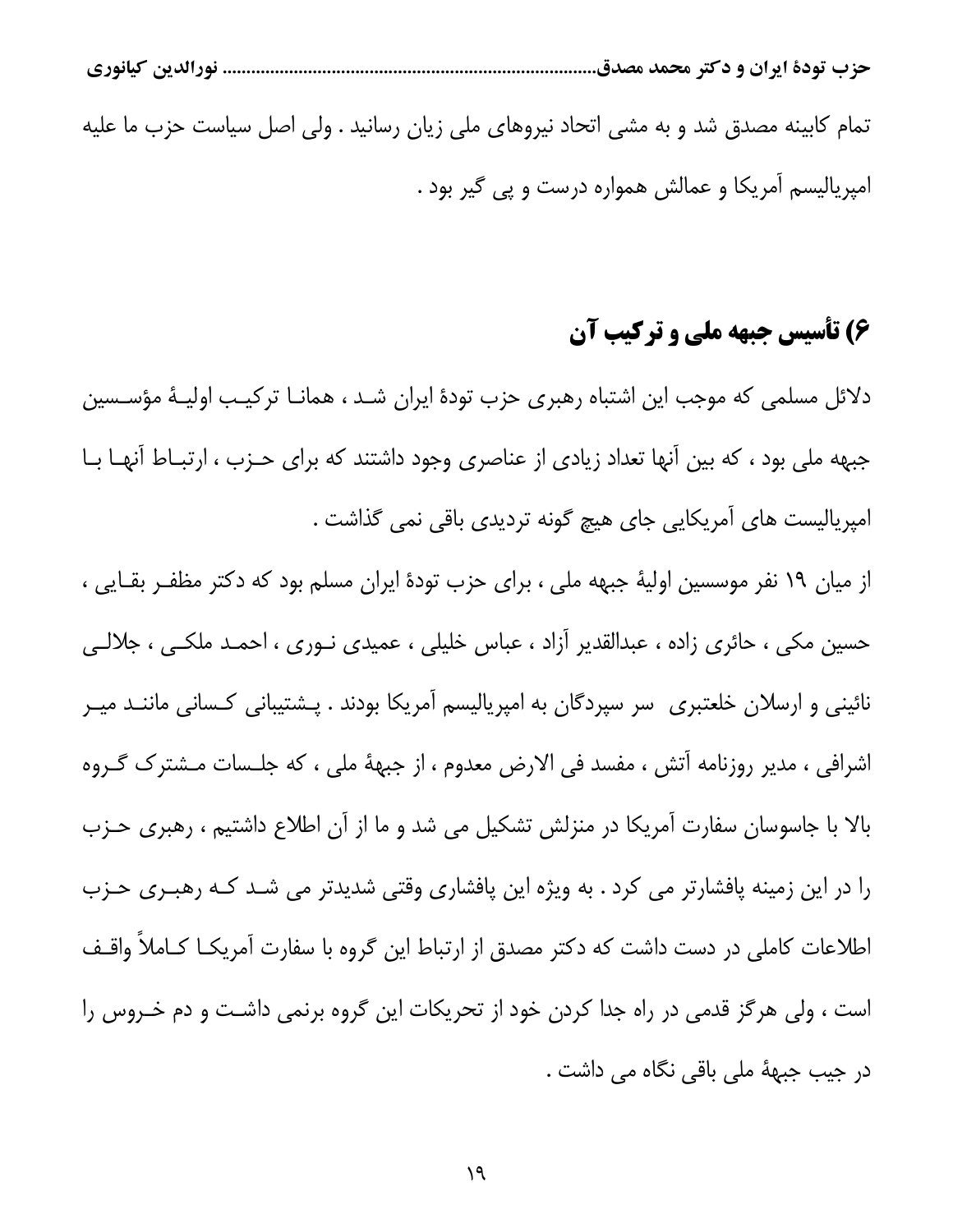...... نورالدين كيانوري

#### اعترافات احمد ملکی در بارة ارتباط با سفارت آمریکا

برای اینکه این ادعاها را با دلائل پی ریزی کنیم ، خوبست به اعترافات یکی از مؤسسین جبهه ملی یعنی احمد ملکی ، مدیر روزنامهٔ ستاره ، در کتابی که پس از کودتـای خائنانـه ۲۸ مـرداد ، بـه نـام تاریخچهٔ جبهه ملی نوشته و آن را به شاه خائن و زاهدی مزدور « تقدیم » داشـته اسـت ، مراجعـه كنيم . وى در بارة ارتباط با آمريكايي ها چنين مى نويسد :

« برای اداره کردن امور تبلیغاتی مربوط به جبههٔ ملی کمیسیون های مخصوص تبلیغات جبههٔ ملی، به طوری که سابقاً به آن اشاره شد ، هر هفته در منزل یکی از آقایان مدیران جراید وابسته به جبههٔ ملی تشکیل می گردید و در ضمن ناهار و مدتی که پس از صرف ناهار وقت کار موجود بود ، نقـشه های مربوط به انتشار اخبار و مقالات و طرز مبارزه با نمایندگان مختلف با فراکسیون جبهــه ملــی و جراید انگشت شماری که در آن وقت همکاری و معاضدت با خواسته های حقیقی جبهــه کـه آزادی مطبوعات و آزادی انتخابات و اصلاح قانون حکومت نظامی بود نمــی نمودنــد ، معـين و مقــرر مــی گردید و افراد این جلسات را آقایان دکتر فاطمی — دکتر بقایی — حسین مکـی — حـسن صـدر — جلال نایینی و این جانب تشکیل می دادند .

ولي كميسيون سياسي جبههٔ ملي فقط مركب از آقايـان حـايري زاده — حـسين فـاطمي — حـسين مکی — دکتر بقایی — جلالی نایینی و اینجانب تشکیل می شد که برای روشن شـدن سیاسـت روز غالباً جلساتی داشته و آقای میر اشرافی هم در این جلسات دعوت و شرکت می نمودند و به مناسبت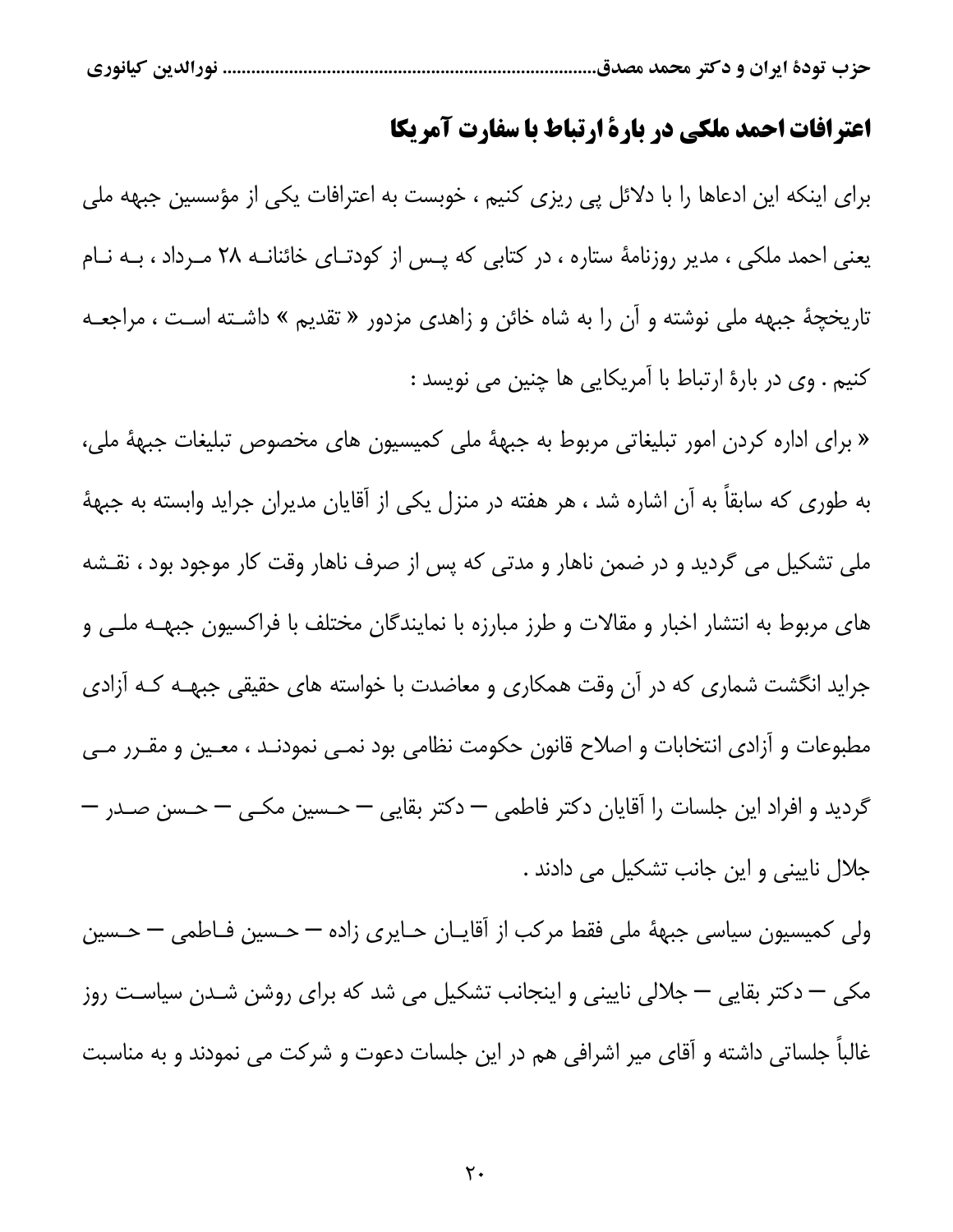قیام روزنامهٔآتش بر علیه دولت رزم آرا و تعقیب خواسته ها و اهداف اساسی جبهـهٔ ملـی ، شــرکت مدیر روزنامه آتش در این کمیسیون ها و ملاقات های سیاسی به نفع کلی جبههٔ ملی تمام می شـد و علاوه بر این که در باغ صبا خانه آقای میراشرافی با وسائل آبرومند آن در مقابل خارجیانی که بـه این جلسات دعوت می شدند در اختیار کمیسیون سیاسی قرار می گرفت روزنامهٔ آتـش هـم مبــارزهٔ بسیار مؤثر و أبرومندی در پیشرفت منویات جبههٔ ملی می نمود و چون از جراید پر تیــراژ و ســرمایه دار پایتخت بود اقداماتش مورد کمال استفاده قرار می گرفت .

... میهمانی های باغ صبا در منزل آقای میر اشرافی شروع شد و آقای دکتر فاطمی مشغول فعالیت شدید گردید و شب اول آقایان ویلز مستشار سفارت آمریکا و آقای دیشر اتاشـهٔ مطبوعـاتی سـفارت برحسب دعوت آقای فاطمی حضور پیدا کردند و علاوه بر اعضای کمیسیون مطبوعات و تبلیغـات و سیاسی جبههٔ ملی این دو نفر هم در باغ صبا شرکت نموده پس از شام توضیحات مفصلی در اطراف هدف جبههٔ ملی و علت مخالفت آن با دولت ها داده شد و چون در عمل به مناسـبت عـدم آشــنایی آقایان مزبور با زبان های فرانسه و فارسی اشکالاتی پیش آمد نمود قرار شد برای جلسه بعد از آقای دکتر گرنی اتاشهٔ فرهنگی سفارت که بـه زبـان فارسـی آشـنایی کامـل دارنـد نیـز دعـوت شـده و توضیحات بیشتری بوسیلهٔ مشارالیه برای استحضار آقایان ویلز و دیشر داده شود .

شب معهود فرا رسید و علاوه بر آقایان ِ مزبور آقای دکتر گرنی نیز در ضیافت باغ صبا حضور یافتـه و توضیحات همگی را با نهایت محبت برای آقایان ویلز و دیشر ترجمـه نمودنـد و تقریبـاً مطالـب و هدف کمیسیون سیاسی و مطبوعات جبههٔ ملی بر آنان روشن شد و همان شـب ایـن مطلـب مـورد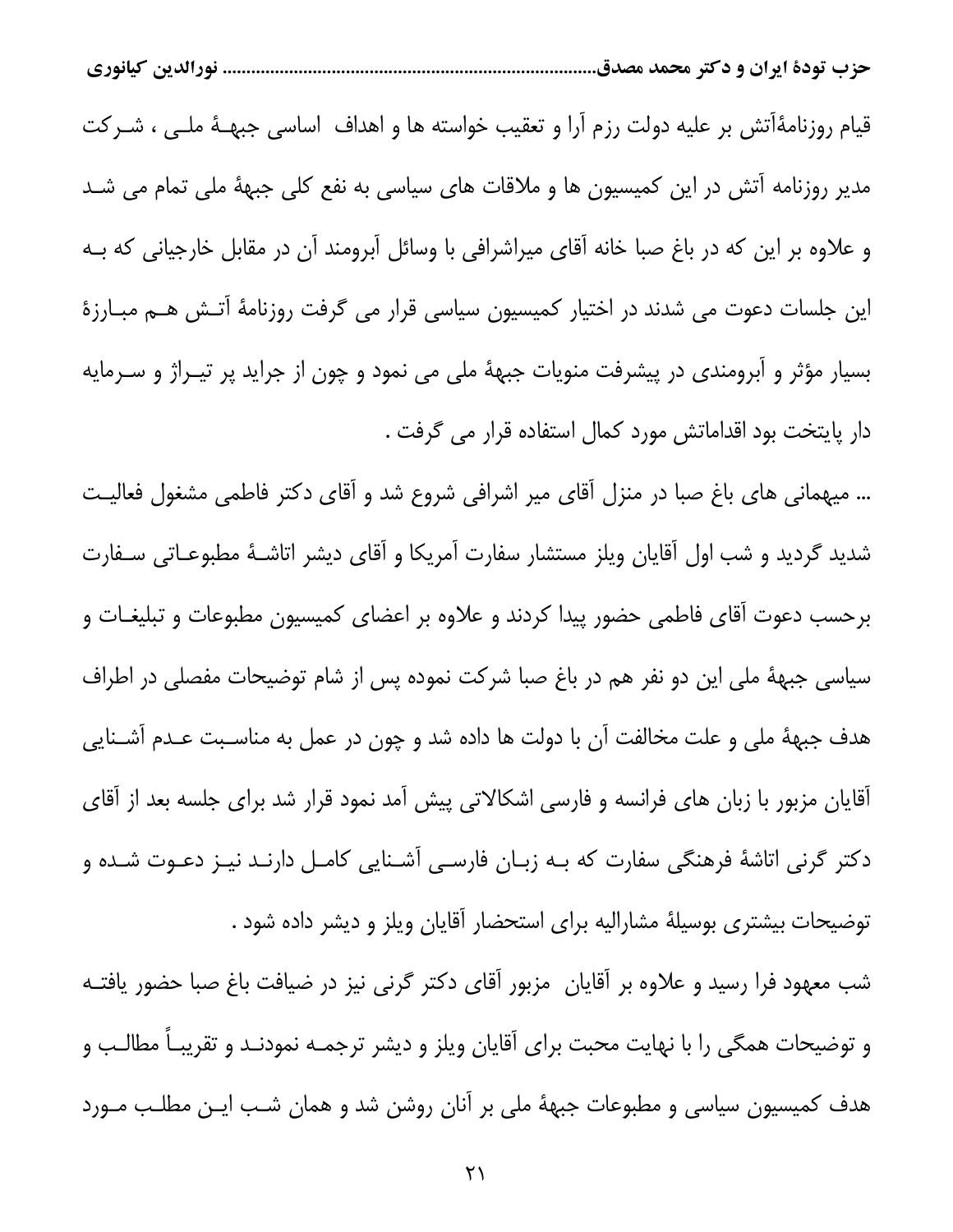موافقت قرار گرفت که این کمیسیون های دوستانه هفته ای یک بار ادامه یافتـه ولـی هــر شــب در منزل یکی باشد و به همین مناسبت جلسات بعد در منزل آقای ویلز حضور یافتند . خانم ویلز که فرانسه تقریباً زبان مادری ایشان میباشد کار ترجمهٔ دکتر گرنی را تسهیل نمـوده و بـه زبان فرانسه بسیاری از محاورات بعمل می آمد و همچنین آقای دیشر هم چـون اصـلاً از اروپاییـان قسمت شرقی و ایشان هم فرانسه خوب می دانستند بیشتر موجبات پیشرفت صحبت گردید و أقای دکتر بقایی راحت تر و بدون واسطه مطالب را پرسیده و یـا توضـیح مـی دادنـد و البتـه بـه تـدریج مذاکرات سیاسی بطور اعم جریان یافته از وضع تشریح اهداف جبههٔ ملی بصورت مذاکره در اطـراف مسائل سیاسی روز و سیاست داخلی و خارجی و نفت و مذاکرات جلسه علنی مجلـس شـورای ملـی تغییر یافته بود و چون در آن هنگام آقای دکتر بقایی سازمان جوانان نـاظر در امـر انتخابـات را اداره می کردند همان اوان فکر تشکیل یک حزب قوی به نام زحمتکشان با کمک خلیل ملکـی تبریـزی که از اعضا فعال و مؤثر حزب سابق توده بود و بعداً بعنوان انشعابیون حزب مزبور را تــرک نمــوده و علناً با آن مبارزه می نمود برای آقای دکتر بقایی ایجاد شد و شروع به پی ریزی حزب کرده و شـب و روز فعالیت نموده و به این جهت در جلسات گاهی دیرتر حاضر می شدند ولـی خودشـان توضـیح دادند كه فعاليت زياد حزبي باعث تأخير گرديده است !!

آقای مکی هم توضیح می نمودند که بایستی آمریکا سیاست خود را بـا سیاسـت انگلـیس در ایـران مخلوط نکند و چون سیاست انگلیس در ایران بیشتر جنبهٔ مداخلـه در امــور را دارد و از دولـت هــا و حتی وزیران کابینه علناً حمایت می نمایند نبایستی این امر مورد قبول سیاست آمریکا قــرار گیــرد و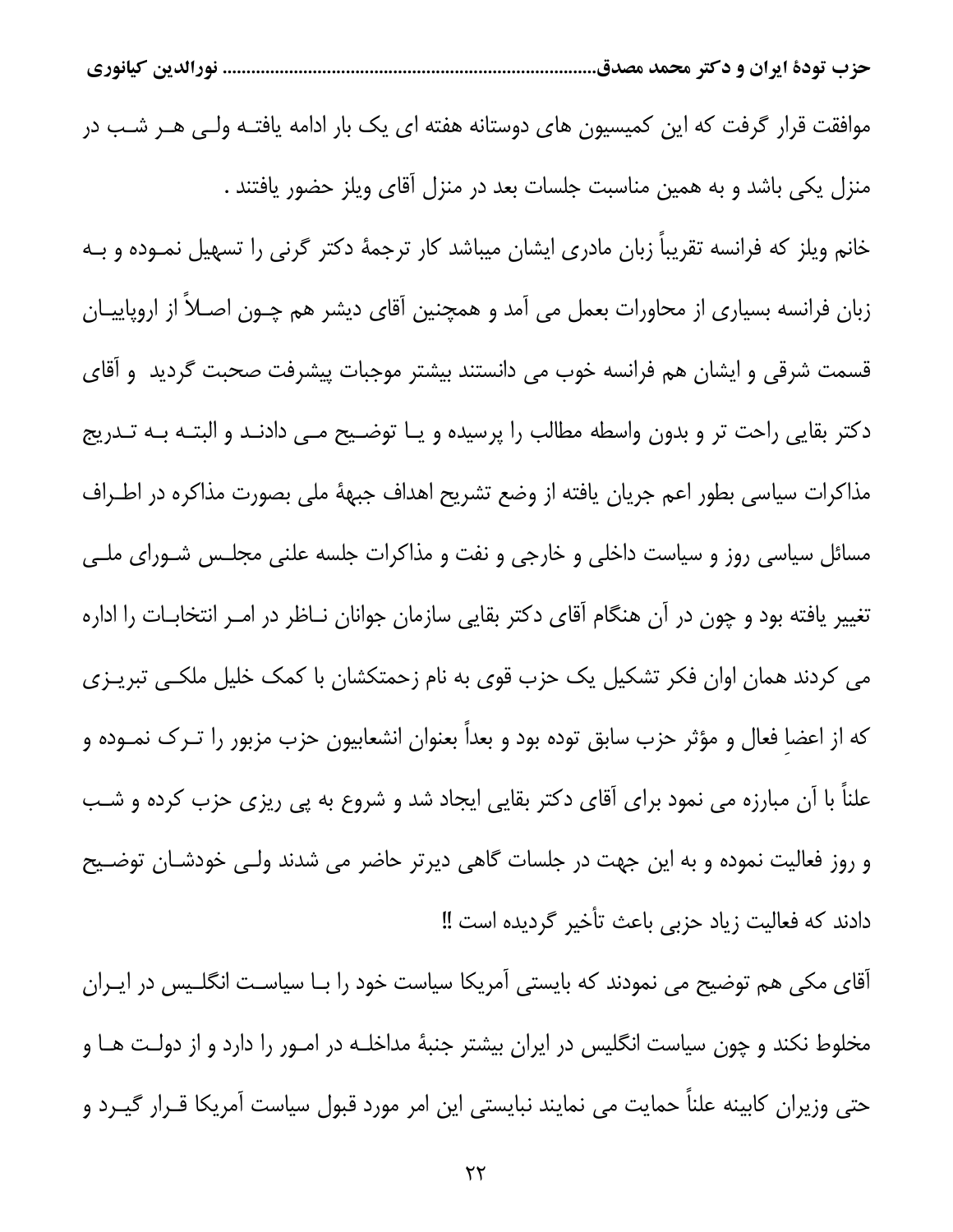جبهه ملی خصوصاً این جلسات را تشکیل می دهد که این امور روشن شود و اجلاس این چنــد نفــر آقایان با شما به دستور جبهه ملی نیست بلکه برای توضیح مطالب است که هم آقایان به روش کـار جبهه آشنا شده و هم از خواسته های ملت ایران مسبوق گردند .

به هر حال جلسات مرتباً ادامه داشت و پس از پایان میهمانی آقای ویلز یک شب در هفته هم منزل آقای دیشر واقع در خیابان پهلوی و شبی هم خانه آقای دکتر گرنی واقع در خیابان شاهرضا رفتـه و پس از شام مذاکرات سیاسی بعمل می آمد و چون فصل تابستان و هوا نسبتاً گرم بود نوبت آقایـان مکی و دکتر بقایی هم در باغ صبا میهمانی داده شد و آقای میر اشرافی با نهایت میل بنا بر تقاضای آقای دکتر فاطمی باغ خود را به اختیار دوستان گذاشته بودند .

پذیرایی های افراد کمیسیون سیاسی و تبلیغات جبههٔ ملی از افراد مؤثر سیاست خـارجی ( آمریکـا و انگلیسی ) تقریباً صورت یک جلسه دوستانه هفتگی را به خود گرفتـه بــود و در اثــر همــین رفـت و آمدها بود که توهّم این که جبههٔ ملی کمونیست و یا طرفدار حـزب تـوده اسـت بـه کلـی از دمـاغ خارجیان که در آن وقت بسیار مؤثر در دستگاههای دولتی بودند خارج گردید و تبلیغات حکومت رزم آرا خصوصاً که جبههٔ ملی را دست نشانده توده ای ها قلمداد می نمود نقش بر آب ساخت .

نباید فراموش کرد که در همان ایام برخی از اعضای حزب توده که از طرف کمیتـهٔ مرکـزی حـزب تودهٔ ایران از دستگاههای توده ای اخراج شده بودند مانند خلیل ملکی تبریزی — حسین خطیبی — حسین ملک — خامه ای — دیوشلی و چند تن دیگر اطراف دکتر بقایی را در روزنامـهٔ شـاهد احاطـه کرده و چون به مناسبت مبارزه شدید " شاهد " با حکومت رزم آرا ، ایـن روزنامـه در میـان مـردم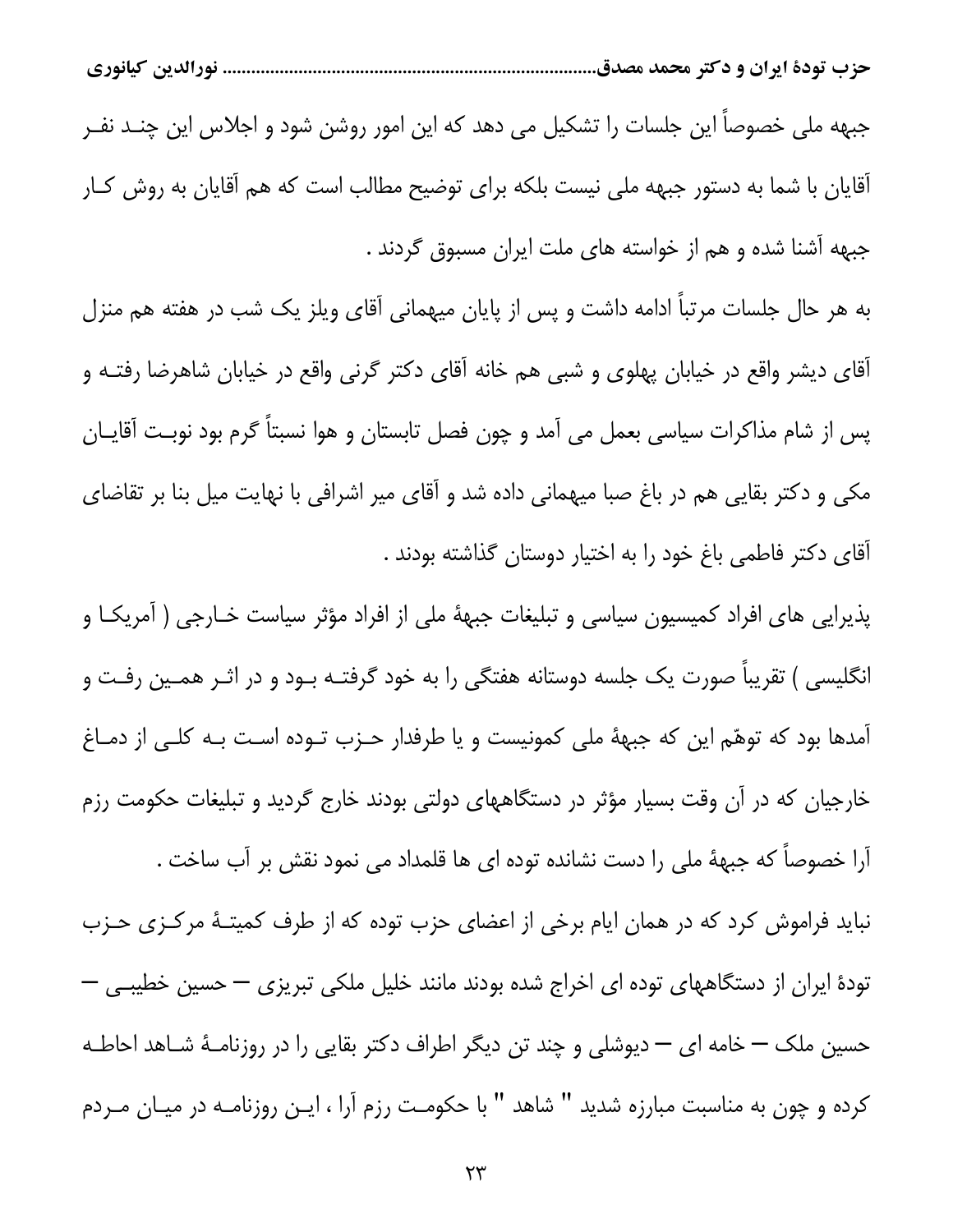شهرتی یافته و آقایان مکی و حائری زاده در آن ایام چند روزی تک فروشی و توزیع روزنامهٔ شـاهد را عهده دار بودند ، افراد شکست خورده از حزب توده به عناوین مختلف در هیئت تحریریــه شــاهد رسوخ یافته و تحت عنوان روزنامه های عطار و صفیر و غیره به جای شاهد منتشر گردیده و به قلـم آنان مقالاتی در آن جراید و همچنین شاهد منتشر می گردید و چون دسـتگاه حکومـت رزم آرا مـی دانستند که دکتر بقایی به هیچ وجه سابقه روزنامه نگاری نداشته ولی شاهد و جراید دیگری کـه بـه جای آن مرتب منتشر می شود اشخاصی را که از حزب توده اخراج شده بودند همکار بقـایی معرفـی كرده و به همين مناسبت جبهه ملي را هم وابسته به حزب توده و كمونيست ها غلط و دروغ معرفي می کردند و تماس افراد جبههٔ ملی با آمریکایی ها و انگلیسی هایی مانند مستر پایمن — کلنل پای بوس و مستر فیلیپ پرایس این شائبه و توهّم را به کلی از بین برد و همین ایام بود که فکر تأسیس حزب زحمتکشان ایران بنا بر پیشنهاد خلیل ملکی تبریزی توجه دکتر بقایی را جلب کـرد و از توجـه آمریکاییها نیز به لزوم تشکیل این حزب و تقویت آن در مقابل تبلیغات شدید کمونیست هـا و تــوده ای ها حداکثر استفاده را نموده و به تدریج از همان اوان دست به کار تأسیس حـزب و ایجـاد شـعبهٔ آن در شهرستانها و اجاره کردن محل وسیعی برای باشگاه حزب و خرید اثاثیه و بلند گــو و تــا ایــن اواخر در دستگاه مصدق السلطنه استخدام چوبدار و چاقوکش گردیدند و بدیهی است مبـارزه هـای مسلحانه زحمتکشان با احزاب مخالف حکومت مصدق السلطنه در جلوی بهارسـتان و نقــاط دیگــراز همان تاریخ سرچشمه گرفته و بتدریج پایه گذاری شده بود که شرح مفـصل آن بمناسـبت اقـدامات جبههٔ ملی بعدها خواهد آمد .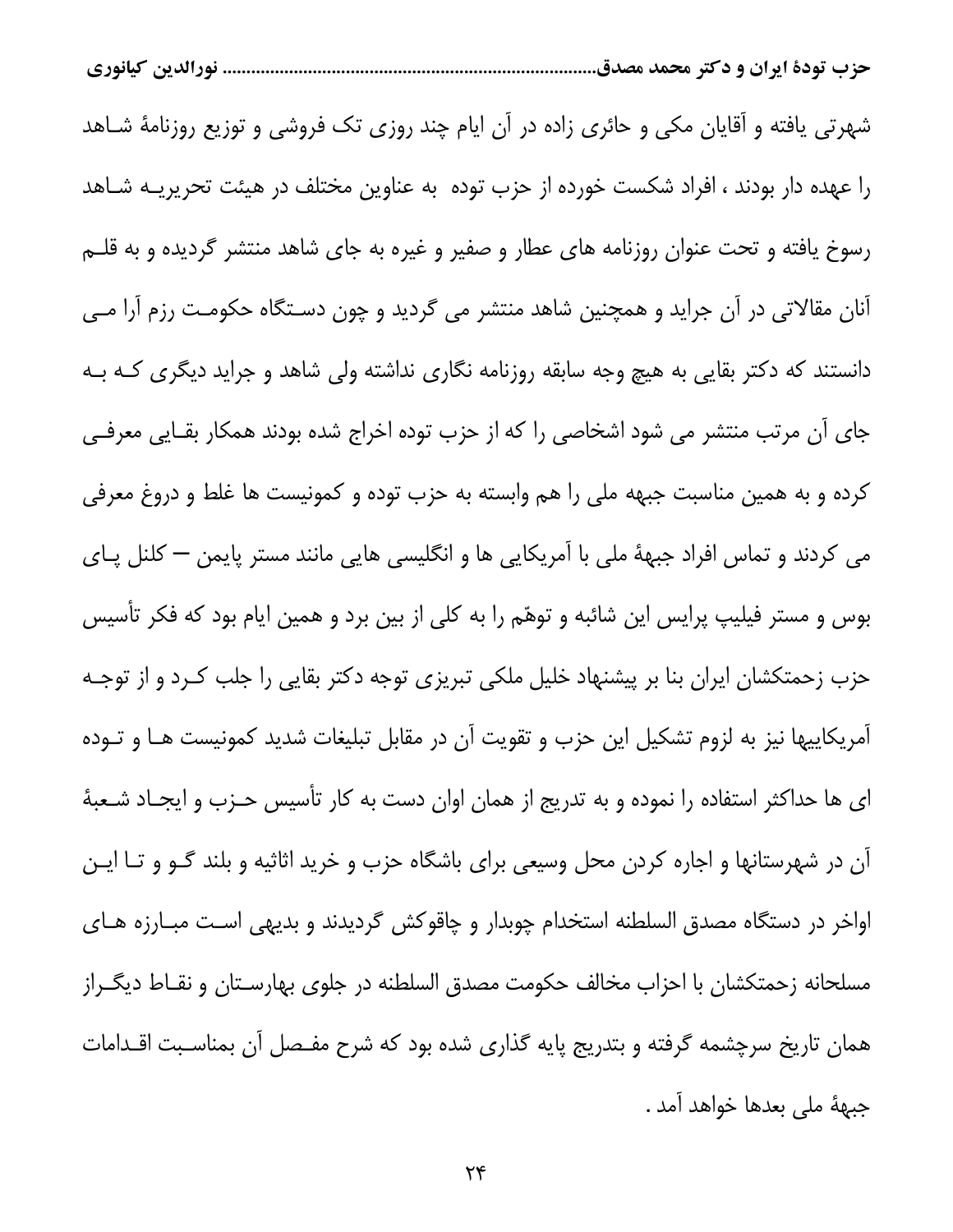پذیرایی منزل آقای دیشر وابستهٔ مطبوعاتی سفارت آمریکا و خانمشان که در اوایل خیابـان پهلـوی بود قدری وسیع تر و جنبهٔ رسمی تر به خود گرفته بود و همـه مـدعوین هفتـه کـه همـان اعـضای کمیسیون های تبلیغات و سیاسی جبهه ملـی بودنـد ، پـس از شـام گـرد میـزی نشـسته و سـرگرم مذاکرات سیاسی گردیدند .

آقای دکتر بقایی که به زبان فرانسه بـا خـانم آقـای دیـشر سـرگرم صـحبت و از مـشکلات کـار و گرفتاری های روزنامهٔ خود که حتی برای تحصیل آزادی اقدام به افتراق با همـسر خـود نمـوده انـد مذاکره می کردند در این جلسه توضیحاتی در اطراف طرز کار شبانه روزی خود داده و متذکر شـدند که سازمان جوانان نظارت بر انتخابات با علاقه و اشتیاق فوق العاده کار می کنند و جوانـانی کـه در خدمت این سازمان هستند روزها در کنار صندوق های انتخابات مواظب مردم هستند که تقلبـاتی در آرا و گرفتن تعرفه ننمایند و پس از پایان مراسم اخذ آرا در محل انجمن نظارت مرکزی در شــمارش و لاک و مهر کردن صندوق های آرا غالباً تا صبح بیدار مانده بـرای جلـوگیری از دسـتبرد رنـدان و تعویض آرا بیدار می مانند و هیچ توقعی ندارند و با نان خالی می سازند و اگــر از منــزل آقــای دکتــر مصدق السلطنه ناهار و شام برای این جوانان فرستاده نشود معلوم نیست سرنوشت گـذران آنـان بـا نان خالی چیست؟ و خلاصه اینطور نتیجه گرفتند که حزب توده ایران برای جراید وابسته بـه خـود مرتباً كاغذهاى لوله مجانى دريافت كرده و پول و اعتبارات كافى در اختيار دارد ولـى سـازمان هـاى مبارزه با حزب توده از داشتن هر نوع اعتباري محروم و جرايد ضد توده هم بــا ســرمايه هــاي قليــل شخصی اداره شده قدرت استخدام نویسندگان مؤثر و در اختیار داشتن کاغذ کافی و چاپخانه ندارنــد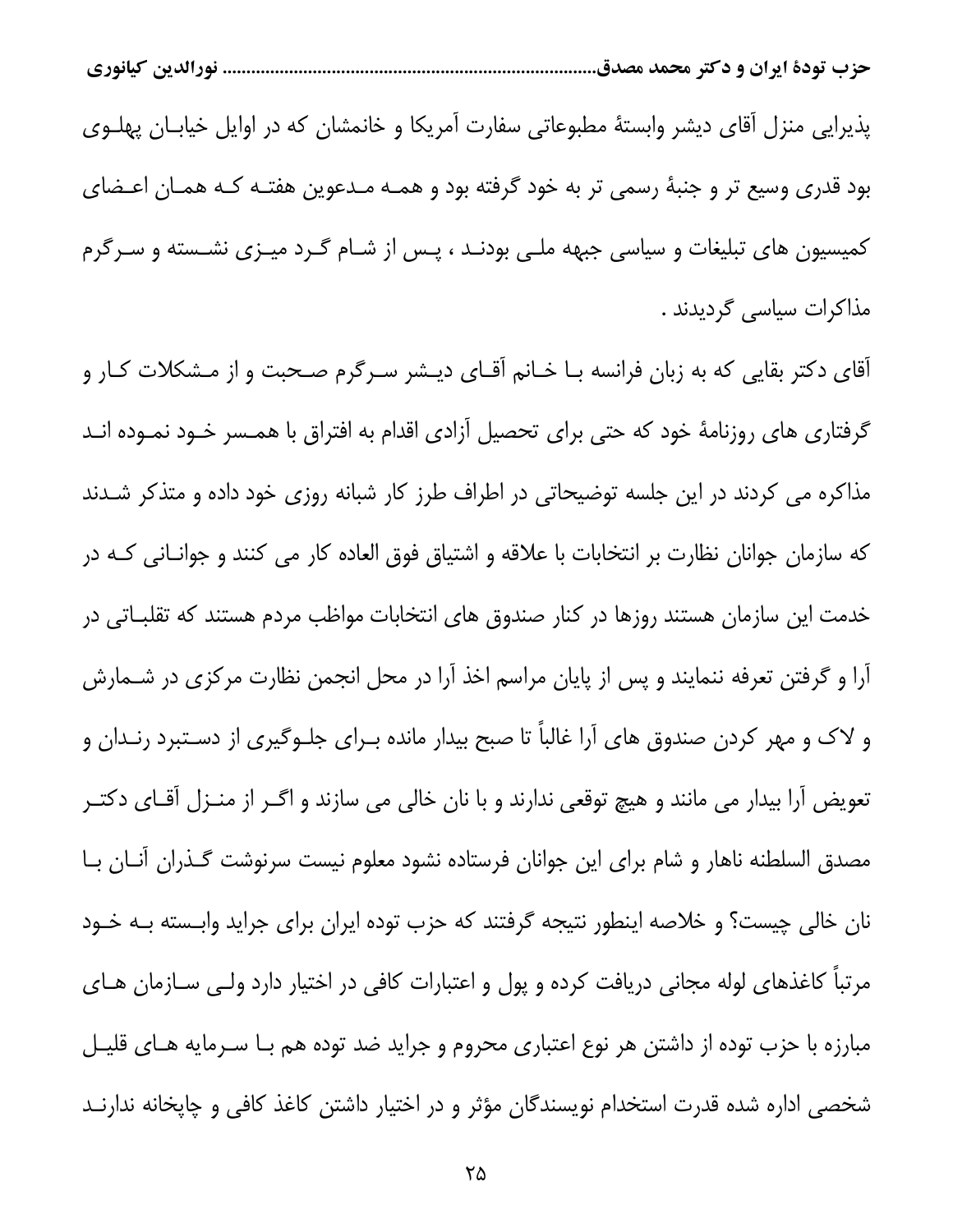و حتى يک اداره توزيع که جرايد آنها را صحيحاً توزيع نمايد در اختيار خود ندارند و بديهي اسـت بــا این ترتیب با دولتی مثل دولت رزم آرا که خود رؤسای حزب توده را فرار مـی دهـد چگونـه ممکـن است در مقابل تبلیغات حاد و شدید حزب توده قد علم کرده و مبارزه نمود؟!

پر واضح است که طرح این مذاکرات خصوصاً در محفل آمریکایی هاکـه چنـدان دلخوشــی از رفتـار کمونیست ها با مردم جهان ندارند و برای آزادی و دموکراسی حتی سرمایه نقدی خـویش را از کـف می دهند بسیار مؤثر و دلنشین است و حالا که تازه فهمیده اند جبهه ملی نه تنها کمونیست نیـست بلکه شدیداً با آنها سر مبارزه را دارد استماع راه علاج کار و پیشنهادات مربوط به آن امر بسیار مــورد علاقه شان قرار گرفته و موضوعی بکر و تازه میباشد و خصوصاً وقتی این امر از دهان مردی بیرون می آمد که از شدت علاقه برای خدمتگزاری بمردم و آزادی دمکراسی حتی زن خـود را طـلاق داده باشد و شب و روز در انتظار نشریه ای با نداشتن وسائل اقدام نموده در مجلس با همه مبارزه کرده و از علاقه مندان و مؤمنین واقعی دکتر مصدق به دکتر مصدق و جبههٔ ملی معرفی شده باشد چنــدین بار از گفتار دیگران با این نوع منطق و استدلال مؤثرتر و با نفوذتر می باشد .

خلاصه دکتر بقایی ثابت کرد اصلاح این امور فقط در سایهٔ ایجاد یک حزب قــوی و مترقــی امکــان پذیر است و حزب هم همه می دانند بدون پول محال است رشد و توسعه پیدا کند . یا باید اشخاص مقتدری دست به کار تأسیس حزب شوند تا مردم به قصد استفاده از نفوذ و قدرت برای انجام حوائج دنیوی خود مراجعه نمایند یا پول نقد به حد کافی در اختیار باشد تا بتوانند پهلوانان رویین تن جوانی را به عضویت درآورده با پول از زور و قدرت عضلات آنها استفاده نمود و در تظاهرات چشم دشــمن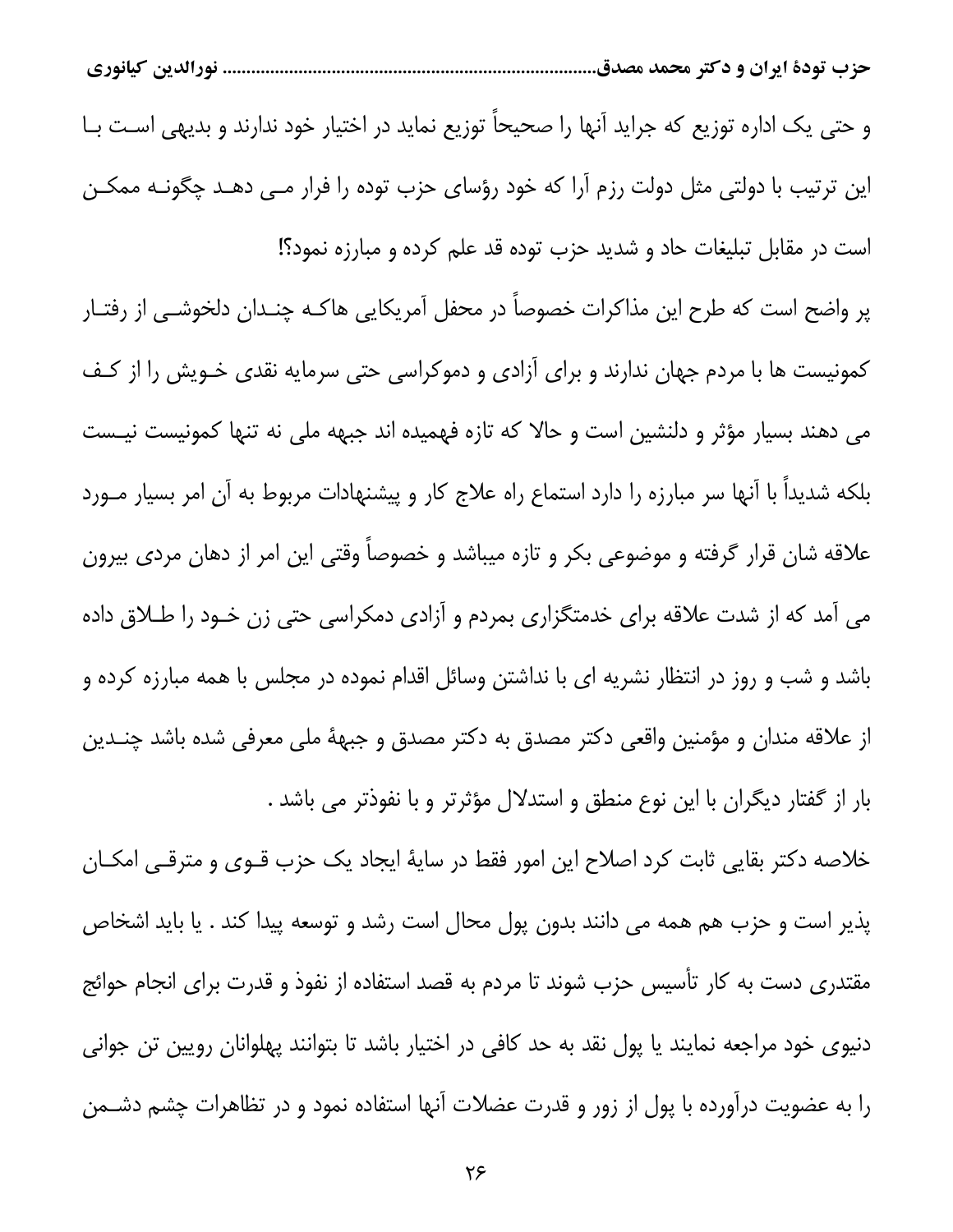را ترسانیده و در مصاف با چاقو و چوب و سنگ آنـان را از میـدان بـه در کـرد و توضـیح دادنـد بـا تجربتی که از عضویت در حزب دموکرات قوام السلطنه که در سایهٔهمان حزب دست تـوده را بـه كلى باز كرد و باعث برگشت آذربايجان گرديد ( در آن موقع تا اين درجـه از قـوام الـسلطنه فاصـله نگرفته بودند ) و همچنین رفاقت با جوانان تحصیل کرده و مطلعی که از حـزب تـودهٔ ایـران اخـراج شده اند به خوبی ممکن است حزبی در ایران علم نمود و هم مقاصد مشروع خود را برآورده سـاخت و هم به اسم مبارزه با توده ای ها نقشه های سیاسی خود را ولو ضد دولت ها باشد عملی ساخت . … چون وسائل تهيهٔ چلوكباب در حصارك (كرج ) مهيا نبود از روز قبـل مـن موجبـات پـذيرايي را فراهم کرده و از مدعوین محترم تقاضا کردم برای این کـه روز جمعـه و تعطیـل را بیـشتر دور هــم باشیم و مذاکرات سیاسی را برای بعد از ظهر بگذاریم از صبح زود تشریف فرما شوند تا قــدری هــم گردش و تماشا در اطراف حصارک نموده و از مناظر طبیعی استفاده و بازدید بنگاه آبرومند و سودمند رازی ( لابراتورها) را هم کرده و سپس بعد از ناهار کمیسیون های دوستانه سیاسی خـود را تـشکیل دهيم .

خوشبختانه ساعت ده صبح روز جمعه همگی دوستان مرکب از آقایـان میراشـرافی ، حـایری زاده ، مکی ، بقایی ، دکتر فاطمی ، جلالی حضور به هم رسانیده و مقارن همین اوقات هم آقایان دیـشر و بانو وابسته مطبوعاتي سفارت آمريكا و دكتر گرني و خانم وابسته فرهنگــي و ويلــز و بــانو مستــشار مطبوعاتی و اطلاعات سفارت کبری به حصارک ورود نمودند و پـس از انـدکی گـردش ناهـار را در محیط دوستانه ای صرف نموده و افتخار پذیرایی به من دادند .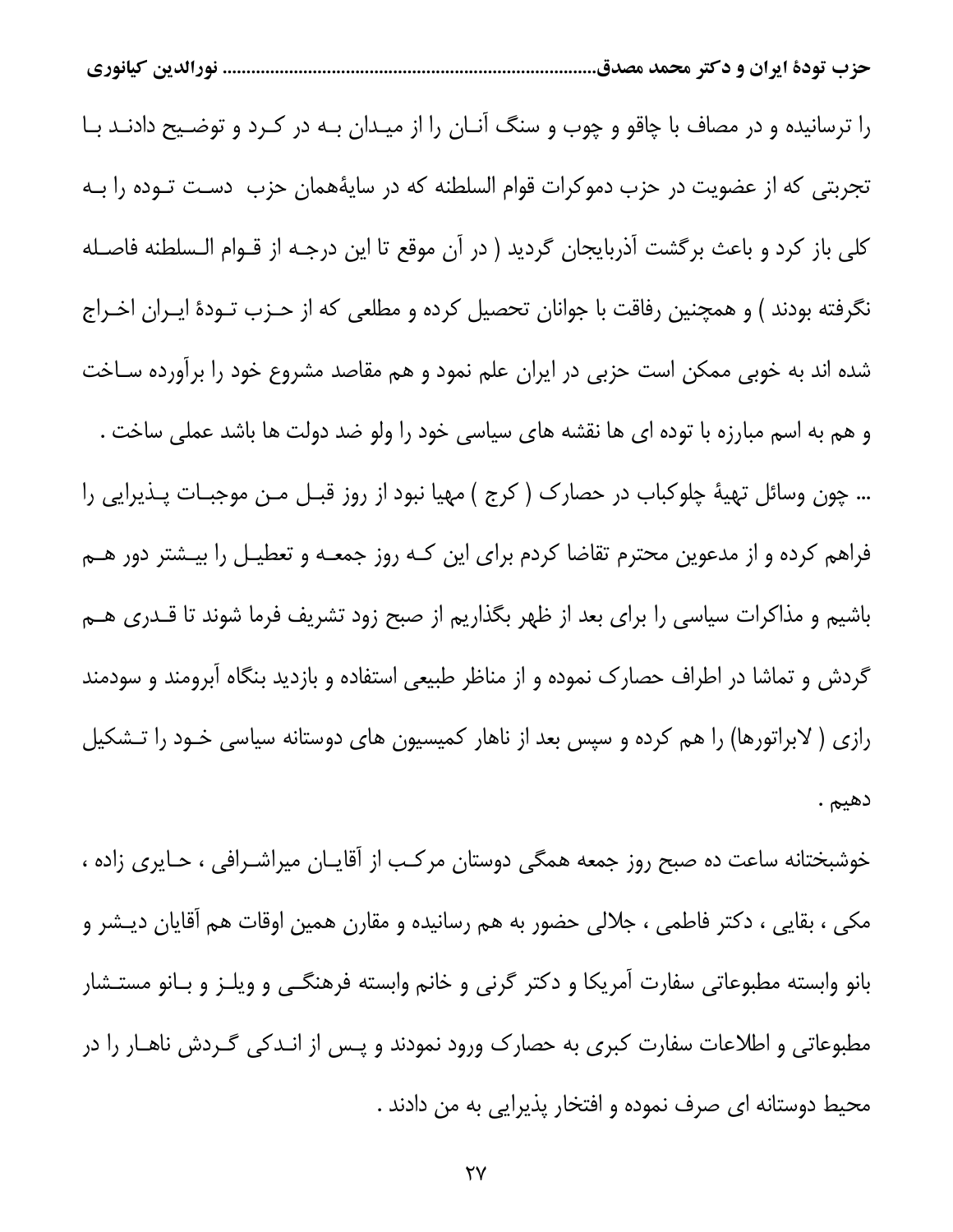خوشبختانه چون همه مدعوین محترم از بنگاه رازی واقعاً راضی بودنـد موضـع تـشکیل کمیـسیون های سیاسی خود به خود منتفی گردید و پس از صرف ناهار به معیت برادر خـانم مـن آقـای دکتـر کاوه معاون و آقای دکتر عزیز رفیعی ریاست محترم بنگاه رازی مؤسسات مختلف حصارک را بازدید و تماشا نمودند .

مقارن غروب که قرار شد به شهر مراجعت کنیم کمیسیون کوچکی تشکیل دادیــم و تقریبـاً همگــی اظهار عقیده نمودند که ما مطالعات لازم برای تشکیل حزب قوی و مؤثر بعمل آوردیم و چون آقای دکتر بقایی خود داوطلب می باشند چه ضرری دارد که ایشان را از همه جهت کمک و یاری نمـائیم که اقدام به تأسیس حزب نموده هم ملت ایران را از دست یک مشت توده ای بیگانه پرسـت نجـات دهند و هم دولت ها را مجبور به اطاعت از قانون اساسی و احترام به قوانین مصوبه نمایند .

… مهمانی چلوکباب حصارک به این جا ختم شـد کـه شـخص دکتـر بقـایی بـا اعـوان و انـصارش مطالعاتی برای تشکیل حزب نموده و با کمک سازمان جوانان نظارت بر انتخابات جمعیت سیاسی تشكيل داده و جمعيت خود را پس از اتخاذ وابسته به جبههٔ ملى معرفى نمايد .

بدیهی است این فکر لازم بود در جلسه علنی جبههٔ ملی طرح و مورد تصویب کلیـه اعـضای جبهـه قرار گیرد ولی بسیاری از آقایان هیئت مؤسس با هیئت مدیره جبههٔ ملی از این کـه احـزاب خـود را وابسته به جبههٔ ملی نشان دهند مخالف بودند و خصوصاً روزی این موضوع مورد بحث قرار گرفت و گفته شد که یکی از اعضای مؤسس جبههٔ ملی که با روزنامهٔ خود در اجرای اهداف جبههٔ ملی بدون دریافت کوچک ترین کمک و مساعدتی همکاری و معاضـدت مـی نمایـد طرفـدار شـدید و جـدی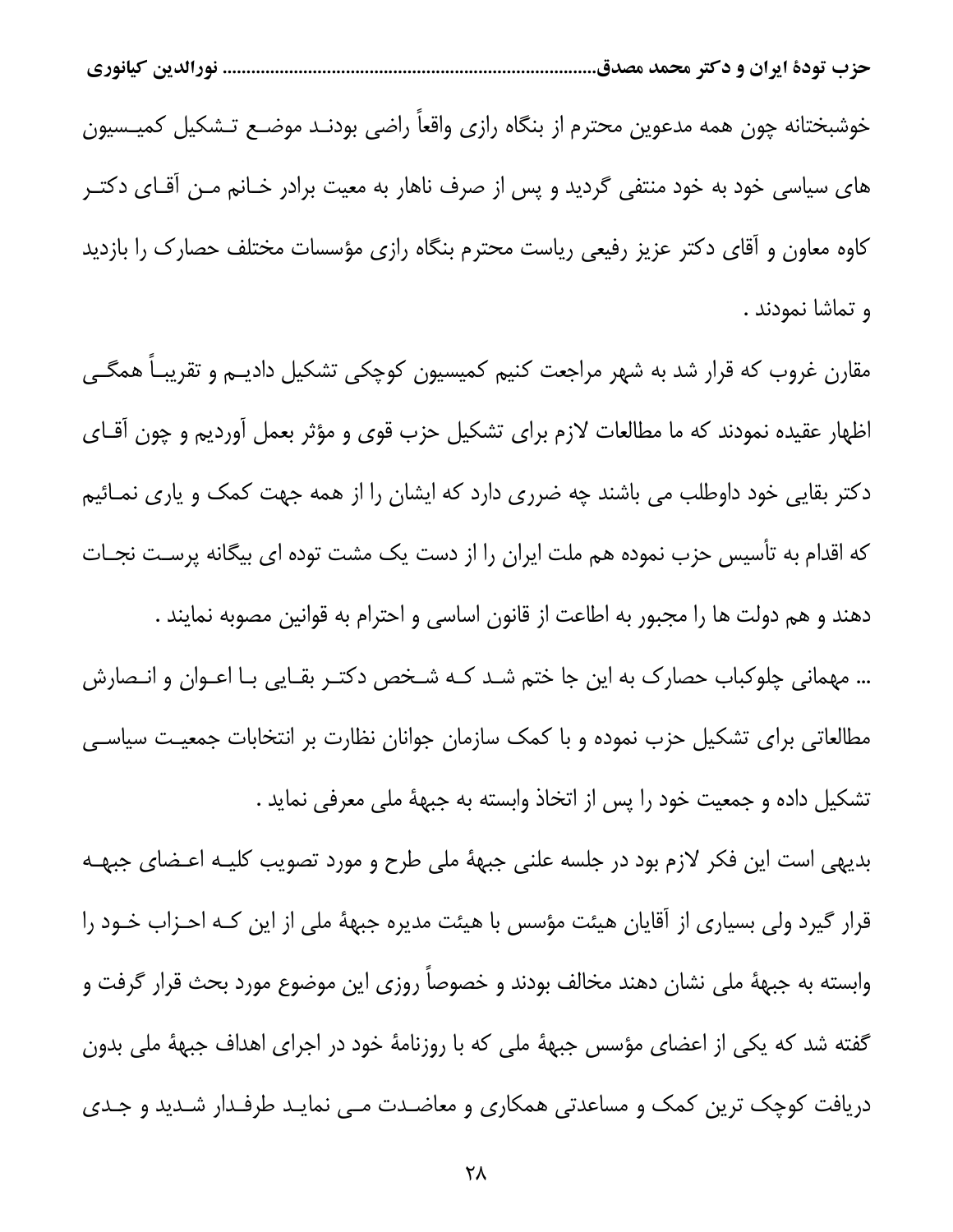سياست قوام السلطنه مي باشد و به هيچ وجه از طرفداري قوام السلطنه دست نكشيده است پس مــا نبايد بگوييم حزب دموكرات آقاي قوام السلطنه وابسته به جبهه ملي است يـا آقـاي جلالـي نــاييني طرفدار أقاى سيد ضياء الدين و خط مشي خود را موافق با خط مشي سياسي معظم له معين نموده و در روزنامهٔ کشور پشتیبانی می کند ، ولی این امر مستلزم آن نیست که حزب ارادهٔ ملی را وابسته بــه جبهه بشناسیم .»

از این اعترافات یکی از مؤسسین جبههٔ ملی برمی آید که نه تنها گروه مهمی از پایه گـذاران جبهـه ملی از همان آغاز با سازمان های جاسوسی آمریکا در ارتباط بوده انـد ، بلکـه حتـی تـشکیل حـزب زحمتکشان مظفر بقایی و خلیل ملکی در چارچوب همین « همکاری » پایه گذاری شده ، بودجه آن حزب از طرف آمریکایی ها تأمین شد و هدف این حزب تنها دشمنی با حزب تـوده ایـران — یگانــه نیروی سیاسی افشا کنندهٔ امپریالیسم آمریکا — و همکاری کامل آن با امپریالیــسم انگلــیس بــود ، و غیر ممکن ساختن همکاری حزب تودهٔ ایران با سایر نیروهای ضد امپریالیست بوده است . دکتر مصدق و یاران او به خوبی از تمام این توطئه ها اطلاع داشتند و می دیدنـد کـه چگونـه ایـن توطئه گران زیر پوشش ایشان این سیاست خیانت کارانه را پیاده می کردند ، ولی گامی در راه خنثی

كردن آن برنمي داشتند .

حزب تودهٔ ایران از نقشه های شوم امپریالیسم آمریکا و از همه جریانات — که در بالا آورده شــد — اطلاع داشت و سکوت تشویق آمیز دکتر مصدق را برای تحریکات دشمنانه باند مظفر بقایی و خلیل ملکی و سایر عوامل سرسپرده به امپریالیسم آمریکا را دلیلی برای ارزیابی خود می دانست .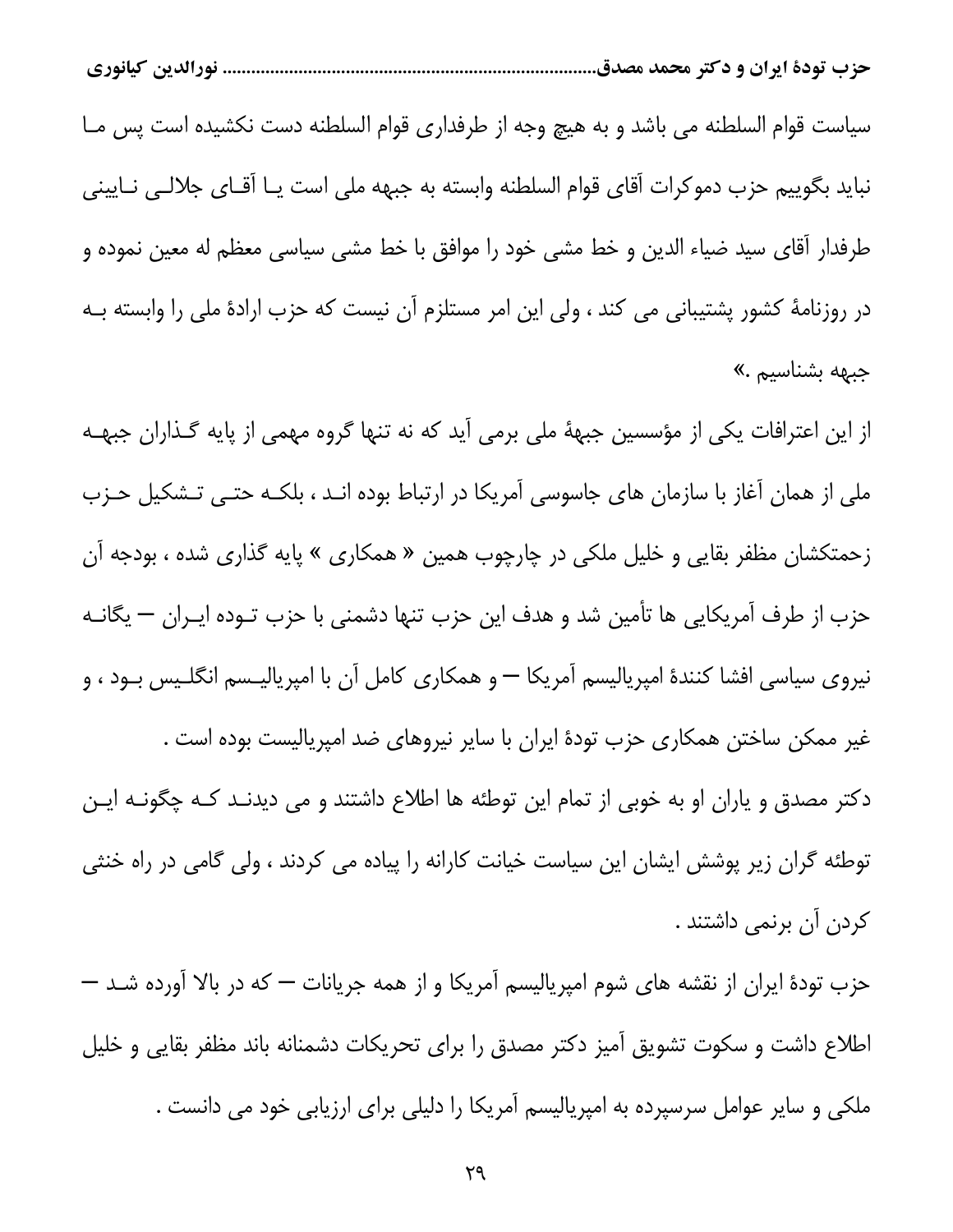در زمان تشکیل جبههٔ ملی ، اکثریت افراد رهبری حزب تودهٔ ایران در زندان بودنـد و تـازه از تبعیـد گاه ها به تهران منتقل شده بودند . این دوری نسبتاً طـولانی از زنـدگی حـاد سیاسـی هـم یکـی از دلائل دیگر تقویت کنندهٔ این ارزیابی اشتباه آمیز در بارهٔ دکتر مصدق و هواداران صدیقش بود . باید گفت که از همان آغاز فعالیت جبههٔ ملی ، بین گروهی از فعالین حزب در خارج از زندان و افـراد رهبری حزب در زندان ، بر سر ارزیابی در بارهٔ دکتر مصدق اختلاف نظر پیدا شد ، ولی بعلت اعتبار و حیثیتی که برای رهبران زندانی ، در پیامد گرفتاری و محاکمات و دفاعیات و پایداریشان پیـدا شـده بود ، و به آن علت که حزب نه تنها در دوران پیش از حکومت دکتر مصدق ، بلکه حتی پس از روی كار آمدن دكتر مصدق از امكانات فعاليت و زندگي عادي علني محروم بود ، اين موضع گيري هـاي درست فعالین حزب نتوانست ارزیابی نادرست رهبری حزب را ، چه در زندان و چه برای مدتی پـس از فرار از زندان ، تغییر دهد .

### ۷) در بارة ملي کردن صنايع نفت

بر پایه همان برداشت ، رهبری حزب تودهٔ ایـران همـه چیـز جبهـهٔ ملـی را بـا سـوءظن ارتبـاط بـا امپریالیسم آمریکا ارزیابی می کرد ، و از آن جمله بود شعار ملی کردن صنایع نفت در سراسر کشور . مسلم بود که امپریالیسم آمریکا از دیر زمانی در تلاش بود که منافع تازه ای از نفت به دسـت آورد . هنوز منابع عظیم نفت عربستان سعودی و ساحل جنوبی خلیج فارس در ابعاد کنونی اکتشاف نــشده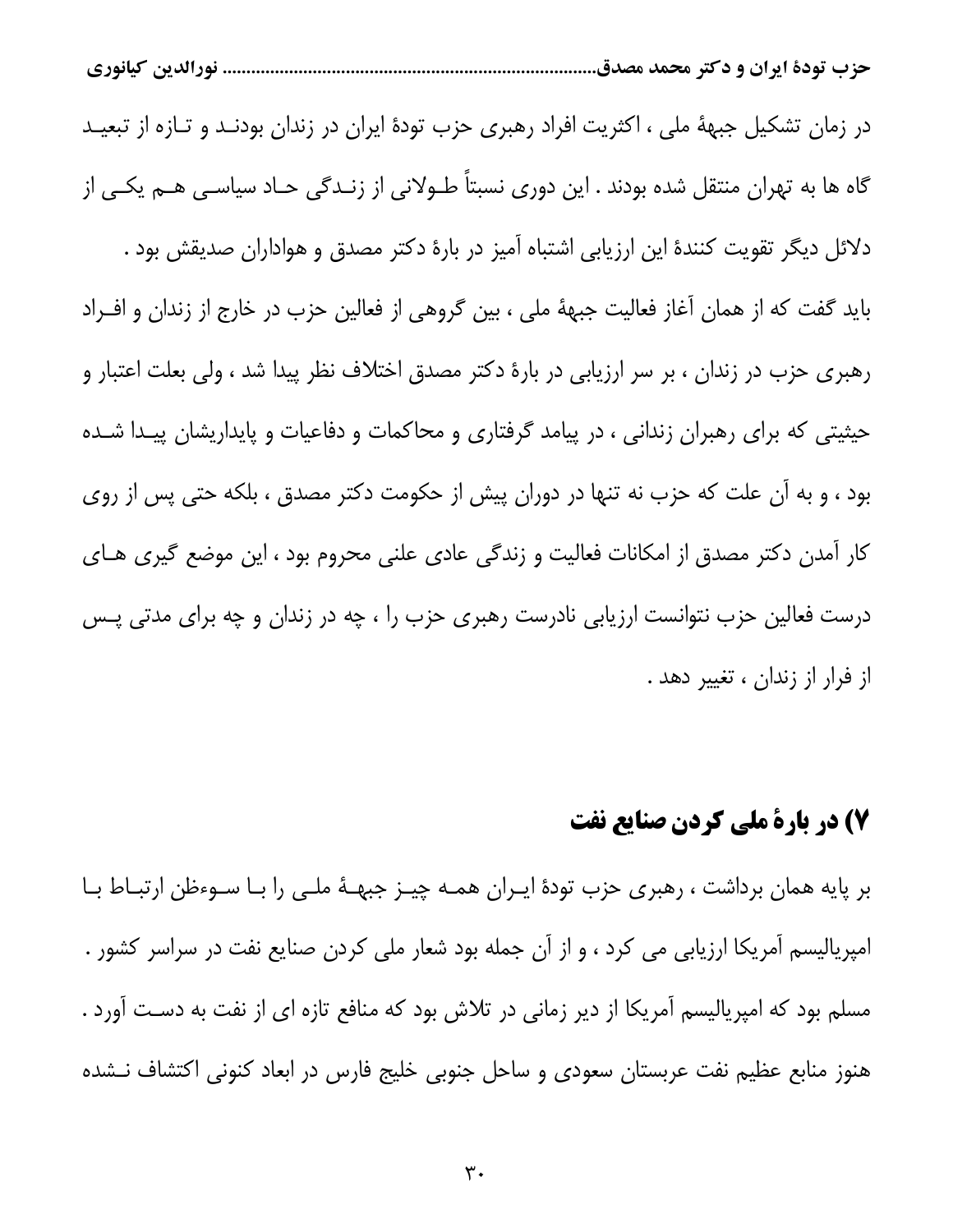بود . بر اساس همین کوشش بود که دولت آمریکا در سال ۱۳۲۲ ، با دولت مـزدور و خـائن سـاعد مراغه ای ، با تأیید دولت انگلیس ، برای انعقاد قراردادی برای اکتشاف و بهره برداری نفت احتمـالی موجود در مناطق وسیعی از ایران با دولت ایران وارد بند و بست مخفیانه شد . تصویب ایـن قــرارداد بر اثر اقدام متقابل اتحاد شوروی خنثی گردید . دکتر مصدق در نامه ای که در ایـن بـاره بـه سـفیر اتحاد شوروی نوشته بود ، ارزیابی زیرین را در بارهٔ مناسبات ایران و آمریکا و شوروی داده بود : « در جلسه ۱۹ مرداد ۱۳۲۳ که بطور ناگهانی دولت بـرای سـئوال بعـضی از نماینـدگان راجـع بـه مذاکرات امتیاز نفت با شرکتهای آمریکایی به مجلس آمد ، یکی از اعضای فراکسیون تـوده چنـین اظهار نمود :

« بنده و رفقایم با دادن امتیاز به دولت های خارجی بطور کلی مخالفیم .همـانطور کـه ملـت ایـران توانست راه آهن خود را احداث کند ، یقین دارم که با کمک مردم و سرمایهٔ داخلـی مـا مـی تـوانیم تمام منابع ثروت اين مملكت را استخراج نماييم .»

چون این بیانات مطابق فکر من بود ، لازم دانـستم در ایـن بـاب مطالعـات عمیـق کـنم و از روی مدارک نظریات خود را مستدلاً در مجلس بیان نمایم . بنابر این مشغول تهیه لایحه ای شدم بـرای این که هر وقت پیشنهاد امتیاز شرکت های آمریکایی در مجلس مطرح شود ، از آن استفاده نمایم . خوشبختانه ورود جناب آقای کافتارادزه به تهران سبب شد که داوطلبان آمریکـایی از پیـشنهاد خـود صرفنظر کنند و فرصتی به دست نیامد که نظریات خــود را در موضــع معــادن نفـت ایــران در مقــام مخالفت با شرکتهای آمریکایی بیان نمایم … و چون معتقدم که اتحاد شوروی حق بزرگی بر ما دارد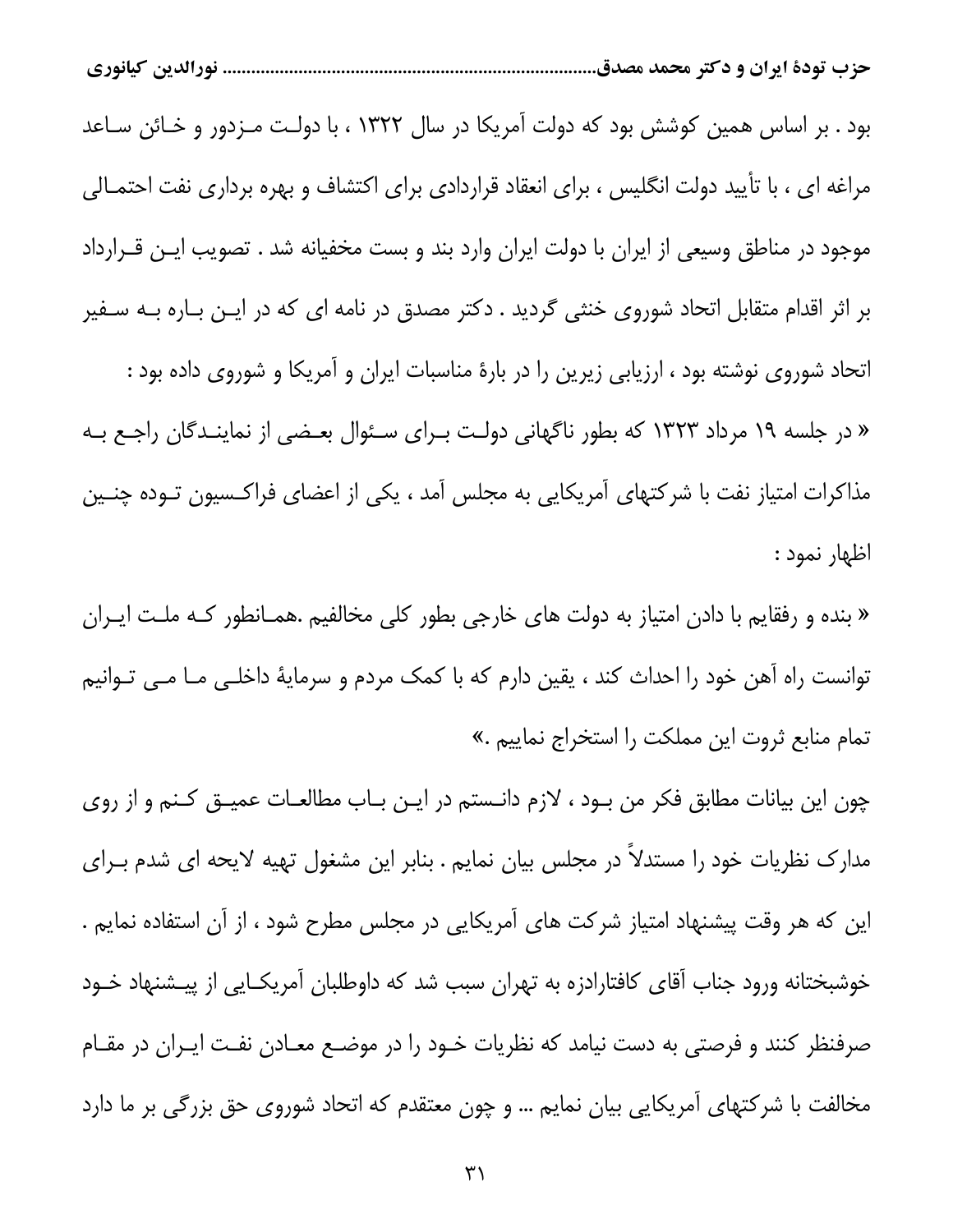و ما را از مخاطرهٔ حیاتی نجات داده است ، میل نداشتم ترتیبی پیش آیـد کـه از امتیـاز شـوروی در مجلس عنوانی بشود و اینجانب از نظر مخالف نظریاتی اظهار نمایم . این بود که برای جلـوگیری از چنین حادثه ای ، در جلسهٔ هفتم آبان ۱۳۲۳ مجلس شورای ملی ، نطق خود را ایراد نمـودم و بـرای این که راهی برای مذاکره باز شود ، طرحی اتخاذ و خاطر نشان نمودم که مخازن نفتـی مـا ، بـدون این که امتیازی داده شود ، مورد استفادهٔ صنایع شوروی واقع گردد . »

در نامهٔ دکتر مصدق به سفیر اتحاد شوروی سپس گفته می شود :

« جناب آقای سفیر ، امیدوارم که نفرمایید من به مقام و موقعیت دولت شما علاقـه منـدم . علاقـهٔ من به موفقیت دولت شما از نظر مصالح ایران است و چنــان کــه در مجلــس علنــاً اظهــار داشــتم ، گذشتهٔ شما ثابت کرده است که هر وقت دولت شوروی از صحنهٔ سیاست ایران غالب شـده اسـت ، روزگار ایران تباه شده است …»

در آن دوران که شعار همه نیروهای دیگر ، در مبـارزه ای کـه اوج مــی گرفـت ، دور « اسـتیفای » حقوق ملت ایران از شرکت نفت جنوب دور میزد ،حزب تودهٔ ایـران بـه لـزوم کوتـاه کـردن دسـت غاصب شرکت نفت انگلیس از منابع نفت ایران تکیه می کرد و آن را یگانه راه قطعی تأمین حقــوق ملی ما میدانست . واقعیت هم این است که محتوی شعار کوتاه کردن دست غاصب شـرکت نفـت جنوب با ملی کردن صنایع نفت در آن تاریخ عملاً یکی بود ، زیــرا همــه ثــروت هــای زیــر زمینــی استخراج شده در ایران بطور عادی در تملک دولت ، یعنی ملی بودند . آنچه ملی نبود و طی امتیازی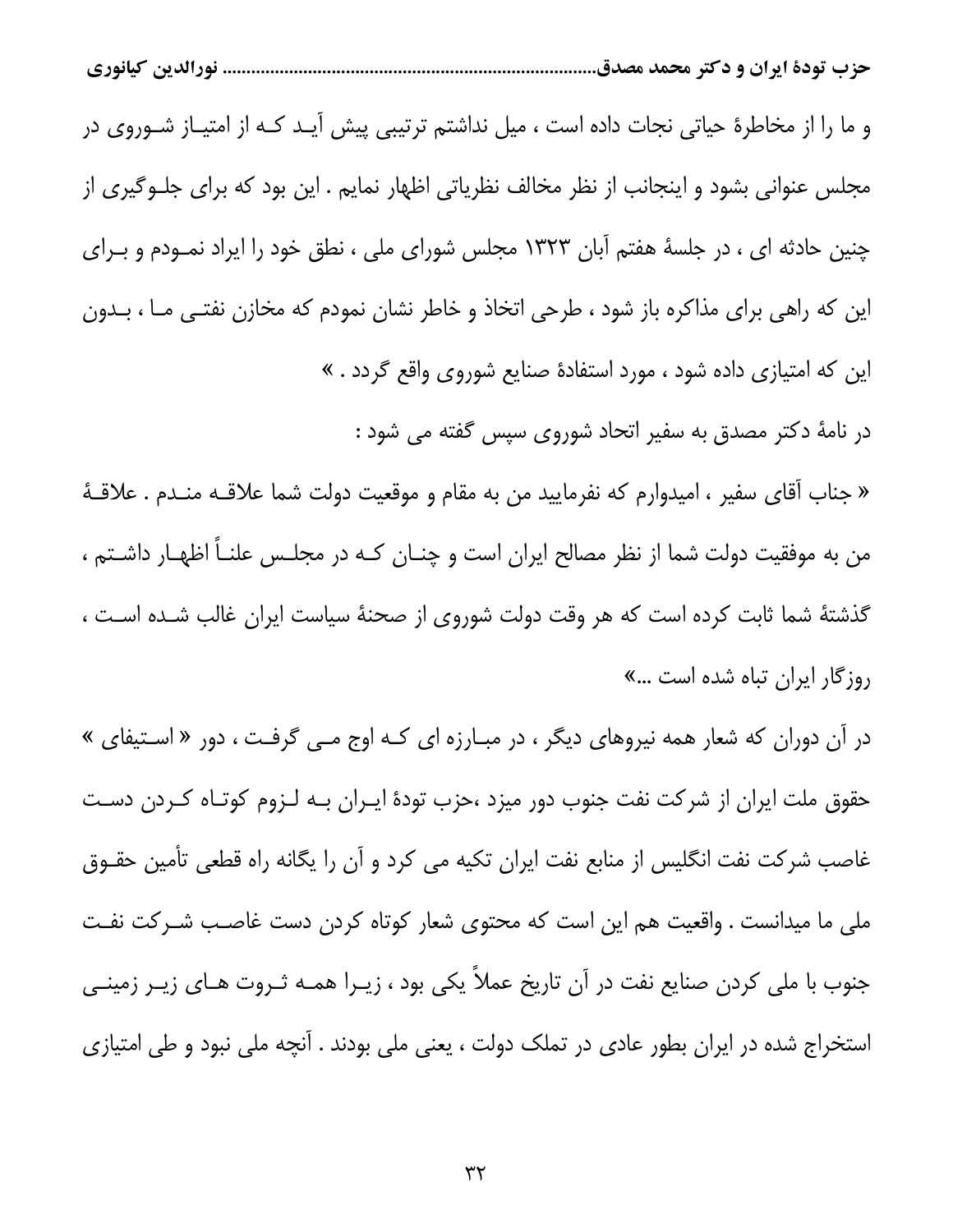به غارت گران انگلیسی واگذار شده بود ، همان منابع و صنایع نفت جنوب ، یعنـی موضـوع قـرارداد دارسی بود ، که به دست رضا خان و به کارگردانی تقی زاده ، در سال ۱۹۳۳ تمدید و تایید شده بود. با داشتن آن سوابق در بارهٔ تلاش امپریالیست های آمریکایی برای تصاحب تمـام نفـت ایـران و بـا «دم خروس های » عده ای از مؤسسین جبههٔ ملی در ارتباط با سفارت آمریکا ، حــزب تــودهٔ ایــران طرح شعار ملی شدن نفت در « سراسر ایران » را یک توطئه ای ارزیابی کرد که هدفش پیدا کـردن راه جدیدی برای واگذاری منابع نفتی سراسر ایران به انحصارهای نفتخوار آمریکایی بود . این اشتباه هم جزیی بود از اشتباه اساسی رهبری حزب در باره یکی دانستن جناح ملی جبههٔ ملی ، یعنی دکتـر مصدق و یارانش ، با جناح آمریکایی جبههٔ ملی ، یعنی بقایی ، مکی، ملکی و عمیدی نـوری و همـه دارو دسته ای که بعداً به صفوف کودتاچیان ۲۸ مرداد پیوستند .

#### 8) تشکیل دولت دکتر مصدق

با روی کار آمدن دولت دکتر مصدق و روشن تر شدن ویژگـی هـای سیاسـت او ، اخـتلاف نظـر در رهبری حزب تودهٔ ایران در زمینهٔ ارزیابی موقعیت پر اهمیت دکتر مصدق شدید شد در عـین اینکـه اکثریت هیئت اجرائیه ، علیرغم واقعیات ، لجوجانه در ارزیابی نادرست گذشته پافشاری مـی کـرد ، اقلیتی مصرانه خواستار تجدید نظر در آن ارزیابی نادرست و پشتیبانی از سیاست دکتر مـصدق بـود .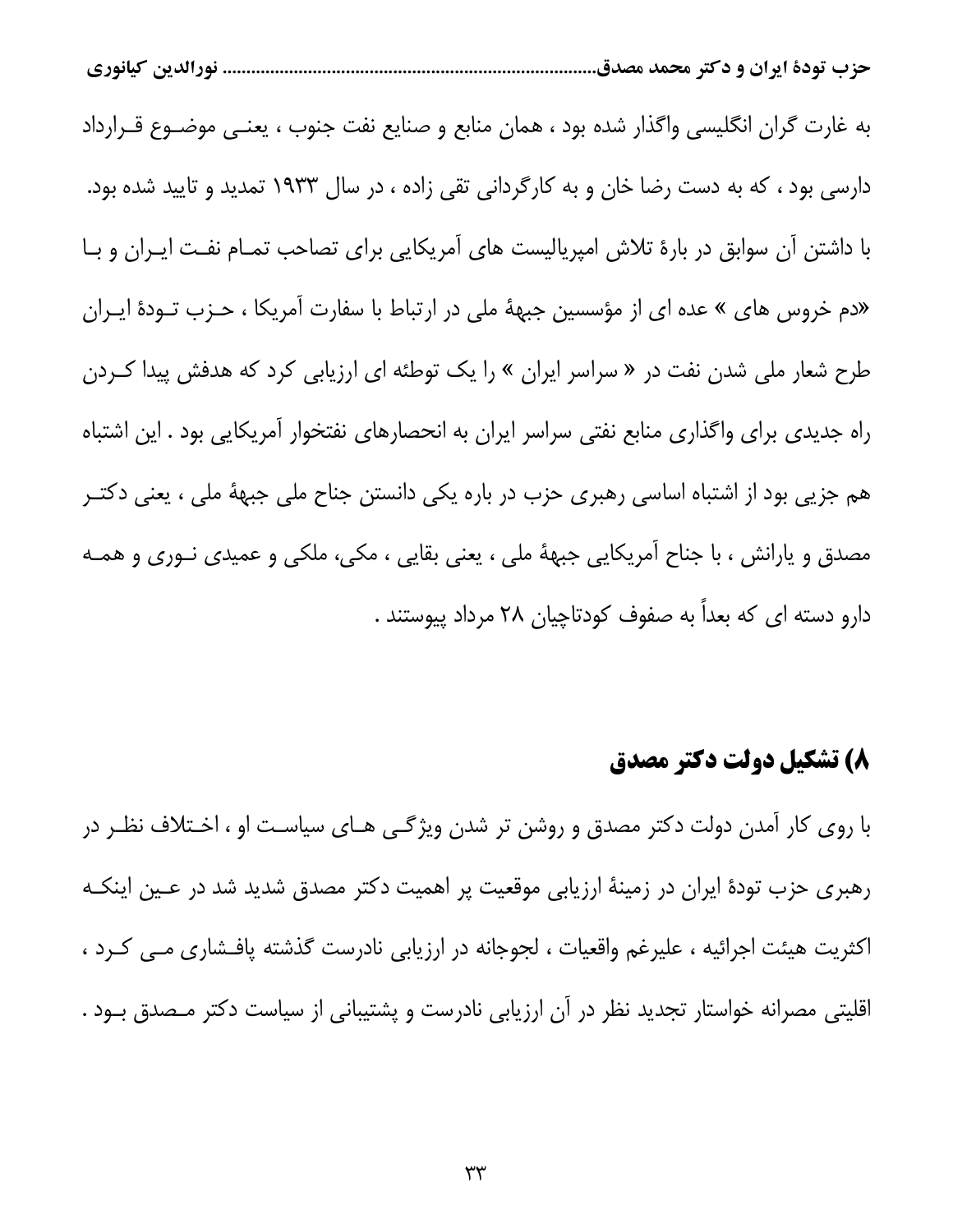ولی این برخورد بر پایهٔ لزوم رعایت اصول سازمانی حزب ، که بر پایهٔ تبعیت اقلیت از اکثریت قـرار داشت ، بازتابی خارج از رهبری پیدا نکرد .

اکثریت هیئت اجرائیه ارزیابی خود را به ویژه بر اساس جنبه های ارتجاعی سیاست دکتـر مـصدق ، پس از تشکیل دولت ، پی ریزی می کرد .واقعیت هم این بود که دکتـر مـصدق در زمینــه سیاسـت داخلی و در زمینهٔ مبارزه برای محدود کردن فعالیت های خرابکارانه امپریالیسم آمریکــا ، کــه رشــته های مهمی از حیات سیاسی و نظامی و اقتصادی ایران را بـا جاسوسـان خـود بـه نـام کارشناسـان نظامی و اصل ۴ ترومن و غیره قبضه کرده بود ، هیچ گونه اقدامی نمی کرد .

دولت دکتر مصدق حزب تودهٔ ایران را زیر فشار غیر قانونی بودن نگه داشته بـود و در همـین حـال میدان را برای فعالیت همهٔ گروه های ضد انقلابی ، مانند حزب آمریکایی زحمتکشان مظفر بقـایی و خلیل ملکی ، سومکا و همه گروه های دیگری که به نام اسلام تنها برای مبارزه علیـه حـزب تـودهٔ ایران به وجود آمده بودند ، مطلقاً باز گذاشته بود .

دولت دکتر مصدق ، برای مطمئن سـاختن آمریکـایی هـا ، کـسانی از سرشـناس تـرین جاسوسـان آمریکایی مانند سرلشگر زاهدی و بوشهری را در دولت خود خود راه داده بـود و ارتـش را در اختیـار شاه مخلوع و جاسوسان آمريكايي باقي گذاشته بود .

در مقابل این استدلالات اکثریت رهبری حزب تودهٔ ایران ، اقلیت این طور استدلال می کرد کـه بـا وجود این ضعف ها و جنبه های محافظه کارانه و سازشکارانه و اعتقاد مصدق به کمـک آمریکــا ، او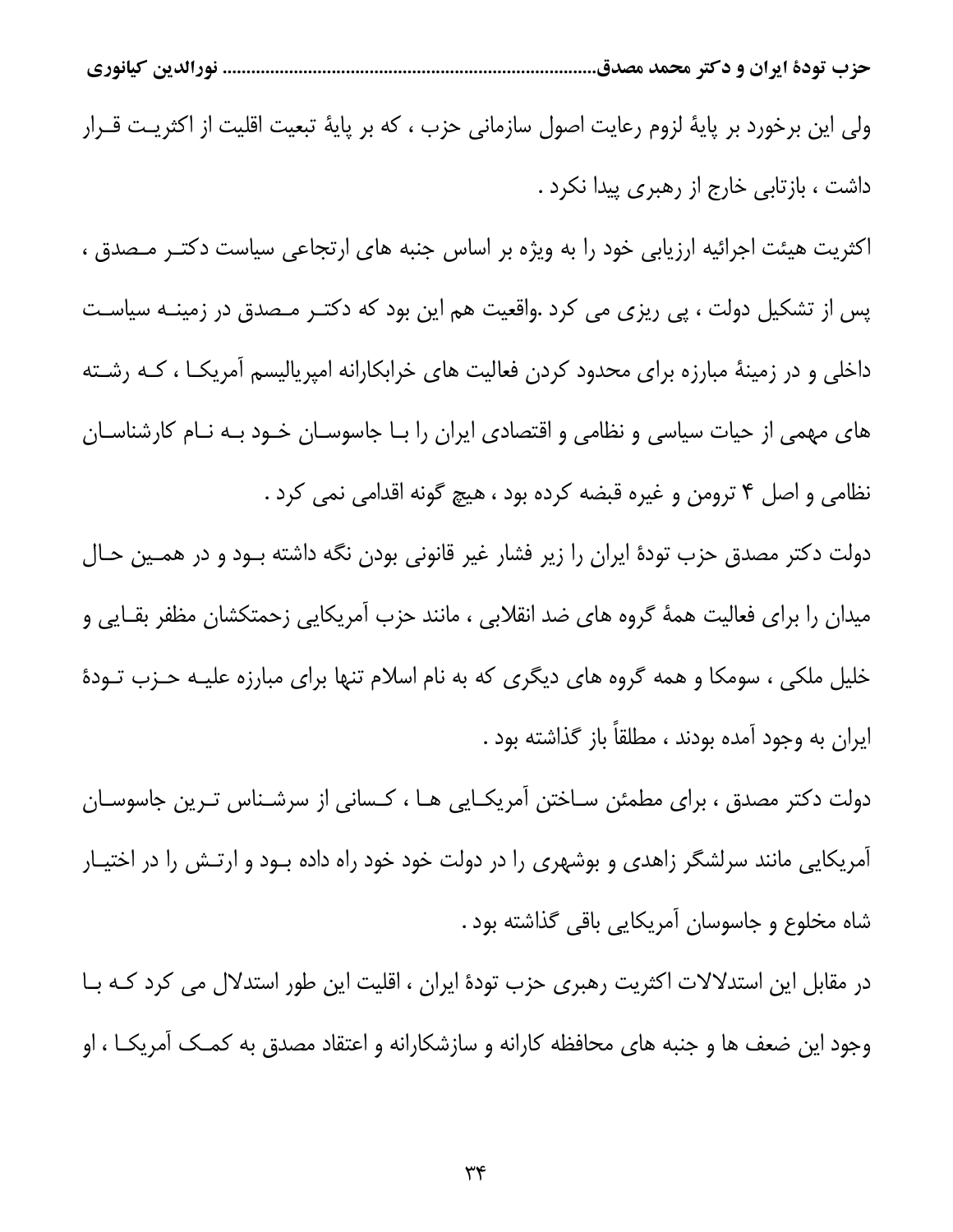در مواضع صادقانه ضد امپریالیستی قرار گرفته و باید از این موضع گیری او ، علیرغم همهٔ ضعف ها و کمبودهای سیاسیش ، پشتیبانی کرد .

این اختلاف به ویژه در ارزیابی حادثه ۲۳ تیر ۱۳۳۰ به شدت بروز کرد . اکثریت ( ۵ نفــر از ۸ نفــر ) کشتار مردم را یک توطئه از طرف دکتر مصدق ، که گویا درصدد ســازش بــا امپریالیــسم آمریکــا و انگلیس بود ، ارزیابی کرد و تمام حملات خود را علیه دکتر مـصدق متوجـه سـاخت . در حـالی کـه اقلیت رهبری ( ۳ نفر از ۸ نفر ) عقیده داشت که این توطئه ای است از طـرف دربـار و امپریالیـسم آمريكا عليه دكتر مصدق با هدف سرنگون ساختن او .

این اختلاف نظر در ارزیابی نسبت به دکتر مصدق در میان افراد رهبری حزب در مهاجرت هم وجود داشت و در آنجا هم اقلیتی در جهت لزوم تجدید نظر در ارزیابی نـسبت بـه دکتـر مـصدق در برابـر اکثریتی ، که ارزیابی رسمی حزب را تأیید می کرد ، قرار داشت .

تجربه دردناک مبارزات سالهای ۳۰–۳۱ لازم بود تا آنکه اکثریت رهبری حزب تودهٔ ایـران بـالاخره در آستانه تدارک کودتای امپریالیستی شاه — قوام ، در تیر ماه ۱۳۳۱ به اشتباه خـود پـی ببـرد و در جهت تصحيح موضع گيري حزب گام گذارد .

در فاصله بین ۳۰ تیر ۱۳۳۱ و مرداد ۱۳۳۲ ، صرف نظر از برخی کمبودها در آغاز این دوران ، حزب تودهٔ ایران بر پشتیبانی خود از دکتر مصدق روز به روز می افزود ، در عین این که ضعف های جدی سیاست او را در مقابله با ضد انقلاب ، با سرسپردگان امپریالیسم ، با پی گیری و بطور جدی متـذکر مي گرديد .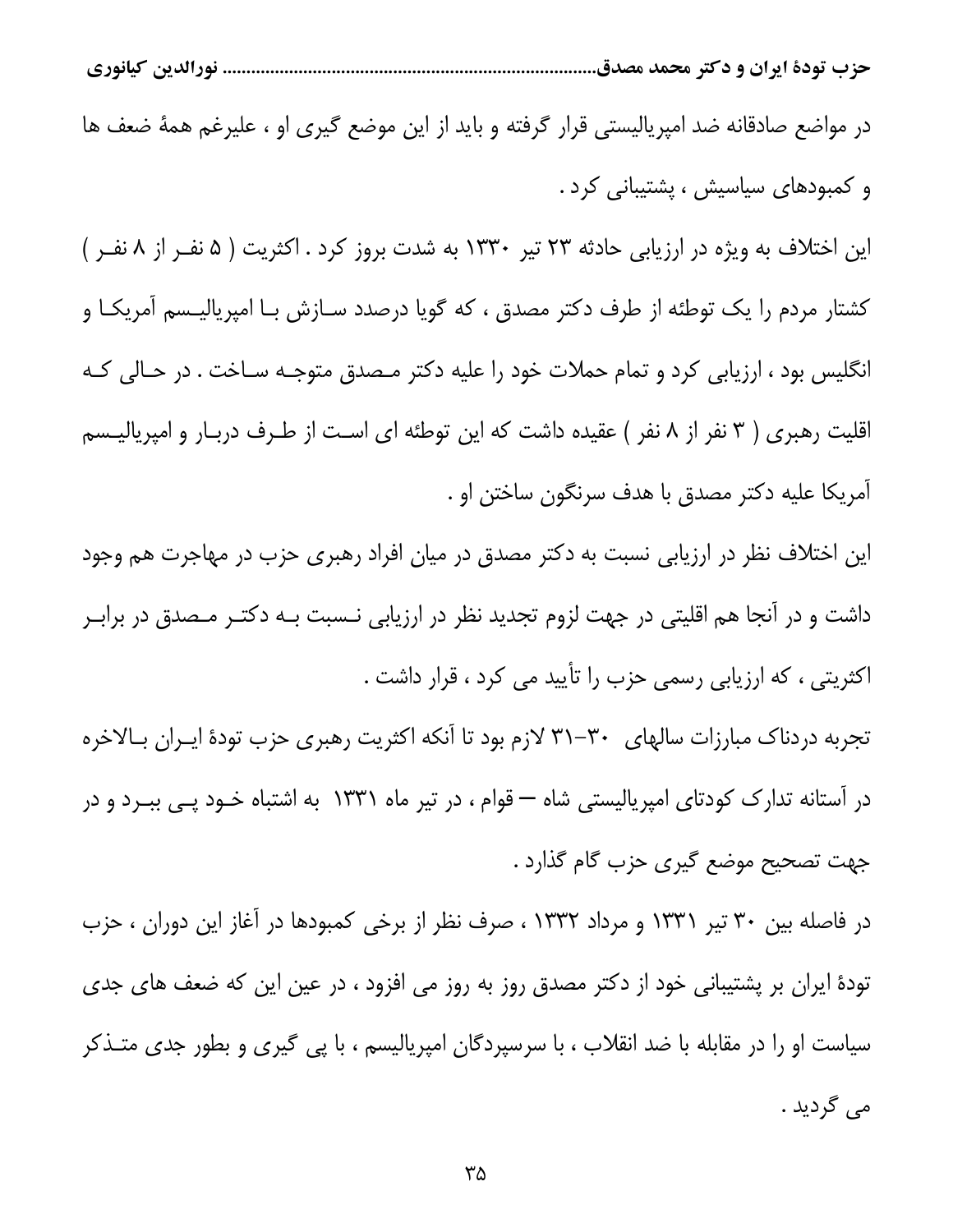مسلم است که بلافاصله پس از شکست کودتای ۳۰ ام تیر ماه شاه — قوام ، امپریالیست ها ســاکت ننشستند و با تمام قوا برای تدارک کودتای نظامی جدیدی دست به کار شدند . توطئهٔ کودتای شهریور ماه ۱۳۳۱ تنها بر اثر بیداری حزب توده ایران ، که با کمک شـاخهٔ افـسری خود از توطئه خبردار شده بود ، خنثی گردید . و این در حالی بود که دولت دکتر مـصدق فـشار روی حزب ما را پس از ۳۰ تیر باز هم زیادتر کرده و روزنامهٔ " بـسوی آینـده " ، بعلـت افـشاگری علیـه خيانت دربار پهلوي ، توقيف شده بود .

در ۱۶ شهریور ماه ۱۳۳۱ ، حزب تودهٔ ایران در روزنامهٔ " رزم آوران " که به جای « بسوی آینـدهٔ » – که بعلت پافشاری در افشای گردانندگان توطئه ۳۰ تیر ، یعنی دربار و امپریالیست های انگلیسی و آمریکایی ، از طرف دولت دکتر مصدق توقیف شده بود \_منتشر می گردید ، توطئهٔ کودتای دربـار و ارتش را افشا كرد و نوشت :

« طبق اطلاع موثق در روز ۱۲ شهریور به گردان تندربوت و هاروارد و تیپ شکاری دستور داده اند که هواپیماها را به فوریت برای یک ماموریت آمـاده نماینـد و مانزیـل لازم را بـسته بنـدی کننـد . پرسنل این هواپیماها نیز روز بعد تعیین و ۶ تندربوت و چهار هاریکن حاضر بعمل گردیده و از جهت تیراندازی و بمب آماده شده ، از تهران به سوی یکی از شهرستانها پـرواز کـرده انـد تـا در کودتـا از دسترس مردم تهران خارج باشند و بتوانند بر فراز تهـران پـرواز نمـوده و مـردم قهرمـان تهـران را بمباران كنند . »

همان روزنامه ، روز بعد ، خطاب به سربازان و افسران و درجه داران نوشت :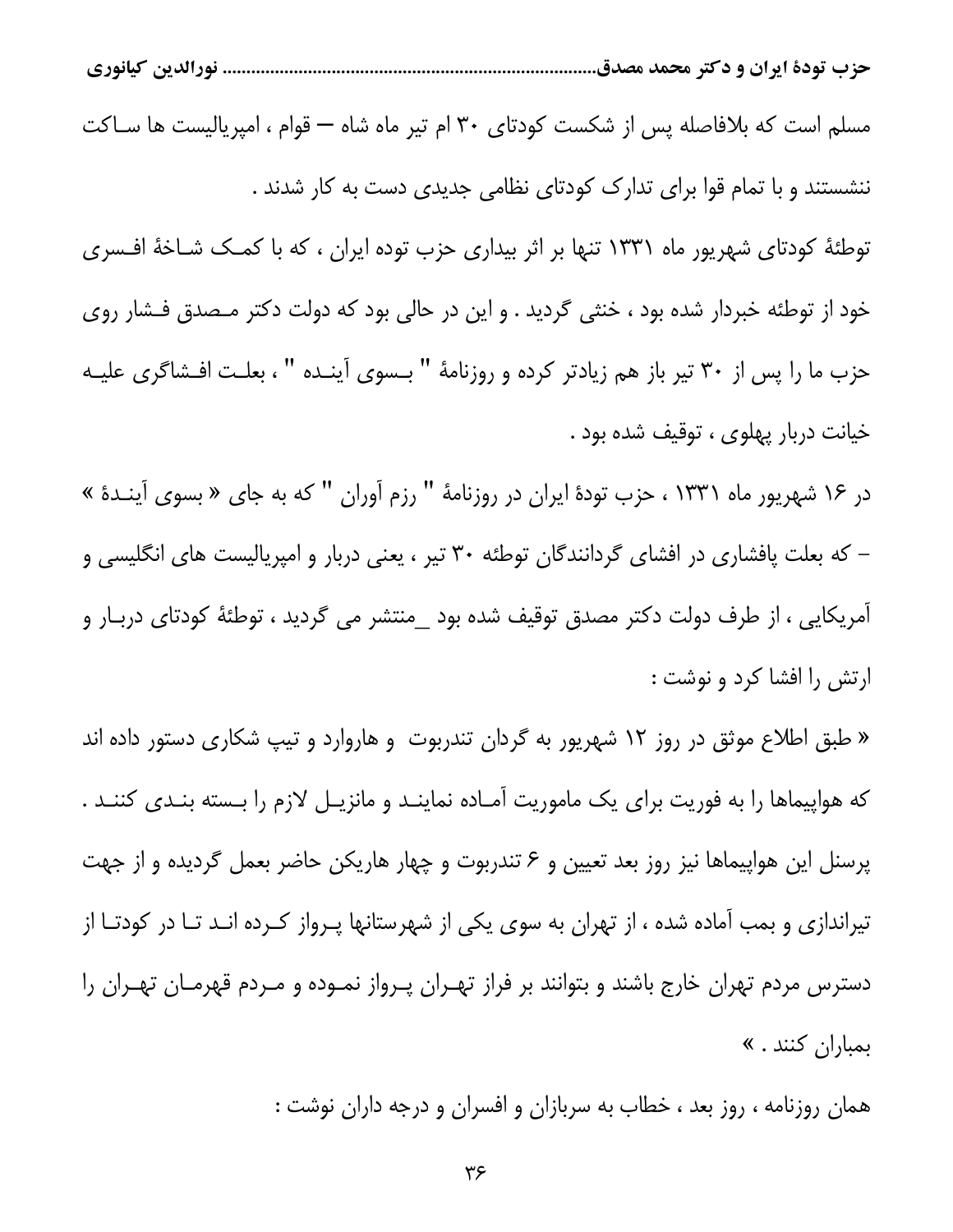« سربازان ، گروهبانان ، درجه داران ، افسران شرافتمند ارتش ، اسلحه ای را کـه در اختیـار داریـد ، برای سرما و گرما نیست ، برای این نیست که به فرمـان دشـمنان ملـت بـرای سـرکوبی فرزنـدان قهرمان و میهن پرست بکار رود ، بلکه برای حفظ استقلال و حاکمیت ملی و قلع و قمع و تارو مـار کردن دشمنان ملت ایران است .شما می توانید و باید توطئه کودتا را بـه جنـگ ضـد عمـال کودتـا مبدل سازيد . »

دولت مصدق ابتدا این هشدار را با بی اعتنایی تلقی کرد . اما جریان حوادث درستی پیشگویی حـزب تودهٔ ایران را تایید کرد . سخنگوی دولت ، روز ۲۱ مهر ماه با اشاره به کشف توطئـه کودتـا ، اظهـار داشت :

« چون گزارش هایی از عملیات سرلشگر بازنشسته عبدالحسین حجازی و برادران رشـیدیان رسـیده بود که به معیت آقای سرلشگر زاهدی و بعضی افراد دیگری که دارای مصونیت پارلمـانی هــستند ، به نفع یک سفارت اجنبی مشغول توطئه و تحریک می باشند ، نامبردگـان کـه مـصونیت پارلمـانی نداشتند ، امروز صبح از طرف فرمانداری نظامی بازداشت و به زندان شهربانی تحویل گردیدند .» جلسات کودتاچیان در منزل سرلشگر زاهدی ، با شرکت ۷ تن از سناتورها و چهار نمایندهٔ مجلـس و عده ای از افسران ارتش ، مانند سرلشگر حجازی ، سرتیپ آریانا و دیگران تشکیل می شد . اینها بـا سفارت انگلیس و آمریکا در ارتباط مستقیم بودند . شاخه دیگر کودتاچیان با شرکت سید ضیاء الدین طباطبایی سرجاسوس امپریالیسم در ایران ،علم ، زاهدی و میدلتون ، کاردار سفارت انگلیس در خانهٔ سناتور خواجه نوری فعالیت می کرد .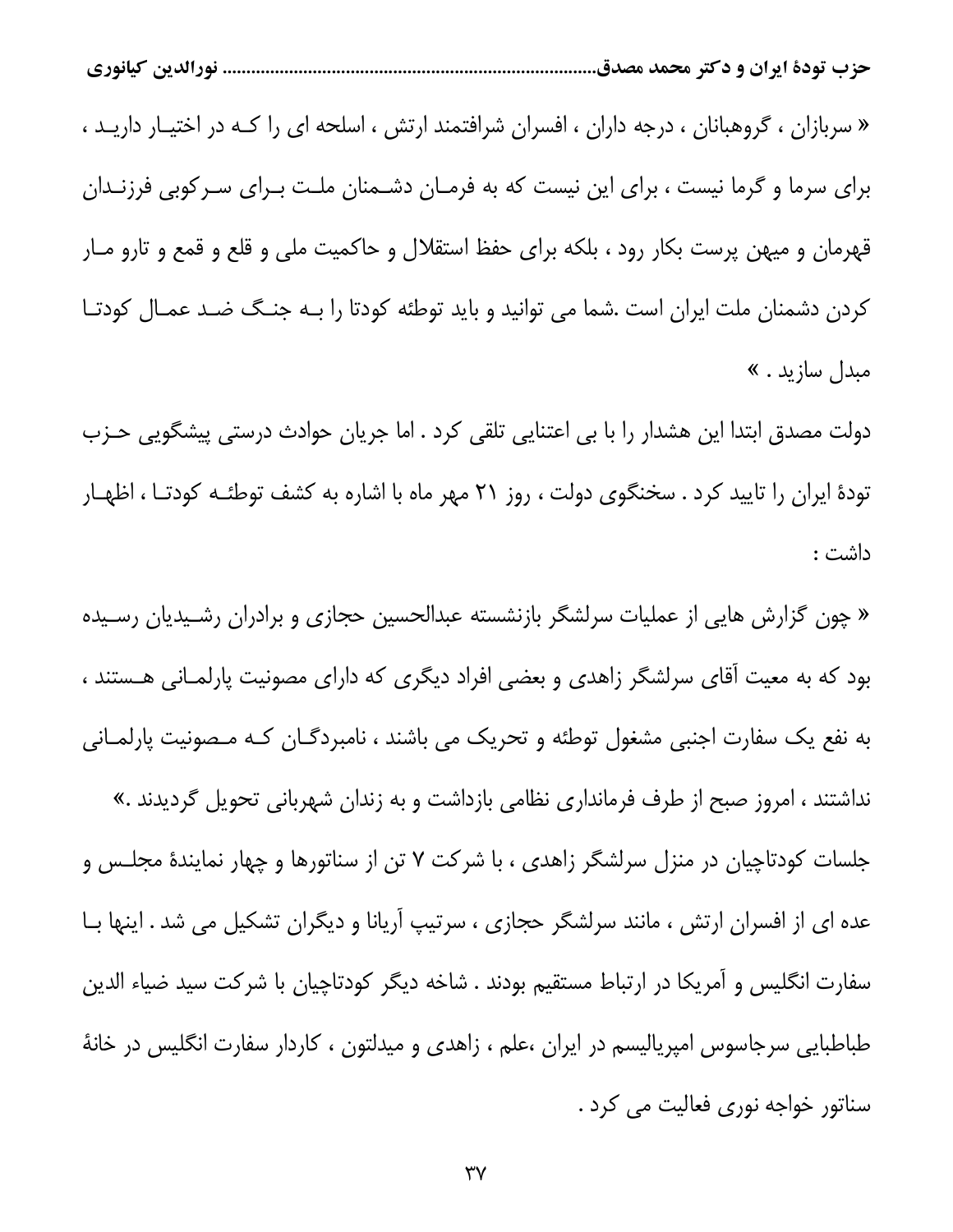با وجود این توطئه و اعتراف بازداشت شدگان به اینکه از رکن دوم و دربار کمک مـالی مـی گرفتـه اند، دولت دکتر مصدق هیچ اقدامی اساسی برای سرکوب و ریشه کن کردن این توطئه و جلــوگیری از توطئه های بعدی انجام نداد. با اینکه دخالت مستقیم امپریالیسم آمریکا در این توطئه مسلم بـود ، دکتر مصدق ، در گزارش مورخه ۲۴ مهر ماه خود ،که برای قرائت در مجلس آماده کرده بود و بعلت حاضر نشدن اکثریت با مردم در میان گذاشت ، حاضر نشد آمریکا را بعنوان یکی از عاملین کودتا نام ببرد . او در این گزارش تنها انگلستان را نام برد و گفت :

« جنبش ملی ایران از روز اول با کارشکنی و تحریکات عوامل شـرکت سـابق و دولـت انگلـیس در داخل و خارج کشور روبرو گردید . »

در تمام این گزارش مفصل ، که علیه دخالت های دولت انگلیس تهیه شده بود ، حتی یک بـار هــم نامی از امپریالیسم آمریکا ، بعنوان متحد انگلستان برده نشده است .

البته دکتر مصدق در این روز به یک اقـدام جـسورانهٔ تـاریخی دسـت زد و قطـع رابطـهٔسیاسـی بـا انگلستان را مطرح کرد ، ولی با کمال تأسف با این اقدام مار امپریالیسم را تنهـا زخمـی کـرد و مـار زخم خورده را به صورت سفارت امپریالیـسم آمریکـا ، کارشناسـان نظـامی آمریکـا — کـه ارتـش و ژاندارمری و پلیس ایران را در چنگ خود داشتند — و جاسوسان اصـل ۴ تـرومن آمریکـا ، بـصورت دربار و همه وابستگان ، بصورت گروه های خطرناک سیاسی وابسته به آمریکـا ، یعنـی بقـایی هـا ، مکی ها ، میر اشرافی ها ، خلیل ملکی ها ، سومکایی ها ، سید ضیاء ها و … بـاقی گذاشـت و تنهـا فشار را روی حزب تودهٔ ایران افزود و لجوجانه از دادن امکان فعالیت آزاد قانونی به حزب تودهٔ ایران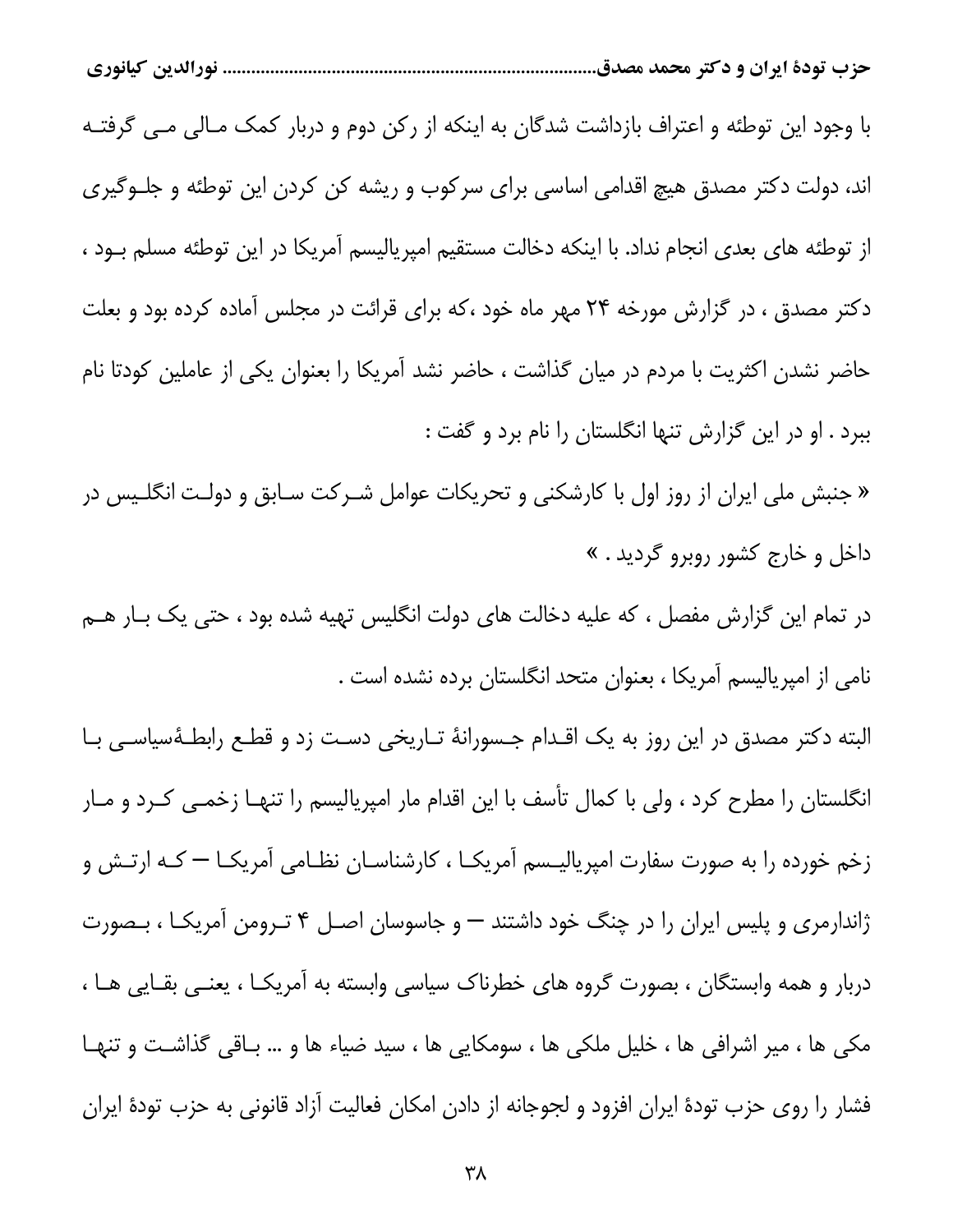سرباز زد ، با اینکه محاکم دادگستری دولت خود او ، تصمیمات سال ۱۳۲۷ دولـت را دائـر بــه غیــر قانونی اعلام کردن حزب تودهٔ ایران و محکومیت رهبرانش ، با تمام صـراحت غیــر قــانونی و همــه احکام صادره از سوی دادگاههای نظامی ، حزب تودهٔ ایران را کان لم یکـن و بـدون اعتبـار اعــلام کرده بود .

هر اندازه دکتر مصدق در پافشاری در راه عدم پذیرش شرایط تحمیلـی امپریالیـسم انگلـستان ، کـه دیگر بطور روشن از طرف آمریکایی ها مورد حمایت علنی قرار گرفته بود ، پی گیر بود ، بـه همـان اندازه در مبارزه برای خنثی ساختن دسیسه های ۳ دشمن جنبش ملی ، یعنـی آمریکـا و انگلـیس و ارتجاع ایران ، به رهبری سیای آمریکا و کارگزاران دربار خائن پهلوی ، سستی و عدم قاطعیت نشان می داد. کودتاچیان با آزادی و اطمینان خاطر از اینکه دکتر مـصدق هـیچ اقـدام جـدی علیـه آنـان نخواهد کرد ، مشغول تدارک یک توطئه پس از دیگـری بودنـد و هیئـت مستـشاران آمریکـایی در ارتش و ژاندارمری و سفارت آمریکا تقریباً علنی این توطئهٔ ها را رهبری می کردند .

دکتر مصدق باز هم امید داشت که امپریالیسم آمریکا را از انگلستان ِ جدا کند و به حمایت از انقلاب ایران وادار سازد . حتی خیانت روشن آن عده از مؤسسین و اعضای جبههٔ ملی ، که با آمریکایی هـا در ارتباط بودند ، یعنی دارو دسته بقایی ، مکی ، حائری زاده و انصارشان ، هم کافی نبود کـه دکتــر مصدق را به تغییر بنیادی موضع گیریی اش در سیاست داخلی و خارجی متقاعد سازد . حزب تودهٔ ایران در میان دسته های ارتشی تدارک بینندهٔ کودتا ، افراد معـدودی را داشـت کـه مـی توانستند بسیاری از نقشه های کودتاچیان را به موقع بـه حـزب اطـلاع دهنـد . ایـن رفقـا خـدمات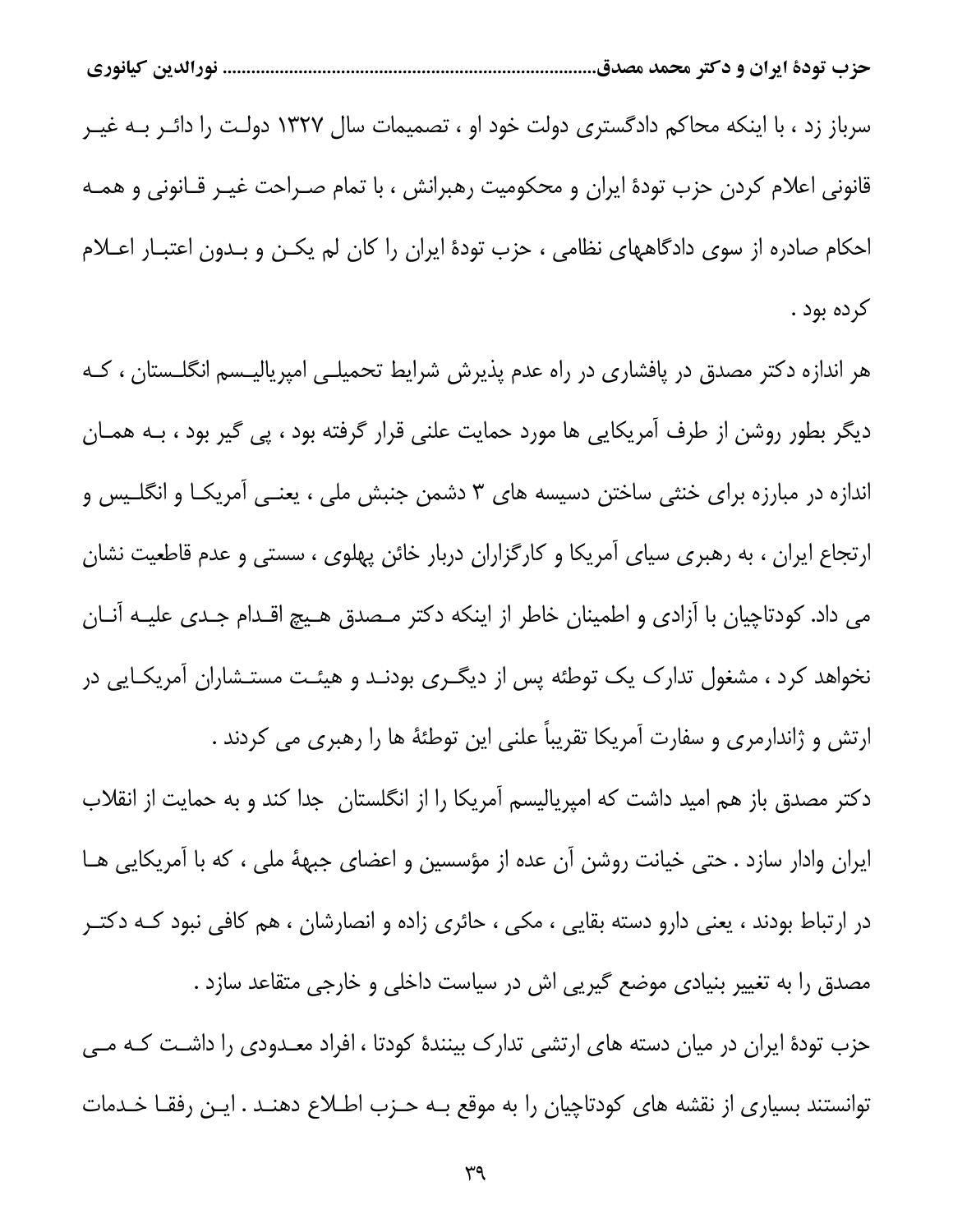گرانبهایی برای فاش ساختن چندین توطئه کودتایی و جلوگیری از آنها نشان دادند . ولی بـا کمـال تأسف دستگاه اجرایی دکتـر مـصدق ، چـه در ارتـش و سـایر نیروهـای نظـامی وچـه در مجموعـهٔ وزارتخانه ها و سازمان های دولتی ، کاملاً در دست عناصر وابسته به دربار و آمریکایی ها و انگلیس ها بود . هیچ گونه تصفیهٔ جدی در این دستگاه عظیم به وجود نیامده بود . درست است که هواداران دکتر مصدق عده ای از مقامات بالایی ارتش و دولت را اشغال کرده بودند . ولی در بـارهٔ بـسیاری از این هواداران نیم بند ، دکتر مصدق می توانست بگوید ک« با داشتن چنین دوستانی هـیچ احتیـاجی به دشمن نداریم !» این " هواداران " ، در دورانی که توطئـه هـای امپریالیـست هـای آمریکــایی و انگلیسی هر روز وقیحانه تر و عریان تر میشد و همکاری دربار و تمام ارتجاع ایـران بـا ایـن توطئـه هاعلنی تر می گردید ، هیچ وظیفهٔ دیگری برای خود قائل نبودند جز این که با کمک های دستگاه جهنمی درباری ، در همه جا اعضا و هواداران حزب ما را ، که در این مرحله پی گیر ترین هــواداران و پشتیبان مواضع ضد امپریالیستی دکتر مصدق بودند ، شناسـایی و از پـست هـای حـساس برکنـار کنند . روزنامه هایی که نظرات حزب را منعکس می کردند و توطئه های خیانت آمیز دربـار را افـشا می نمکودند ، یکی پس از دیگری به وسیله حکومت نظامی دکتر مصدق توقیف می شدند . مبارزان حزب ما ، که با پی گیری توطئه های دربار را فاش می کردند و می کوشیدند مردم را از خطر کودتا برحذر دارند ، چپ و راست به وسیلهٔ مامورین پلیس و فرمانداری نظـامی ، کـه اکثـراً از گماشــتگان دربار بودند ، بازداشت می شـدند و گـروه هـای وابـسته بـه ضـد انقــلاب ، بانـد چاقوکـشان حـزب زحمتکشان بقایی ، که داستان بوجود آمدن و هدفهایشان در ارتباط با سفارت آمریکا قـبلاً یـادآوری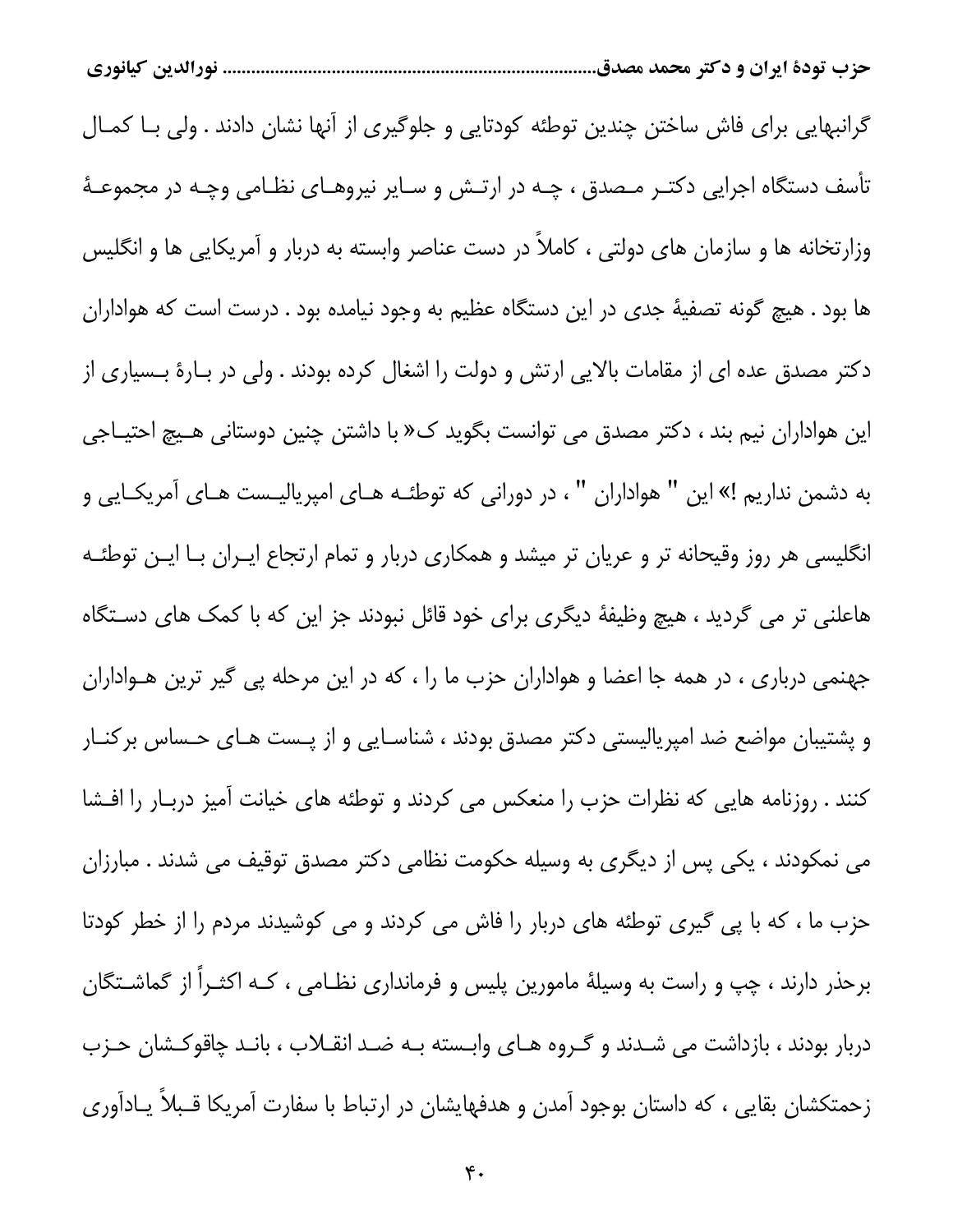شد ، نیروی سومی های خلیل ملکی ، سومکایی ها و چاقوکشان مزدور سفارت آمریکا ، یعنی همان باند شعبان بی مخ ها ، کار دیگری نداشتند جز تحریک و دسیسه علیه فعالیت سیاسـی حـزب تـودهٔ ایران . تظاهرات حزب تودهٔ ایران ، که همگی در جهت افشای توطئه های آمریکا و انگلیس و دربار بود ، تقريباً بدون استثنا مورد تجاوز خونين اين باندها قرار مي گرفت .

حتی توطئهٔ آشکار انگلیسی — آمریکایی — درباری ۹ اسفند ۱۳۳۱ هم ، که طـی آن قتـل رذیلانـه دکتر مصدق و یاران باوفایش طرح ریزی شده بود ، کافی نبود که دکتر مصدق را در باره خطری که هم شخص او و هم مجموعهٔ جنبش تاریخی ملت ایران را تهدید می کرد ، در همه ابعادش ارزیـابی كند و از آن نتيجه گيري نمايد .

برای حزب ما ، توطئه ۹ اسفند جدی ترین ناقوس خطر بود ما دیگر تردید نداشتیم که جبهــه متحــد همه نیروهای دشمن تصمیم آخرین خود را گرفته و هر لحظه باید در انتظـار ضـربه تــازه ای بــود . ابتکار عمل در این زمینه در دست امپریالیست ها و کارگزارانشان بود .

توطئه ربودن و قتل سرلشگر محمود افشار طوس ، رئيس شهرباني دكتر مـصدق ، بـه وسـيلهٔ بانـد جنایت کار آمریکایی و درباری با شرکت مظفر بقایی ، سرلشکر زاهدی به روشنی مشخص می کرد که کودتاچیان می کوشند اطراف مصدق را از کلیه عناصری که برای آنان نـامطمئن بودنـد ، خـالی كنند .

این توطئه فاش شد و دقیقاً معلوم شد که چه دستهایی در پشت آن بودنـد . عـاملان مـستقیم ایـن جنايت بازداشت شدند .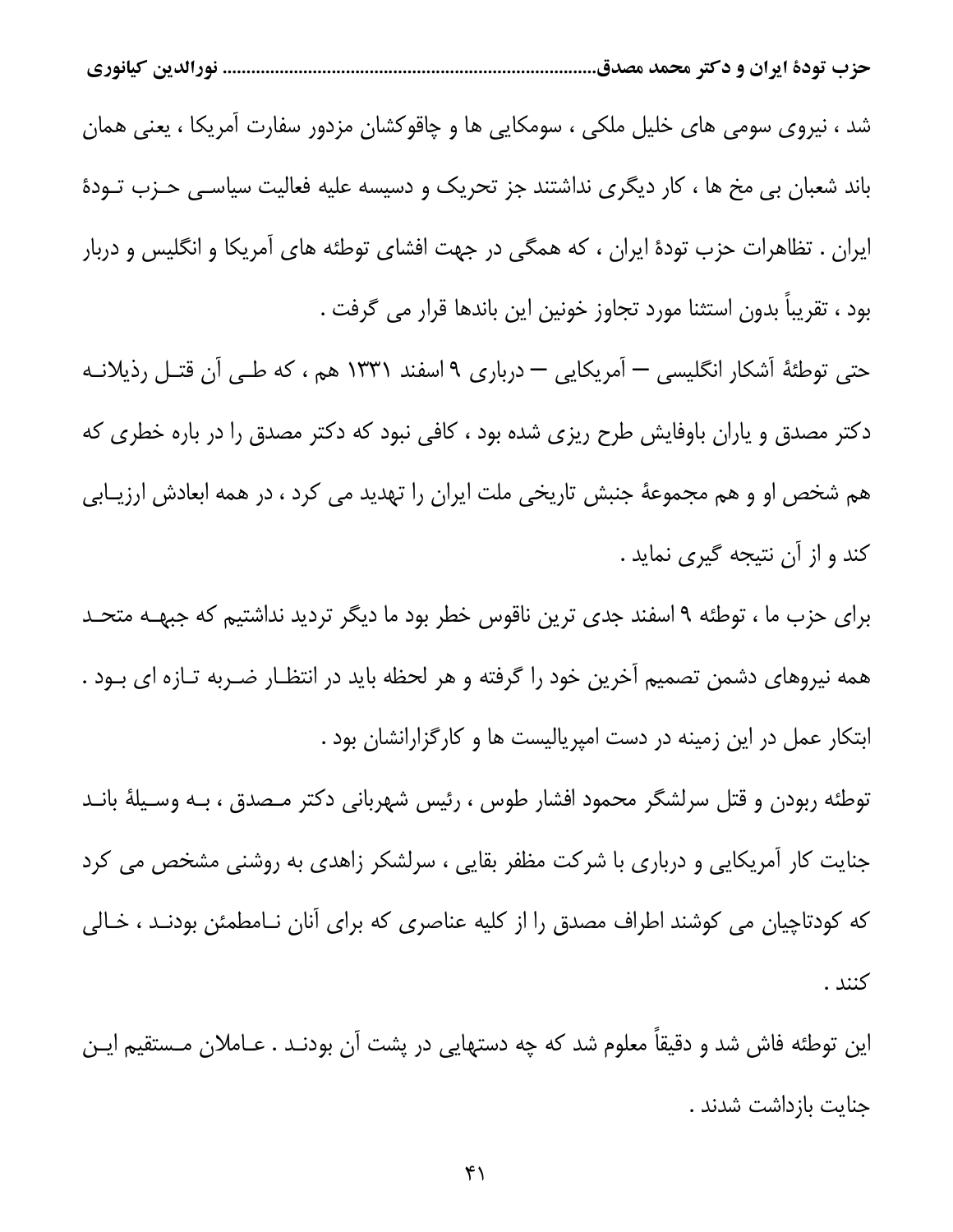تمام درخواست ها و فریادهای حزب ما دائر به محاکمـه و مجـازات شـدید ایـن جانیـان ، کـه مـی توانست ضربه ای جدی علیه مرکز توطئه باشد ، از طرف دکتر مصدق بی پاسخ ماند . درست مثـل این که چشم و گوش دکتر مصدق در این جهت ، یعنی در جهت دیدن خطر کودتا و شنیدن برحــذر باش ها به کلی از کار ایستاده بود .

### ۹) در آستانهٔ کودتای ۲۸ مرداد

هر روز که به ۲۸ مرداد نزدیک تر می شدیم ، آثار و نمونه های شدت یافتن خطر زیادتر می شد ، و به همان تناسب هم ، صدای بیدارباش ها و هشدارباش های حزب ما رساتر می گردید . در رهبری حزب تودهٔ ایران ، شناخت درست از ماهیت سیاست دکتر مصدق و لزوم پـشتیبانی همـه جانبه از این سیاست ، که دارای ماهیت ضد امپریالیستی بود ، مورد تأیید همه قرار گرفته بود . حزب تودهٔ ایران با اطلاع و حساب دقیق از امکانات نیروهای خـودی و نیروهـای دشــمن ( دربـار و ارتش گوش به فرمانش همهٔ عمال امپریالیست های آمریکا و انگلیس ، همه مرتجعین یعنی طبقات حاکمه کلان سرمایه داران و بزرگ مالکان و بخصوص بخش جدا شده از جبههٔ ملی ) به این نتیجه رسیده بود که جلوگیری از کودتا تنها و تنها در صورت اتحاد و همکاری همه جانبـهٔ نیروهـای ضـد امپریالیستی ، یعنی نیروهای توده ای و دکتر مصدق و هواداران راسـتین او امکانپـذیر اسـت . تنهـا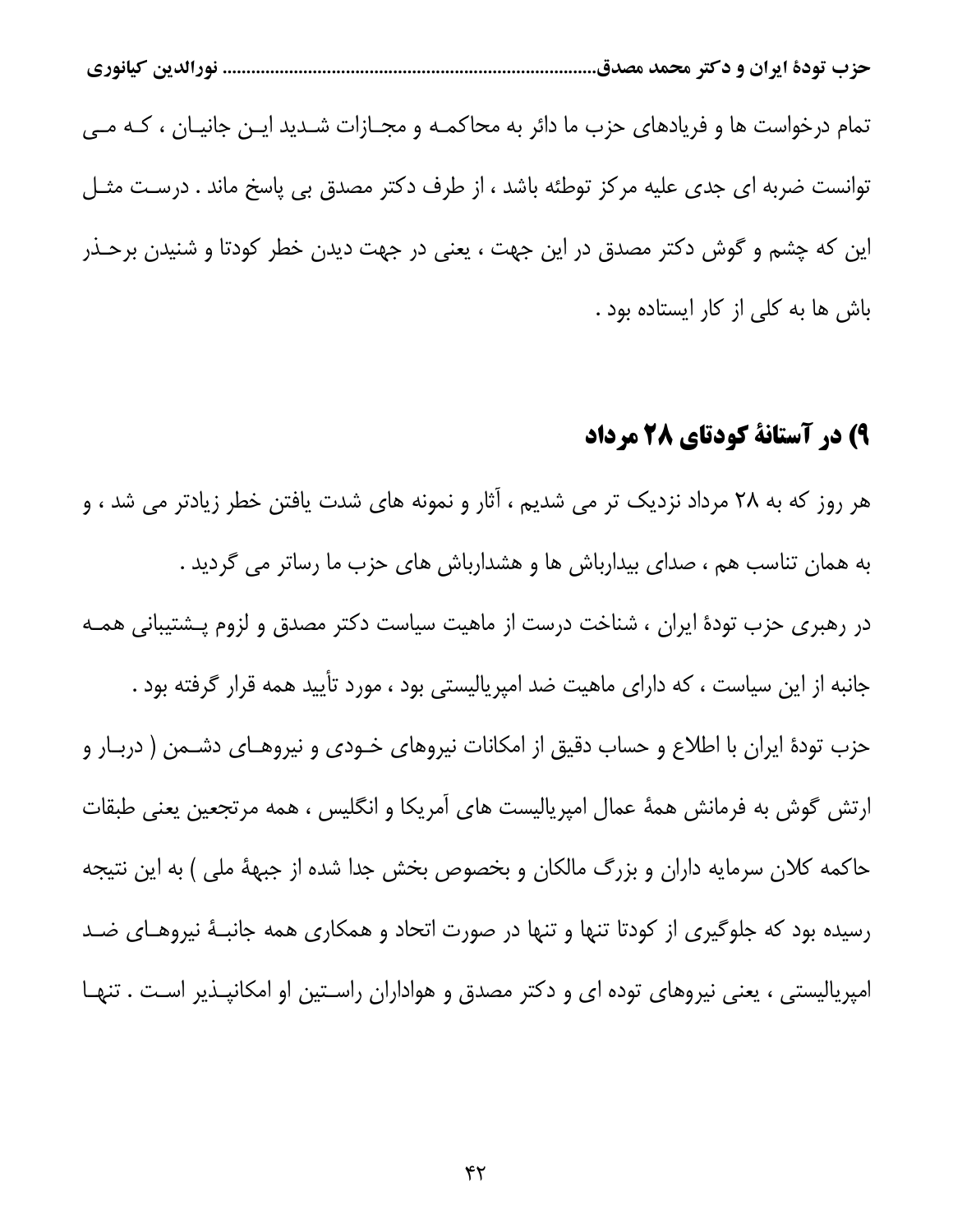چنین اتحادی می توانست قشرهای وسیع مردم را برای مقابله همه جانبه علیه دسایس امپریالیـست ها و دربار تجهیز کند .

به همین جهت هم حزب تودهٔ ایران همواره از مردم دعوت می کرد که برای مقابله با کودتـا آمـاده شوند . ولي از طرف دولت دكتر مصدق و همه گروه هاي وابسته به جبههٔ ملـي ، درسـت در جهـت عکس حزب ما عمل می کردند و به جای نشان دادن جهت خطر اصـلی ، تنهـا بـه تحریـک علیـه حزب ما می پرداختند . تمام انتشارات حزب ما و گروه هـای وابـسته بـه جبهـهٔ ملـی در مـاه هـای فروردين تا مرداد ١٣٣٢ شاهد اين واقعيت است .

درست به همین علت است که مخالفان و دشمنان حزب تودهٔ ایران ، در تمام ادعاهایی که در زمینه فعالیت حزب ما در دوران حکومت دکتر مصدق دارند ، بـرای ایـن دوران ، یعنـی دوران حـاد شـدن دسیسه های امپریالیسم ، دربار و سرسپردگانش ، دوران تدارک و انجام کودتای نافرجـام ۹ اسـفند ، در ارتباط با صحنه سازی مسافرت شاه مخلوع تا ۲۸ مرداد ، نمی توانند حتی یک نمونه کوچک هم علیه سیاست و موضع گیری حزب ما در پشتیبانی همه جانبه از دولت دکتر مصدق بیاورند .

#### ۱۰) رویدادهای روزهای آخر مرداد ماه ۱۳۳۲ - کودتای ۲۸ مرداد

پس از رویداد ۳۰ تیر ، آخر شهریور و ۹ اسفند ۱۳۳۱ ، و به ویژه پس از دزدیدن و قتل افشار طـوس و اظهار صريح رئيس جمهور ايالات متحد أمريكا ، أيزنهاور ، كه با كمال وقاحت اعلام كرد :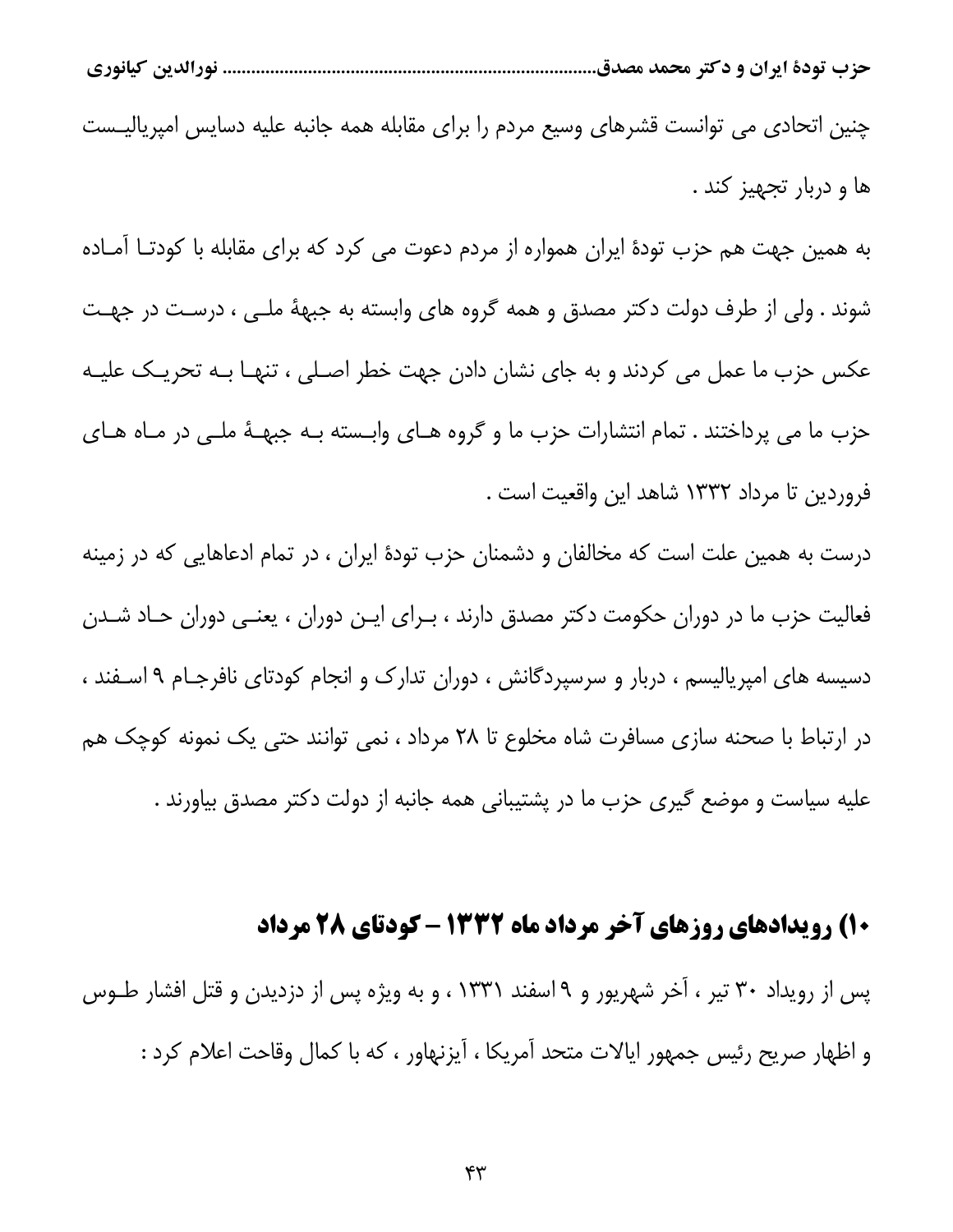« گمان می کنم امروز صبح در روزنامه ها خوانده اید که مصدق توانست بر پارلمان فائق آید و خود را از آن خلاص سازد . البته مصدق در این اقدام از حزب کمونیست ایران استفاده می برد . تمام اين اوضاع أن صفحات براي آمريكا شوم و نحس است .

زیرا اگر دنیا این نقاط را از دست بدهد چگونه می تواند امپراطوری ثروتمند اندونزی را نگاه دارد . دراین صورت ملاحظه می کنید که این راه را در جایی باید مسدود کرد و دیر یا زود بایستی مـسدود گردد و ما مصمم به این کار هستیم .»

بدین سان دیگر مسلم بود که تدارک کودتا با تمام امکانات امپریالیسم در جریان است و هـر شـب می توان در انتظار آن بود .

روز ١٨ مرداد ، حزب تودةايران هشدار داد كه جبههٔ متحدى از شريرترين دشـمنان ملـت بـه وجـود آمده و دربار و سفارت آمریکا مرکز توطئه ای هستند که هدفش برانداختن دولت است . حزب ما در میان نظامیان هوادار رژیم شاه مخلوع که مامور تدارک کودتا بودند ، هـواداران شـناخته

نشده ای داشت و از راه آنها اطلاعاتی بدست می آورد .

روز ۲۱ مرداد به ما اطلاع رسید که مقدمات اجرای یک کودتا در لشگر گارد و سایر واحدهای مـورد اطمینان شاه مخلوع فراهم شده و در انتظار تعیین ساعت عمـل هـستند . ایـن اطـلاع را سـرهنگ مبشری در ساعات نزدیک به نیمه شب به منزل من آورد .

از همان منزل ، من کوشش کردم با دکتر مصدق تماس بگیرم . برای اینکه اطمینان او را به درستی مبداء خبر مطمئن سازم ، همسرم مريم ، كه بستگي و آشنايي با دكتر مصدق و خانم دكتـر مـصدق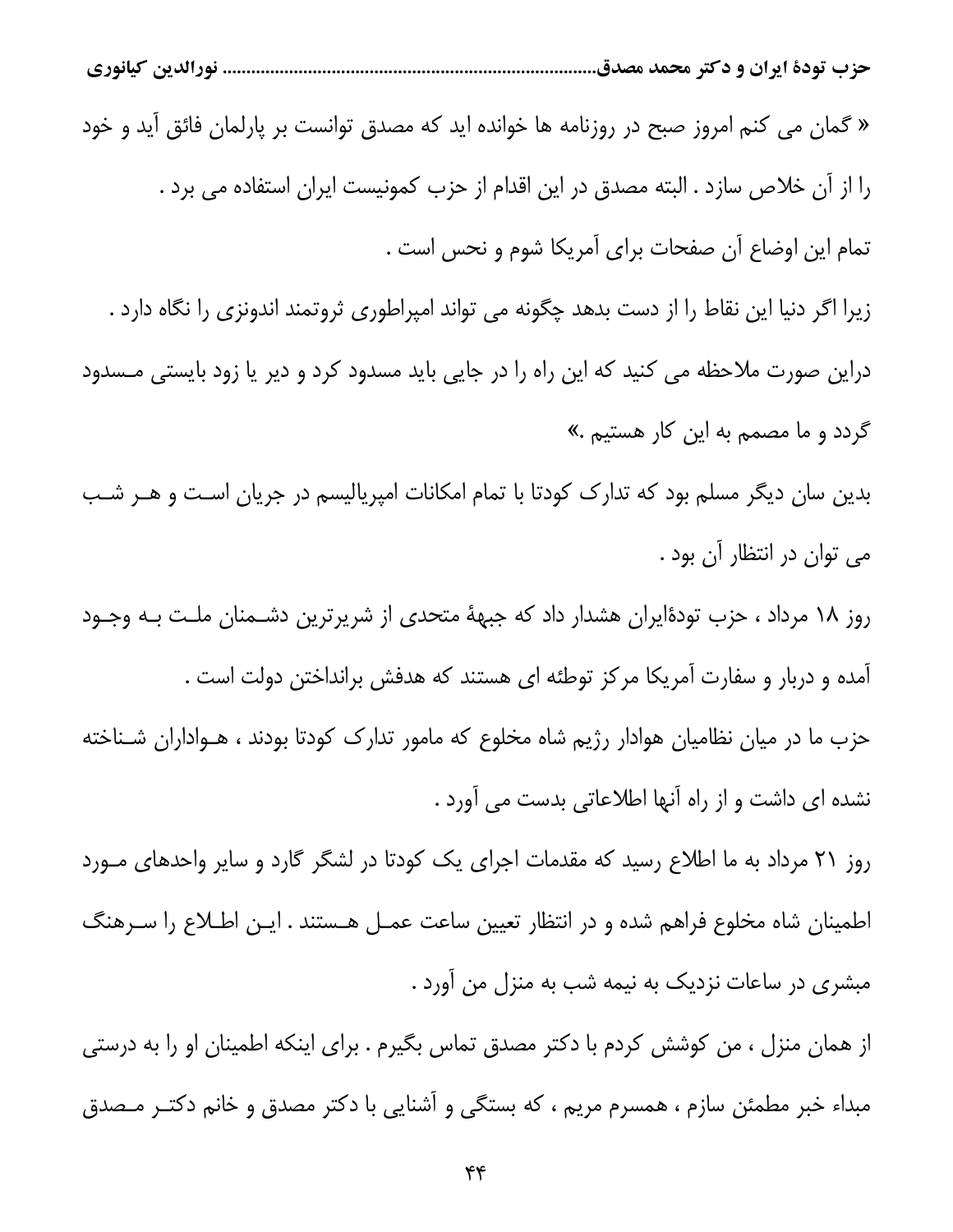داشت ، به اندرونی تلفن کرد و خانم را خواست و به وسیلهٔخانم دکتر مـصدق ، دکتـر را پــای تلفــن خواستيم . ما اين راه ارتباط را تا آخرين ساعات روز ٢٨ مرداد حفظ كرديم . روز ٢٣ مرداد ، باز هم حزب ما در نشريات صبح خود خطر كودتاي قريب الوقوع را منتشر ساخت . روز بیست و سوم ، بعد از ظهر ، باز هم سرهنگ مبشری به منزل من آمد و خبر آورد که برای شب قرار قطعی حمله لشگر گارد گذاشته شده است و ضمناً اسامی برخی از افسران بالارتبـه ای را ، کـه گردانندهٔ کودتا بودند ، با خود آورد . در میان این اسامی نام سرتیپ دفتری هم بود ، که خـواهر زادهٔ دکتر مصدق و مورد اعتماد او بود و از طرف او به ریاست شهربانی کل کشور منصوب شده بود . من در همان ساعت باز از راه اندرونی با دکتر مصدق ارتباط گرفتم و به او گفتم : « آقای دکتر ! توطئه کودتا قطعی است . کودتاچیان در کنار هم جا گرفته اند . نام کودتاگران چنـین است و سرتیپ دفتری ، که شما به او اعتماد دارید ، با آنان ارتباط دارد . ما اطمینان داریم که دوستان شما در ارتش ، که در پست های فرماندهی هستند ، عرضـه و لیاقـت هیچ اقدامی را ندارند . ما دوستان بسیار باارزش و فداکاری میـان افـسران داریـم کـه پـست هـای حساس فرماندهی ندارند ما حاضریم این افراد را به شخص شما معرفی کنـیم . از آنهـا بــرای دفــاع خانهٔ خودتان و برای پست های مهم فرماندهی استفاده کنید . تنها از این راه می شود جلــوی خطــر

, اگرفت.»

دکتر مصدق در پاسخ سیاسگزاری کرد ، ولی گفت که :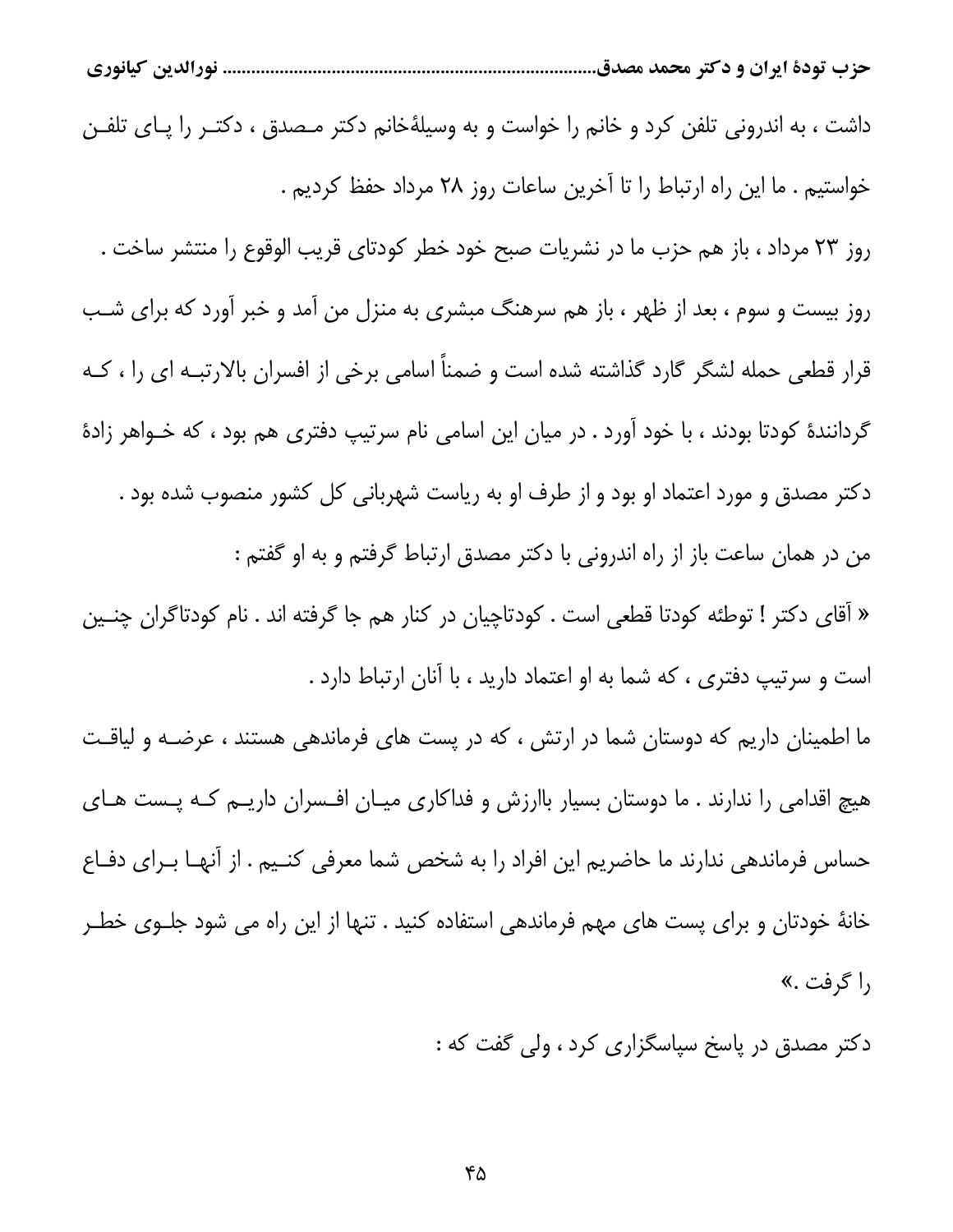« نگرانی شما بیش از اندازه است . آنها کاری از پیش نخواهند برد . من به سرتیپ دفتـری اعتمـاد كامل دارم . او به من خيانت نخواهد كرد . اگر باز هم خبرى پيدا كرديـد ، از همـين راه مـرا مطلـع سازىد.»

بر اثر این اطلاع ، روز بیست و سوم مرداد کودتا عقیم ماند . کودتا چیان نـیم سـاعت پـس از نیمـه شب ، با پرتاب موشک سفید ، به واحدهای کودتاچی انصراف از کودتا را اطلاع دادند . برای حزب ما در آن روزها مسالهٔ کودتای نظامی شبانه مطرح بود .برای اینکه غافل گیر نشویم ، به واحد های حزبی دستور داده شده بود که در پشت بام خانه هایی که بر سـر راههـای حرکـت واحـد های نظامی به تهران قرار دارند ، پست های شبانه بگذارند و رفقای حزبی با طشت و شیپور و همـه وسائل خبر کردن و بیدار کردن مردم مجهز باشند ، تا در صورت مشاهده حرکت واحدهای نظـامی ، مردم را بیدار کنند و خود به خیابان ها بریزند و مردم را به مقابله با کودتا دعوت کنند . کودتا چیان ، که فاش شدن توطئه ۲۳ مرداد را فهمیده بودند ، روز ۲۴ ، دو ساعت قبل از عمل ، به واحدهای خود شروع عملیات را اطلاع دادند .

ساعت ۱۰شب روز ۲۴ مرداد ماه ، سرهنگ مبشری به منزل من آمـد و خبـر آورد کـه همـان شـب ساعت ١٢ عمليات شروع خواهد شـد . مـن فـوراً از همـان راه بـه دكتـر مـصدق اطـلاع دادم و بـا عصبانیت به او گفتم که حرف ما را باور نکردید ، این هم نتیجه اش .

دكتر مصدق ، البته با لحن دوستانه تر ، سپاس گزارى كرد . من بـاز هـم همـه پيـشنهادهاى شـب پیش را برای دکتر مصدق تکرار کردم و از او خواهش کردم موافقت کند که چند نفر از دوستان خود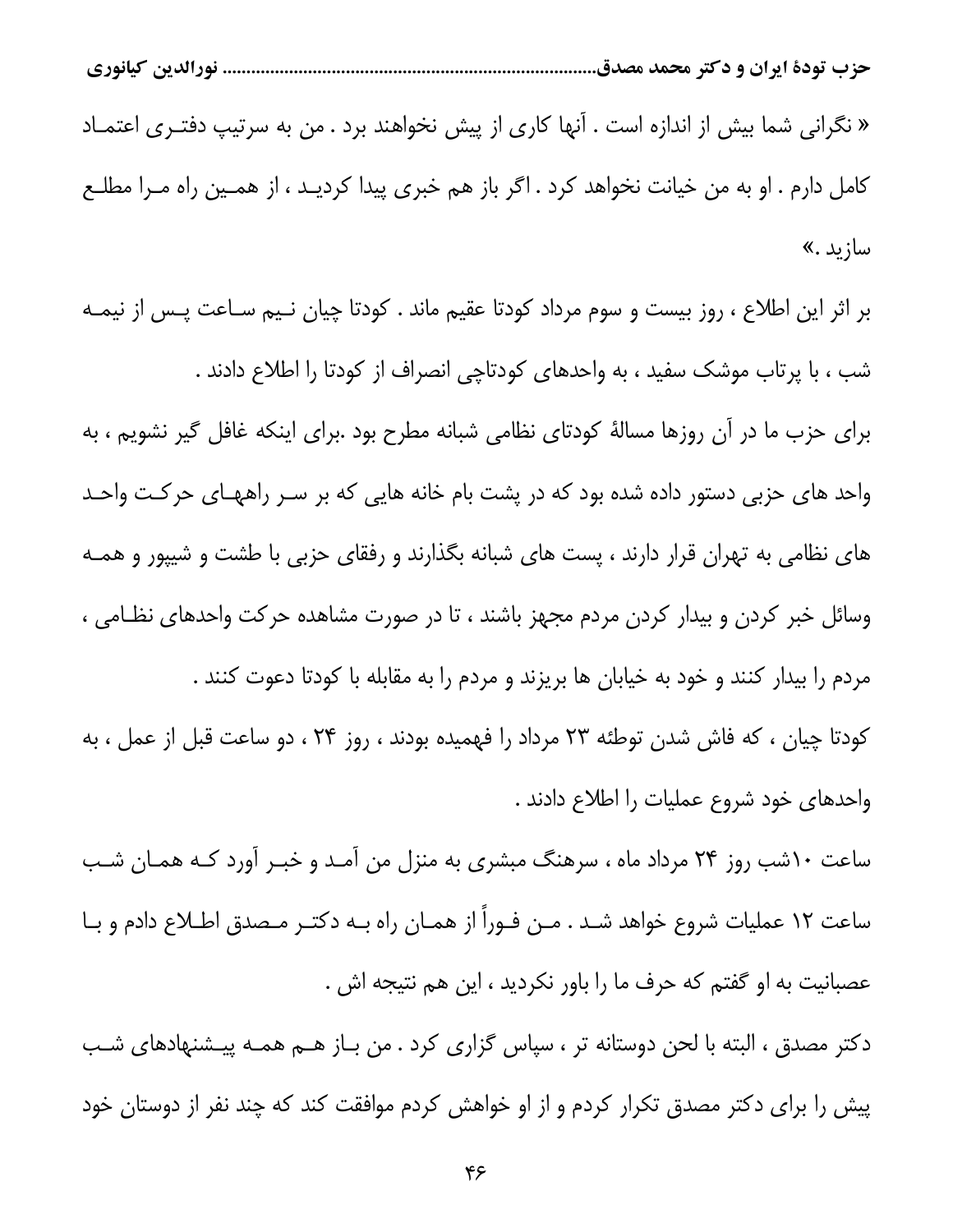را برای حفاظت خانهٔ او بفرستیم . او باز هم از پذیرش این پیشنهاد سـرباز زد . مـن بـه او پیـشنهاد كردم كه لازم است فرد مبارزي را به رياست ستاد ارتش بگمارد . ولي او نپذيرفت . ما با کمک سرهنگ مبشری کوشش کردیم سرتیپ ریـاحی ، رئـیس سـتاد را پیـدا کنـیم و او را از جریان آگاه سازیم . ما فکر می کردیم که او در این لحظات حساس در ستاد ارتش است . ولـی بـا تعجب گیج کننده ای معلوم شد که تیمسار در منـزل خـود در شـمیران اسـتراحت مـی کننـد . از او خواستیم که بلافاصله به شهر حرکت کند . و همین امر باعث شد کـه وی از خطـر بازداشـتی کـه همان شب از طرف كودتاچيان انجام گرفته بود ، بجهد .

کودتاچیان از ساعت ۱۱ شب دست بکار شدند و دکتر فاطمی وزیر خارجـه ، مهنـدس حـق شـناس وزیر راه و مهندس زیرک زاده را بازداشت کردند و به سعد آباد بردنـد . همکـاران کودتاچیـان همـه تلفن های ستاد ارتش را بریده بودند .

ما از طرف دیگر توانستیم به ستوان شجاعیان ، که خود در میان کودتاچیان بود ، دستور دهـیم کـه مراجعه كنندگان به خانهٔ دكتر مصدق را كه مامور ابـلاغ عـزل دكتـر مـصدق از نخـست وزيـرى و بازداشت او بودند ، بازداشت کند . بدین سان یکبار دیگر توطئه کودتا تنها به کمک حزب تودهٔ ایران عقیم ماند . ولی با کمال تأسف دکتر مصدق باز هم بیدار نشد . وی به جای آن که خطر را در تمــام ابعادش ببیند و برای جلوگیری از آن همهٔ نیروها را تجهیز کند و مردم را به کمک و یاری بخوانـد ، درست راه مخالف آن را در پیش گرفت . دکتر مصدق به جای محاکمهٔ صحرایی و اعدام نـصیری و سایر کودتاچیان ، تنها به بازداشت محترمانه برخی از آنان اکتفا کرد .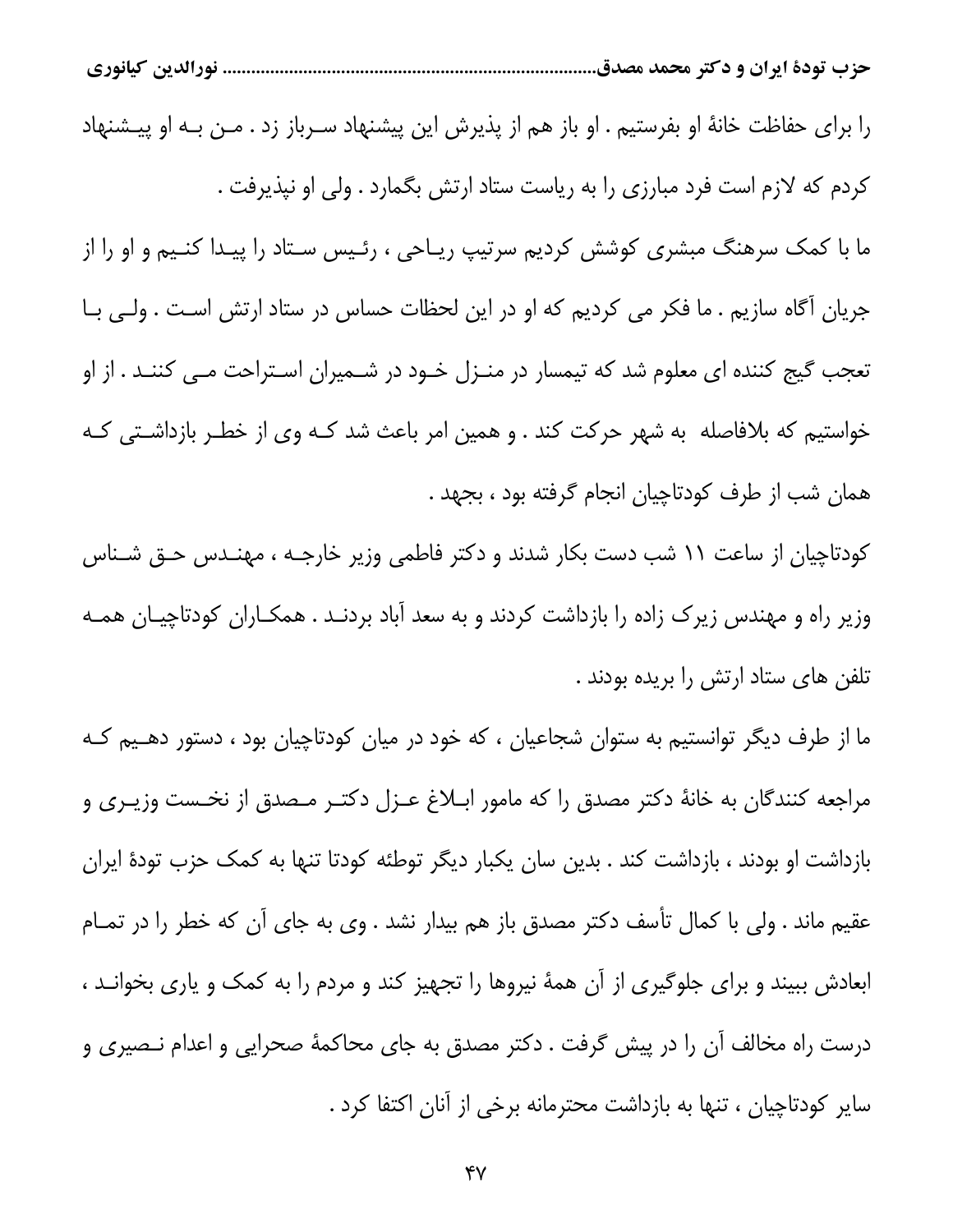دکتر مصدق به جای دعوت مردم به اتحاد ، دستور سرکوب وحشیانهٔ نمایشات مردم را به نظامیــانی که خود در خدمت کودتاچیان بودند ، صادر کرد ، به جای برانداختن ریشهٔ فساد و اعلام جمهـوری ، در فکر فرستادن دو وزیر به نزد محمد رضا و کسب تکلیف از او برای ترکیب « شـورای سـلطنت » افتاد و به جای آزاد کردن حزب تودهٔ ایران و هموار کردن راه تأثیر آن در جریان جلوگیری از توطئه، فرمان سرکوب حزب تودهٔ ایران را داد، که مسلماًآن روزها تکیه گاه و پشتیبان عمدهٔاو شده بود . عصر روز ٢٧ مرداد ، حملهٔ وحشیانهٔ پلیس و فرمانداری نظامی به نمایش دهندگان ضد شاه مخلـوع در خیابانها آغاز شد . سربازان و پلیس با شعارهای « زنده باد شاه » ، مردم را وحشیانه مــی زدنــد و زخمی می کردند و بازداشت می نمودند . در آن عصر تنها در تهران بیش از ۶۰۰ نفر از افـراد مبـارز حزب ما بازداشت شدند و این بازداشت ها صدمه زیادی به ارتباطات حـزب مـا ، کـه بعلـت مخفـی بودن تنها سرپایی و در خیابان ها بود ، وارد ساخت .

با شکست کودتای ۲۵ مرداد ، ستاد کودتاچیان و رهبر کودتا زاهـدی — بـه سـفارت آمریکـا انتقـال یافتند و اقدامات کودتاچیان از پرتو دید هواداران حزب ما در ارتش خارج گردید . در عین اینکـه مـا می دانستیم که حتماً کودتا دو مرتبه شروع خواهد شد ، ولی دیگر نتوانستیم خبر بگیریم که کودتا از كجا و در چه لحظه و به چه صورت شروع خواهدشد .

دستگاه عریض و طویل ستاد ارتش ، شهربانی و افراد وابسته به جبههٔ ملی ، که همهٔ مقامـات مهـم لشکری و کشوری را در دست داشتند ، مثل این که در مورد توطئه های کودتاچیان همه کور وکر و لال شده بودند . تنها خبری که ۲۷ مرداد، شب هنگام از محافل کودتاچیان بدست مـا رسـید ، ایـن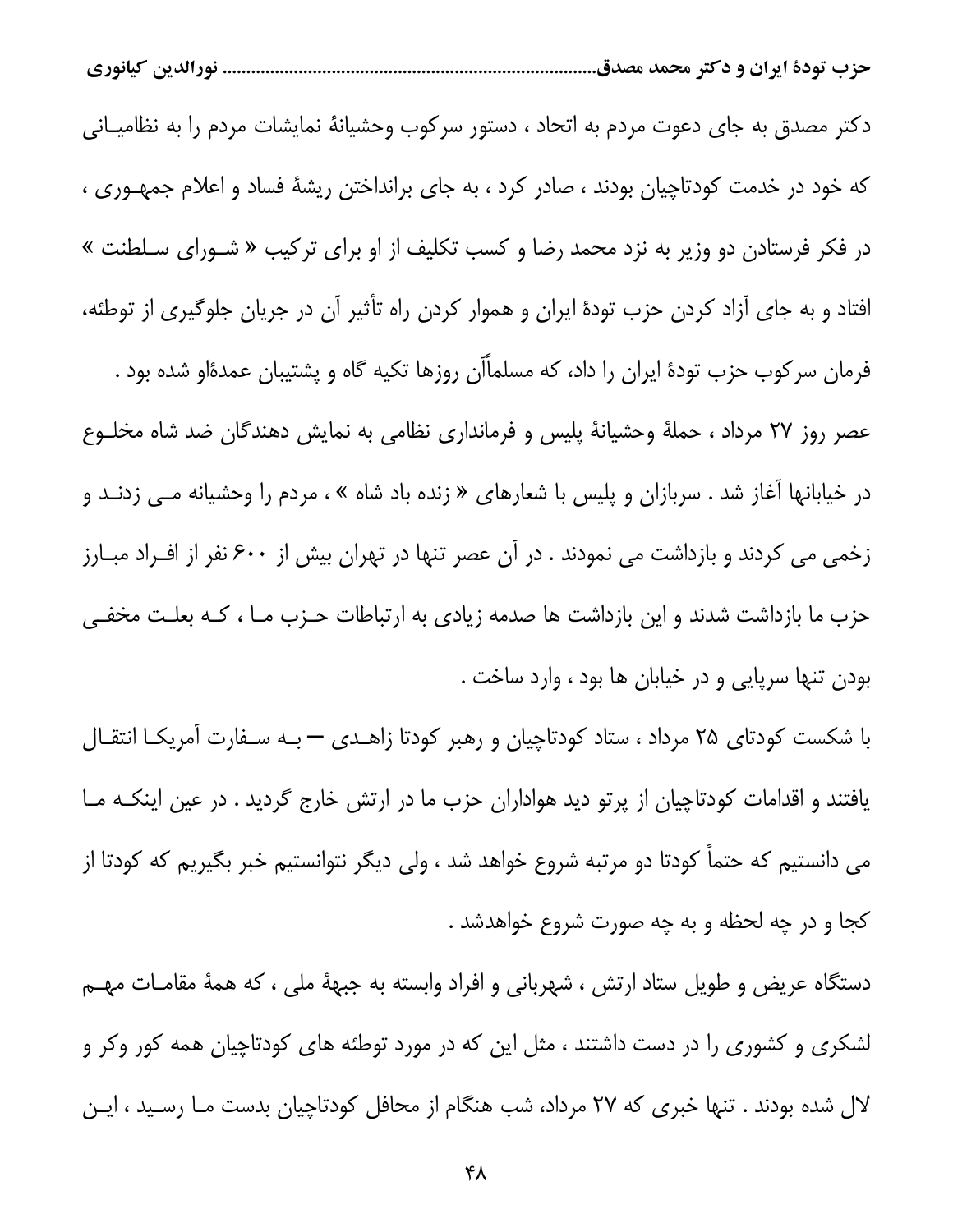بود که کودتاچیان ، پس از شکست کودتای ۲۵ مرداد در تهران و فـرار شـاه مخلـوع ،مـی خواهنـد نقشه ای را که همیشه بعنوان جانشین کودتا داشتند به مـورد اجـراء گذارنـد و دولـت زاهـدی را در خوزستان علم کنند و آمریکا آن را به رسمیت بشناسد .

مقدمهٔ این کار هم روز ۲۶ مرداد انجام یافته بود . هندرسن ،که پس از گرفتن تعلیمات با عجلـه بـه ایران مراجعت کرد ، به دیدن دکتر مصدق رفت و با کمال وقاحت اطلاع داد: دولت آمریکا دیگر نمی تواند حکومت او را به رسمیت بشناسد و بعنوان یک نخست وزیر قـانونی بـا او معامله كند.

هندرسن رسماً به دکتر مصدق اعلام داشت که : آمریکا با تمام قــوا از ادامــهٔ حکومـت او جلــوگیری خواهد کرد و به او پیشنهاد کرد که کناره گیری کند .

از طرف دیگر هندرسن رسماً به گروه کودتاچیان اطلاع داد که آمریکا دولت زاهدی را دولت قــانونی ایران می شناسد .

برای ما مسلم بود که آمریکا اگر نتواند در تهران به تغییر دولت مـصدق موفـق شـود ، مرکـز ثقـل تحریکات را به خوزستان خواهد برد . ما تردید نداریم که در صورت عدم موفقیت توطئـه ٢٨ مـرداد، این نقشه عملی می شد .

در مجموعه این شرایط بود که صبح روز ۲۸ مرداد ، ما از حرکت اوبـاش و فـواحش در شـهر بـاخبر شدیم . خبر رسید که پاسبان ها و مامورین فرمانداری نظامی از آنها پشتیبانی می کنند .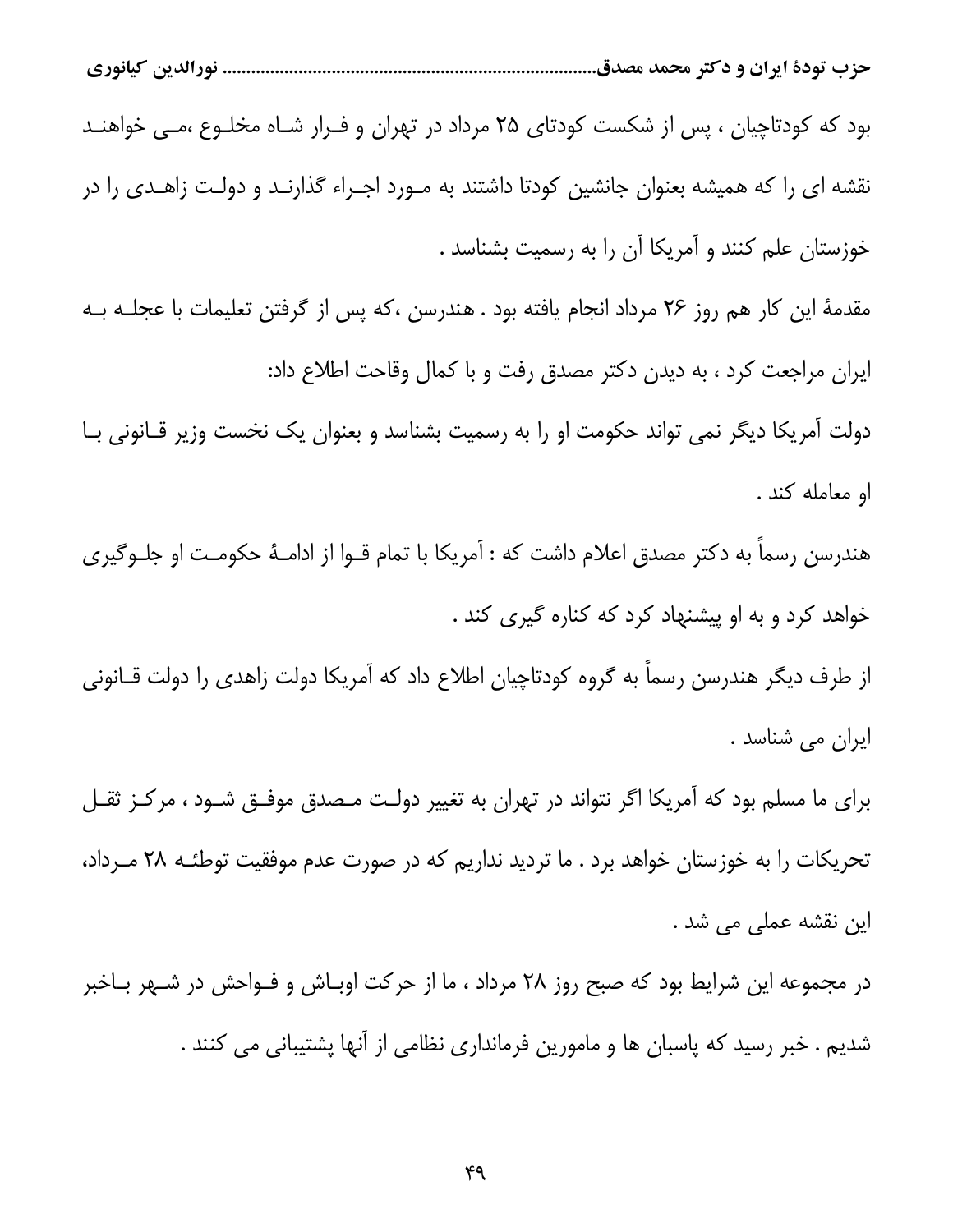اولین فکر ما این بود که باید با این جریان مقابله کنیم ، ولی با توجه بـه دسـتور روز گذشـته دکتـر مصدق دایر بر سرکوبی تظاهرات ضد درباری و با عمل وحشیانه فرمانداری نظـامی و پلـیس ، قــرار شد فوراً با دکتر مصدق تماس گرفته شود .

من با دکتر مصدق از همان راه همیشگی تماس گرفتیم و به او گفتم : « به نظـر مـا ایـن جریـان ، مانند ۹ اسفند ، مقدمه یک شکل تازهٔ کودتایی است . ما حاضر هستیم برای مقابله با ایـن جریـان ، که از طرف نظامی ها و پلیس هم پشتیبانی می شود ، به خیابان هـا بریـزیم و مـردم را بـه مقابلـه دعوت کنیم . دستور دیروز شما مانع بزرگی برای ماست . خواهش می کنیم فـوراً طـی اعلامیـه ای کوتاه از رادیو ، مردم را به کمک و پشتیبانی دعوت کنید .»

دكتر مصدق با صراحت پاسخ داد:

« آقا شما را به خدا کاری نکنید که پشیمانی بیاورد . این جریان بی اهمیتی است . همـهٔ نیروهـای امنیتی وفادارند و این جریان به زودی برطرف می شـود . اگـر شـما بـه میـدان بیاییـد زد وخـورد و برادرکشی می شود و من مجبورم دستور سرکوبی بدهم . خون ها ریخته خواهد شد و من مسئولیت هيچ چيز را به عهده نمي گيرم . »

مدتی بعد ، نزدیک ظهر ،خبرهای گوناگون به ما می رسید که وضع شهر متشنج تر مـی شـود و از آرام شدن خبری نیست . از پادگان ها خبر رسید که حرکاتی در حال تکوین است .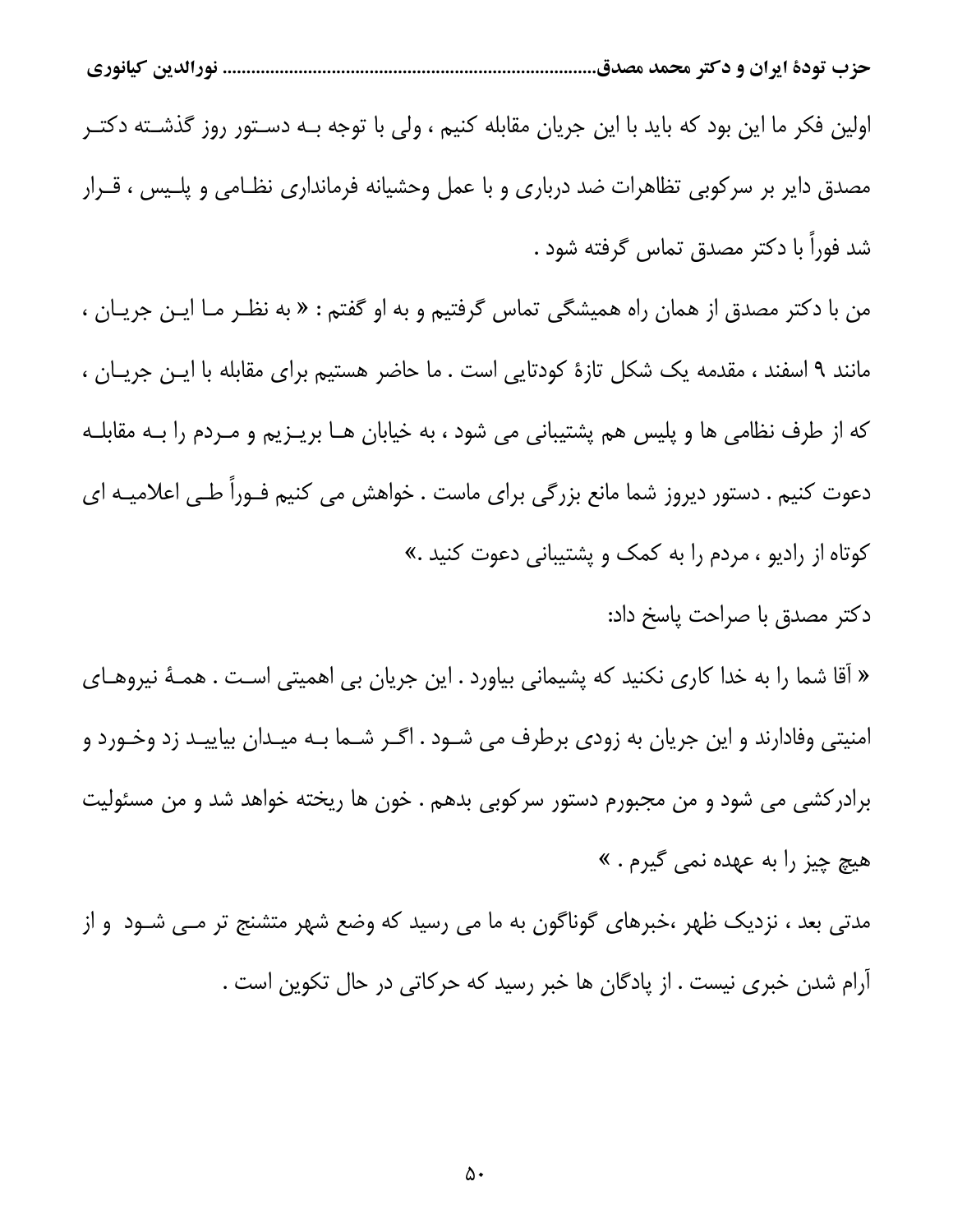خبر رسید که تنها اوباش و فواحش نیستند و بطور مسلم گروهبانان لبـاس شخـصی پوشـیده و آدم کش های تربیت شدهٔ ارتشی در داخل آنها هستند و همان ِ دار و دستهٔ ۹ اسـفند شـعبان بـی مـخ و یارانش آنها را رهبری می کنند .

رادیو تهران ، به جای این که مردم را از جریان توطئه مطلع ســازد ، بــه لاطــائلات مــی پرداخــت . ساعت ١٣ دكتر عالمي — يكي از وزرا — پشت تربيون رفت و در باره مسئلهٔ بي معنايي به سخنراني پرداخت ، مثل این که آب از آب تکان نمی خورد .

ما باز هم با مصدق تماس گرفتیم و از طرف دیگر هیأتی از جمعیت ضد استعمار را ، که رفیق فقیـد محمد رضا قدوه هم در آن شرکت داشت ، نزد دکتر مصدق فرستادیم و از او خواسـتیم کـه دسـتور دهد به نیروهای توده ای اسلحه داده شود ، تا مهاجمان را سرکوب کنـیم و قبـل از هـر چیـز طـی اعلامیه ای کوتاه مردم را به کمک فرا خواند .

دکتر مصدق به هیئت اعزامی پاسخ رد داد . سروان داور پناه ، که از افسران وابستهٔ به جبههٔ ملـی و از محافظین خانهٔ دکتر مصدق بود ، در این باره شهادت داده است .

در تلفن دوم ، دكتر مصدق به من گفت كه :

« فرماندهان نیروهای انتظامی همه به من اطمینان داده اند که از ناحیهٔ ارتش هیچ خطری نیست و جریانی که در شهر می گذرد ، به زودی خاموش می شود . نباید نفت روی آتش ریخت . » وقتي من با اصرار گفتم كه :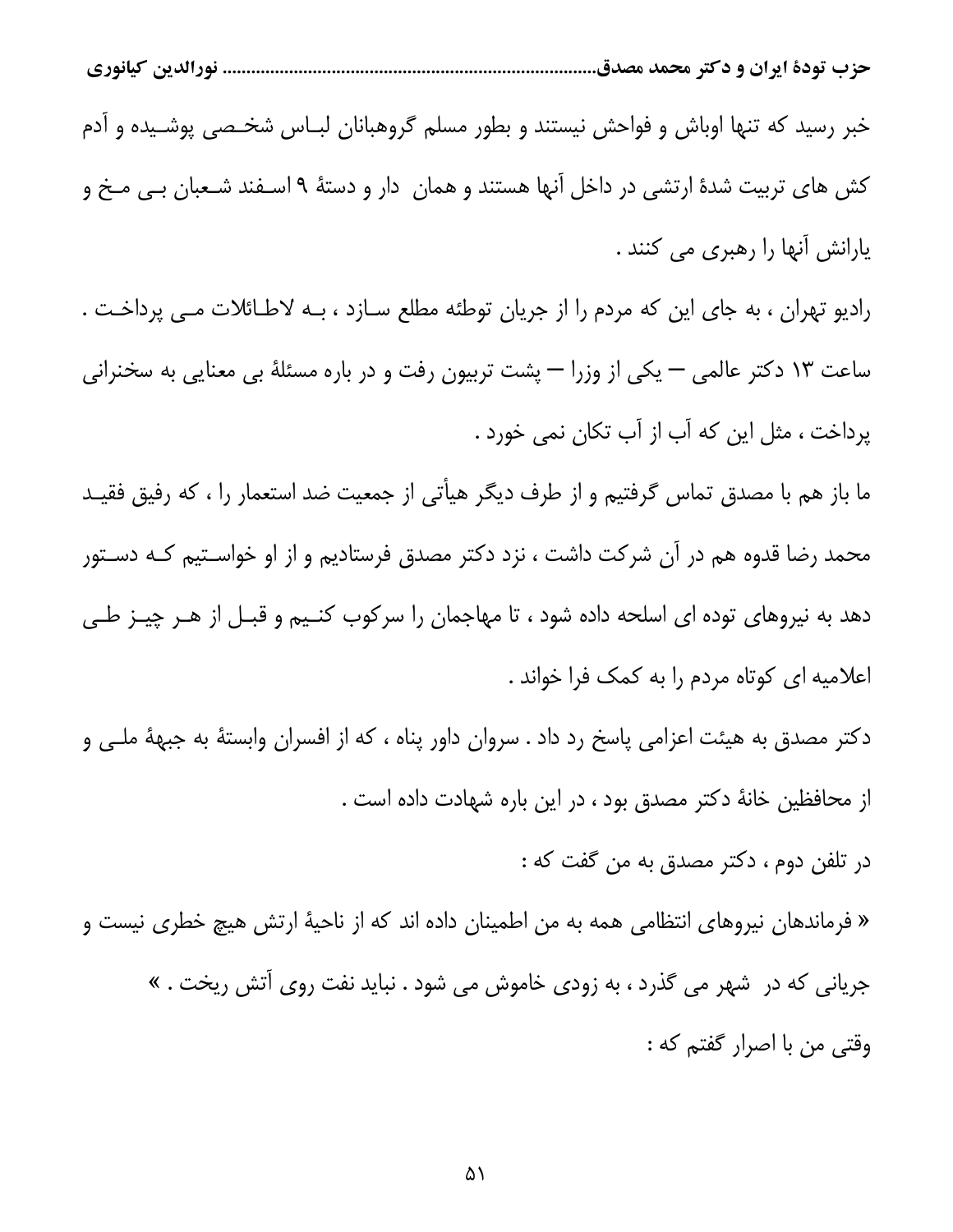....................... نورالدين كيانوري

« أقاى دكتر ! از واحدهاى ارتش خبرهاى نگران كننده مى رسد » ، او به من پاسخ دادكه : أقا اينها « يانيک » است .»

فرماندهان نيروهاي انتظامى چه كسانى بودند :

سرتیپ ریاحی ، وابسته به جبههٔ ملی رئـیس سـتاد ارتـش ، سـرتیپ امینــی ، رئـیس ژانـدارمری از بستگان دکتر مصدق ، سرتیپ دفتری خواهرزادهٔ دکتر مصدق ، سرهنگ ممتاز از افسران وابسته بـه جبههٔملی ، فرمانده تیپ زرهی ، سرهنگ شاهرخی از افسران وابسته به جبههٔ ملـی ، فرمانـدهٔ تیـپ دوم زرهي .

ولی ظاهراً همه اینها ، غیر از سرهنگ ممتاز که خود راساً ، گارد حفاظت منزل دکتـر مـصدق را در دست داشت ، سرهنگ زند کریمی رئیس ستاد تیپ او و سرهنگ خسرو پناه فرماندهٔ یکی از هنگ های آن تیپ از کودتاچیان بودند . بقیه فرماندهان نیروهای انتظامی یا خواب بودند ، یا با کودتاچیان همکاری می کردند و یا منتظر بودند ببینند کدام طرف پیروز می شود و به او کرنش کنند .

در حدود ساعت ۲ بعدازظهر به ما خبر رسید که واحدهای منظم ارتش به هواداری از کودتاچیـان در گوشه های شهر وارد عمل شده اند .ما که هر لحظه منتظر بــودیم کــه نیروهــای وفــادار بــه دکتــر مصدق در ارتش وارد عمل شوند ، باز هم با دكتر مصدق تماس گرفتيم . اين بار او به ما گفت كه : « آقا ، همه به من خيانت كرده اند … شما اگر كارى از دستتان بر مى آيد ، بكنيد يا شما بــه وظيفــهٔ میهن پرستانهٔ خود ، هر طور صلاح می دانید ، عمل کنید ۰ »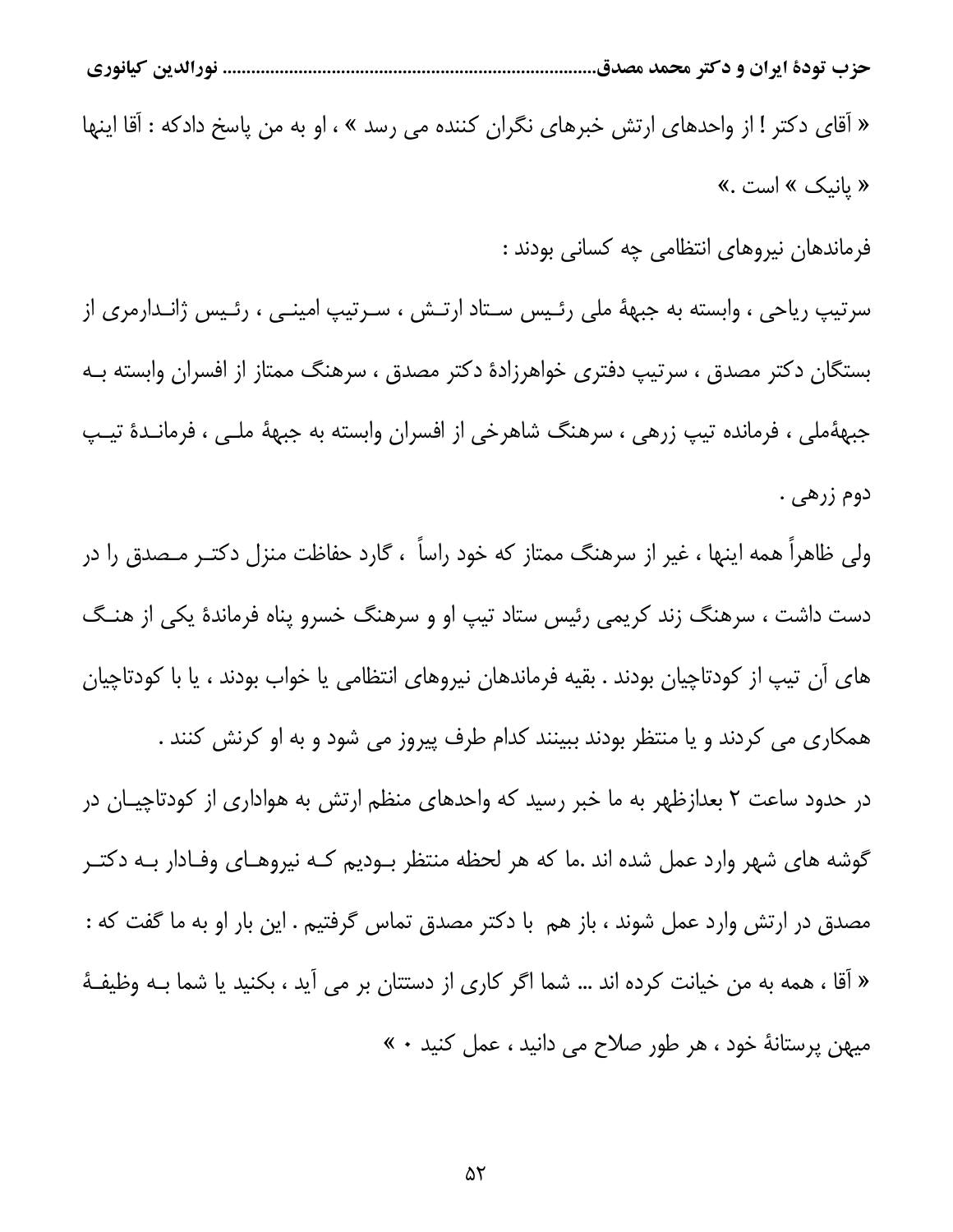در پاسخ خواست مبرم من که لااقل پیامی به مردم بفرستید و کمک بخواهید ، تلفن قطع شـد و مـا دیگر نتوانستیم با او تماس بگیریم .

برای رهبری حزب ، که همه در همان محل کمیته ایالتی تهران جمع شده بودند ، در این لحظه ، با گفتار دکتر مصدق ، که همه به او خیانت کرده اند ، معلوم شد که تمام واحدهای مهم نظـامی ، کـه فرماندهان آن ها از هواداران مصدق بودند ، خیانت کرده و به کودتاچیان پیوسته انـد . حقیقـت هـم این بود که کوچک ترین مقاومتی از طرف افسران هوادار مصدق در واحدها ، که اکثراً پــست هــای فرماندهی را در دست داشتند ، انجام نشد . در نتیجه مسلم بود که هر گونه عمل جداگانه حزب مـا ، در مقابل چنین نیروی مسلطی ، بدون حتی همکاری اسمی دکتر مصدق ، تنهـا بـا یـک قتـل عـام پایان خواهد یافت . بر این پایه بود که رهبری گسترش یافتهٔ حزب ، ابتدا با تردیـد برخـی از رفقـا ، ولی بالاخره به اتفاق آرا تصمیم گرفت که سازمان حزبی را از زیر اولین ضـربه هـای خـرد کننـدهٔ كودتاچيان مسلط شده وخونخوار درآورد .

کمی بعد از ابلاغ این تصمیم و متفرق شدن رفقای مسئول ، به مـا خبـر رسـید کـه در خانـه دکتـر مصدق مبارزه درگیر شده است و مدافعان خانهٔ مصدق دفاع می کنند . همراه با این خبر ، این شایعه هم به ما رسید که واحدهای نظامی هوادار دکتر مصدق وارد عمل شده و بـه مقابلـه بـا کودتاچیـان يرداخته اند .

ما فوراً تصمیم گرفتیم که باید همهٔ نیروها را برای حمایت از مدافعان خانهٔدکتر مـصدق و بــه یــاری واحدهای هوادار دکتر مصدق تجهیز کنیم . ولی تا ما این خبر را به شبکه حزبی برسانیم ، شبکه ای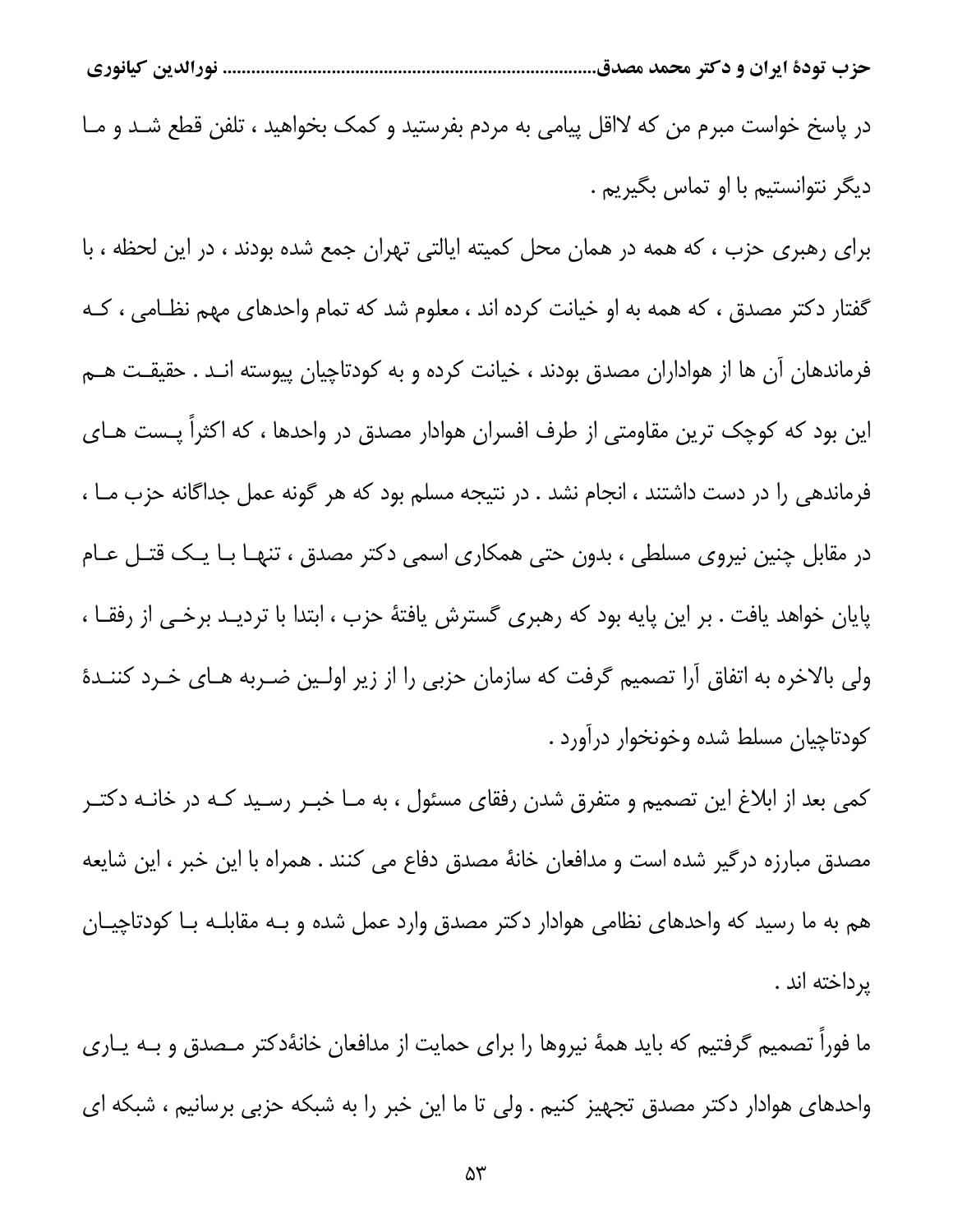که در نتیجهٔ توقیف های روز ۲۷ مرداد و تصمیم قبلی ،ارتباطش به میزان زیـادی پـاره شـده بـود . خبر رسید که مقاومت خانه مصدق پایان یافته و سرهنگ ممتاز تیر خورده و شایعه وارد عمل شــدن واحدهاى نظامى هوادار مصدق دروغ بوده است .

فرار دکتر مصدق و این که او و دکتر فاطمی جان سالم به در برده اند ، بـرای مـا امیـدبخش بـود و مصمم شديم با تمام نيرو براي تجهيز مقاومت مردم وارد عمل شويم . ولي خبر تسليم دكتر مصدق و عدم آمادگی جبهه ملی به هر شکلی از مقاومت ، حزب ما را در صحنهٔ مبـارزه بـا کودتاچیـان بـه كلى تنها گذاشت .

#### 11) افسانة نيرومندي سازمان افسري حزب تودة ايران

گفته می شود که حزب تودهٔ ایران سازمان افسری نیرومنـدی، کـه در آن ۶۰۰ افـسر « حاضـر بـه جنگ » عضویت داشته اند ، آماده داشته و در جریان کودتای ۲۸ مـرداد از آن بهـره گیـری نکـرده است . این ادعا از واقعیت فرسنگ ها به دور است ، به دلائل زیرین :

تعداد اعضای سازمان افسری حزب تودهٔ ایران در مرداد ماه ۱۳۳۳ که این سـازمان لـو رفت  $\bigwedge$ ۴۶۶ نفر بود که ۴۲۹ نفر آنها بازداشت و محکوم و ۳۷ نفر آنها فراری شدند .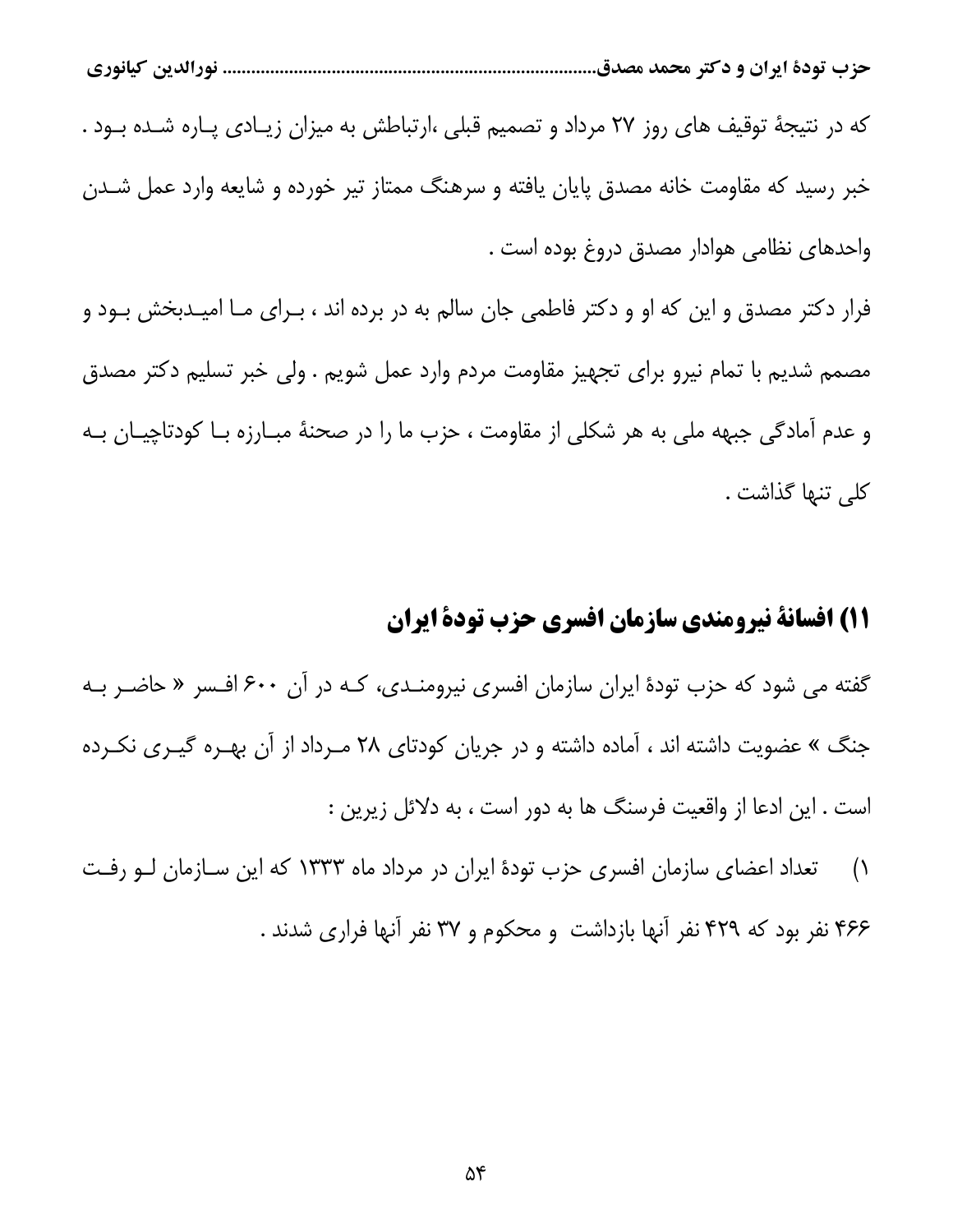از این عده تنها نزدیک به ۳۵۰ نفر در ۲۸ مرداد ۱۳۳۲ در سازمان افسری بودند و نزدیک بـه ۱۲۰ نفر دیگرشان در دوران بعد از ۲۸ مرداد تا هنگام لو رفتن به تدریج به سـازمان افـسری مـا پیوسـته بودند و اکثر این عده هنوز بصورت افراد آزمایشی بودند .

از این افراد بخش مهمی دانشجوی دانشکده افسری و هوایی ، پزشک و مهندس و قاضـی و  $(\mathsf{r})$ كارمند ادارى بوده اند .

در صورت زیرین تقسیم این افسران به رسته ها و وضع پخش آنها در سراسر کشور دیده می شود : ترکیب ۴۲۹ افسر بازداشت و محکوم شده سازمان افسری حزب تودهٔ ایران

| افسران شاغل در تهران    | تعداد کل           | رسته                  |
|-------------------------|--------------------|-----------------------|
| ٢٩                      | $\tau$             | هوايي                 |
| ٧                       | ٢۵                 | توپخانه ۱             |
| ٩                       | $\mathbf{y}$       | سوار                  |
| $\gamma$                | ٨٠                 | پیاده                 |
| $\mathsf{r}$            | $\mathsf{V}$       | مخابرات               |
| ۲۵                      | $\mathfrak{f}$     | مهندس و فنی ۲         |
|                         | $\epsilon$         | افسر ستاد             |
| $\mathsf{Y} \mathsf{Y}$ | $\uparrow\uparrow$ | ژاندارمری ۳           |
| $\mathbf{Y}^e$          | $Y^{\gamma}$       | شهربانی ۴             |
| ١۵                      | $\gamma\gamma$     | پزشک                  |
| $\uparrow\uparrow$      | ٣۶                 | دانشجوی پزشکی         |
| ۵۲                      | ۵٢                 | دانشجوی افسری و هوائی |
| ٩                       | ۱۶                 | درجه داران            |
| ٢۴٣                     | ۴۲۹                | جمع                   |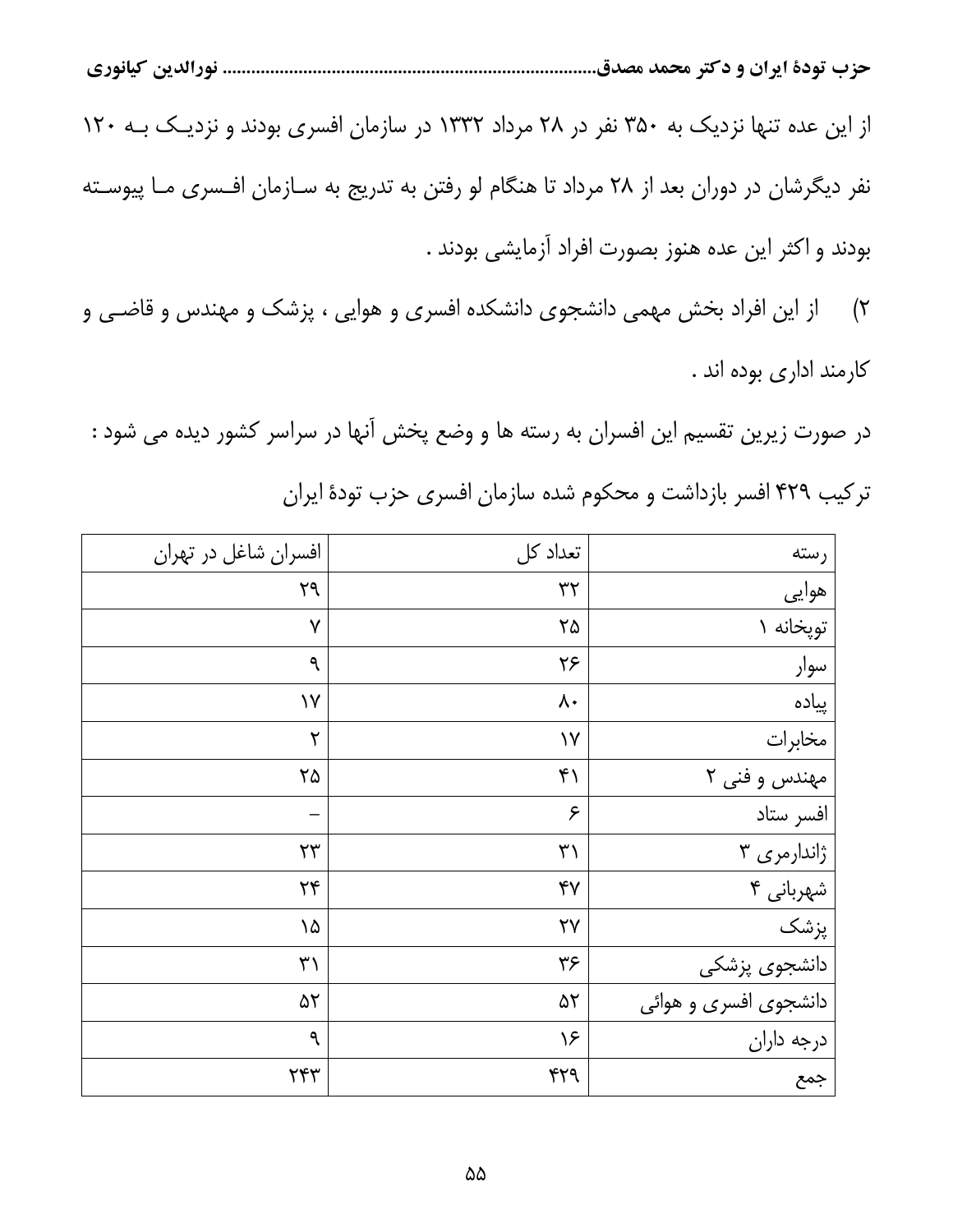از ۲۴۳ نفر در تهران : ۵۲ دانشجو ۴۶ پزشک و دانشجوی پزشکی ۲۵ افسر مهندس و فنی ٢٩ افسر خلبان ۲۴ افسر شهربانی ۲۳ افسر ژاندارمری ۱۷ افسر پیاده ۹ افسر سوار ٧ افسر تويخانه

از این عده افسران توده ای در تهران ، که پس از حذف پزشک و دانـشجو ، ۱۴۵ نفـر مـی شـدند ، عدهٔ زیادی در مشاغل قضایی ، دادرسی ارتش ، در مشاغل اداری ، در مراکـز اطلاعـات ، یعنـی در مشاغل غیر عملیاتی نظامی قرار داشتند.

بطور نمونه در تمام لشکر گارد ، که خطرناک ترین واحد نظامی بود ، حزب ما تنها ۳ یا ۴ نفر هوادار داشت .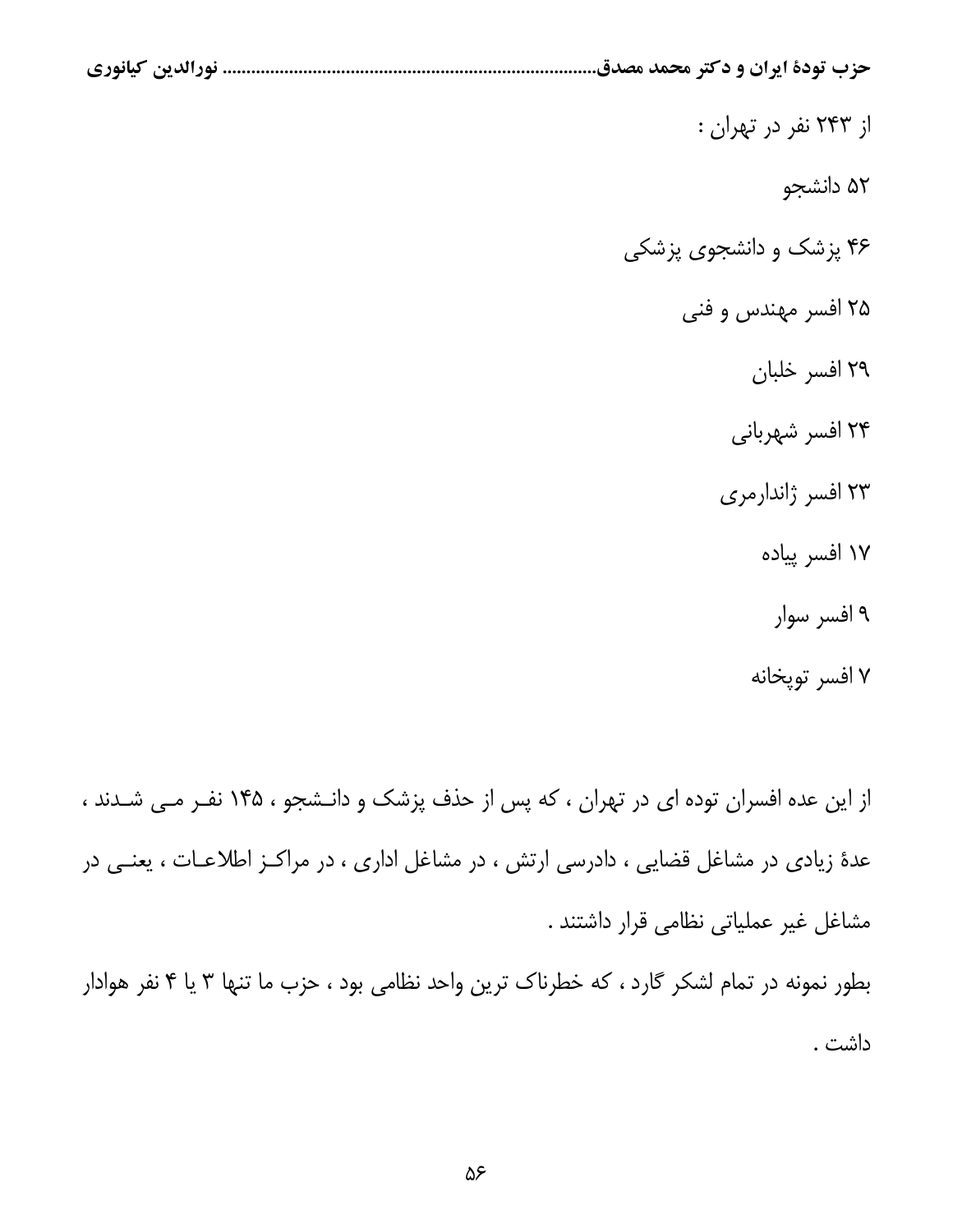این اعداد واقعی نشان می دهند که افسانهٔ امکانات حزب تودهٔ ایران در ارتش چقـدر از واقعیـت بـه دور است و دشمنان و مخالفان و منافقان برای بیرون کشیدن مسئولان واقعی از زیر بار مسئولیت و سنگین کردن مسئولیت حزب ما تا چه اندازه از دروغ و افترا بهره گیری می کنند ، آن هم حزبی که در شرایط دشوار غیر قانونی مداوم در مقابل حملات ناجوانمردانه سرسـپردگان رژیــم قــرار داشــت ، یعنی آن هایی که همه مواضع قدرت نظامی و پلیس و اداری را در دست داشتند و با تجهیـز صـدها چاقوکش و آدمکش حرفه ای به رهبری مظفر بقایی ها ، بدون وقفه افراد و سازمان های حزبی مـا را مورد حمله قرار می دادند و تمام مطبوعاتشان تنها برای لجن پراکنی علیه حزب ما صـفحه سـیاه می کردند . چه شباهت تعجب آوری بین آنروز و امروز وجود دارد .

در نتیجه تهیه و تدارک سلاح خیلی به کندی و در مقیاس بسیار کوچک عملی گردید و آنچه حـزب ما در ۲۸ مرداد در اختیار داشت ، منحصر می شد به چند تفنگ ، ده دوازده سلاح کمـری ، مقـداری نارنجک و ۱۵۰ بازوکای ضد تانک .

مسالهٔ ساختن نارنجک ، تا ۲۸ مرداد از حدود تدارک مقدماتش فراتر نرفتـه بــود و تنهــا پــس از ۲۸ مرداد بطور جدی دنبال شد .

در دوران پس از ۲۸ مرداد حزب توانست در شرایط بسیار دشوار حاکم ، به کمک گروه فنـی مـأمور این کار ، ۱۲ هزار نارنجک قابل استفاده تهیه کند ، ولی بعلت سر باز زدن نیروهای وابستهٔ به جبهـهٔ ملی از هر گونه مقاومت در برابر رژیم کودتا ، تغییر شرایط سیاسی و شکست هایی که بر اثر تثبیت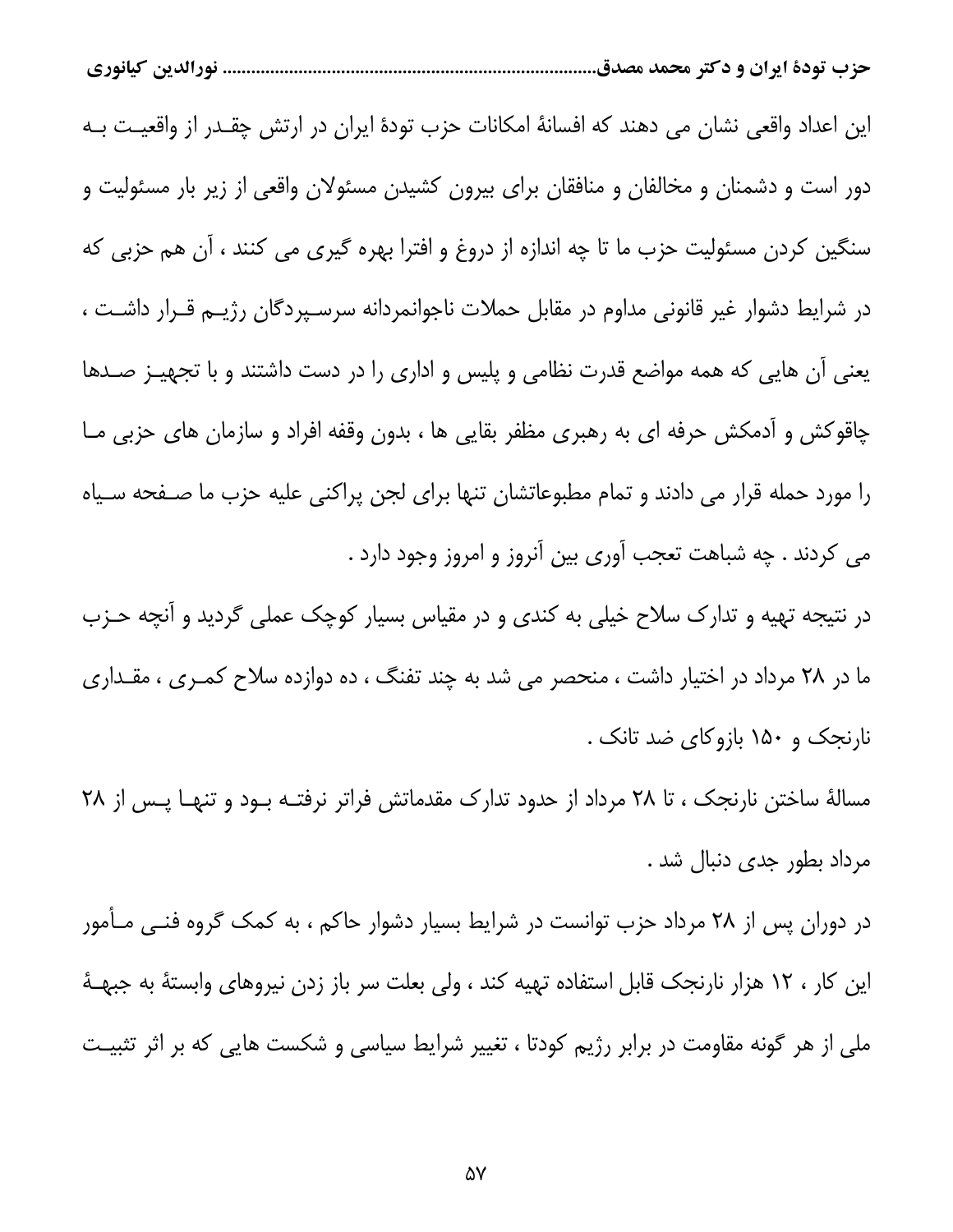رژیم کودتا به سازمان حزب ما وارد آمد ، امکان بهره گیری از این زحمات پیدا نشد . این کـه گفتـه شده است که گویا حزب در ۲۸ مرداد ۱۲ هزار نارنجک ساخت خود داشته ، به کلی دروغ است . به طور کلی در ماههای پیش از ۲۸ مرداد ، شعار حزب افشاء توطئه های کودتا ، تجهیز همهٔ مـردم برای مقابله با این خطر و واداشتن دکتر مصدق به اقدامات جدی برای خنثی کردن توطئه ها بود . آنچه من در باره تصمیمات هیئت اجرائیه در زمینه لزوم تدارک مقاومت مسلحانه در برابـر کودتـای احتمالی به خاطر دارم ، این است که ، پس از رویـداد ۳۰ تیـر ۱۳۳۱ و بعـد از افـشا شـدن تـدارک کودتای آمریکایی — درباری آخر شهریور ۱۳۳۱ ، دیگر مسلم بود کـه امپریالیـست هـا آمریکـایی و انگلیسی ، به کارگردانی دربار پهلوی و همه نیروهای سرسپرده به آنان \_ و بدست ارتش ، شهربانی و ژاندارمری و اوباش ، در تدارک سرنگون کردن دکتر مصدق هستند .

مسئلهٔ اساسی برای رهبری حزب عبارت بود از ایجاد و تحکیم جبههٔ نیرومندی از همه نیروهای ضد امپریالیستی و در درجه اول از نیروهای وفادار به دکتر مصدق و نیروهای حزب تودهٔ ایران . همانطور که می دانیم تمامی تلاش های حزب ما در این راه ، که پس از رویداد ۳۰ تیر همواره جدی تر مـی شد ، بر اثر امتناع دکتر مصدق و هوادارانش از یک سو و خرابکاری آگاهانه گـروه هـای وابـسته بـه امپریالیسم آمریکا و دربار در درون جبهه ملی ، یعنی گروه مظفر بقایی و خلیل ملکی از سوی دیگر، بے نتیجه ماند .

نظر حزب ما این بود که تنها در صورت به وجود آمدن چنین جبهه ای میتوان همـه نیروهـای ضـد امپریالیستی خلق را در برابر توطئه های روز افزون دشمنان تجهیز کرد . به موازات این خط اساسی،